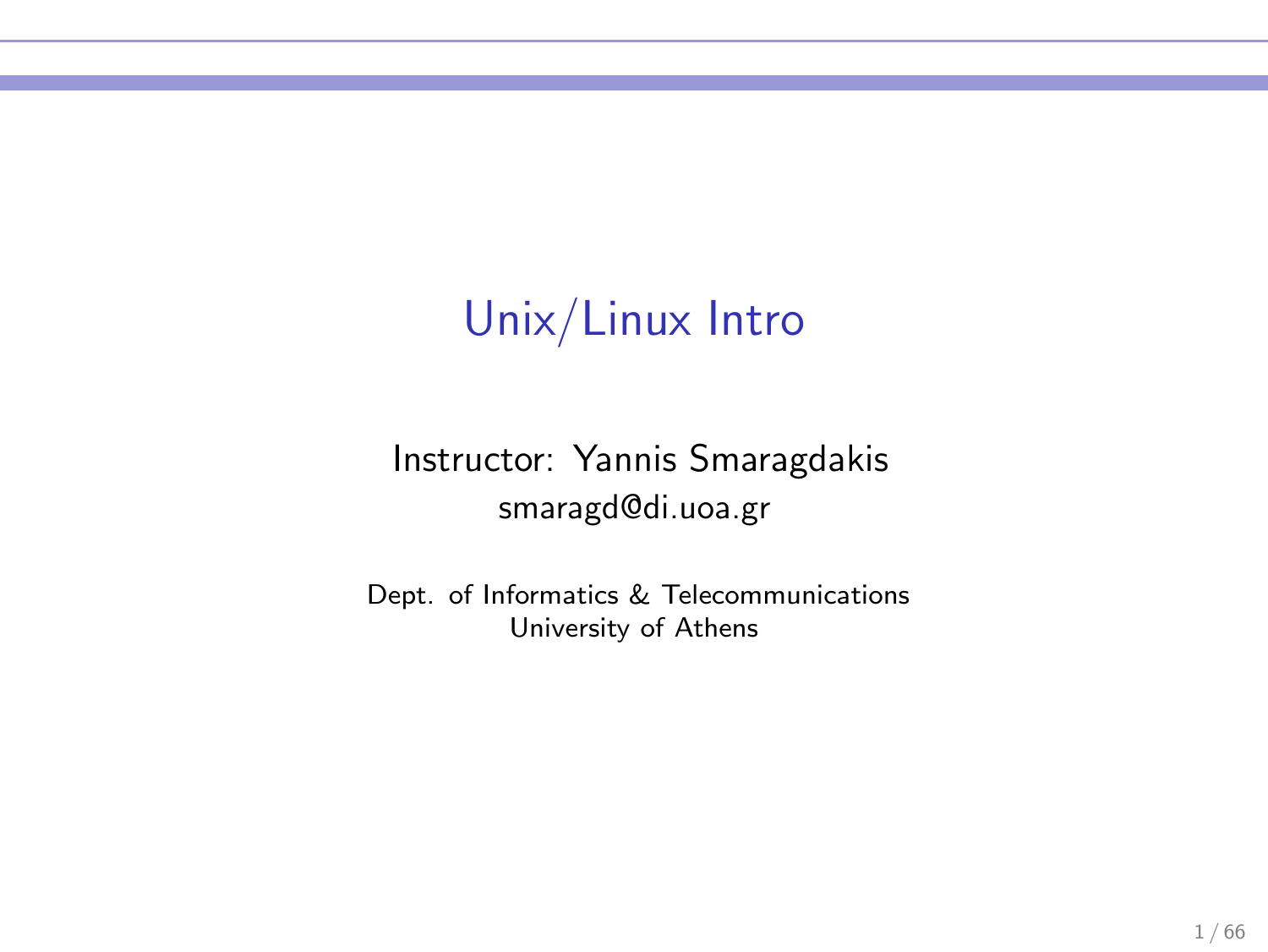## Acknowledgments

Slides are edited versions of those by Alex Delis, which were based on notes Takis Stamatopoulos (UoA) wrote when he taught k24; also, input and comments were provided by Maor Avidor (Bloomberg), Antonios Deligiannakis (TUC), Spyros Evangelatos (UoA), Vinay Kanitkar (Akamai) and Konstantinos Tsakalozos (UoA).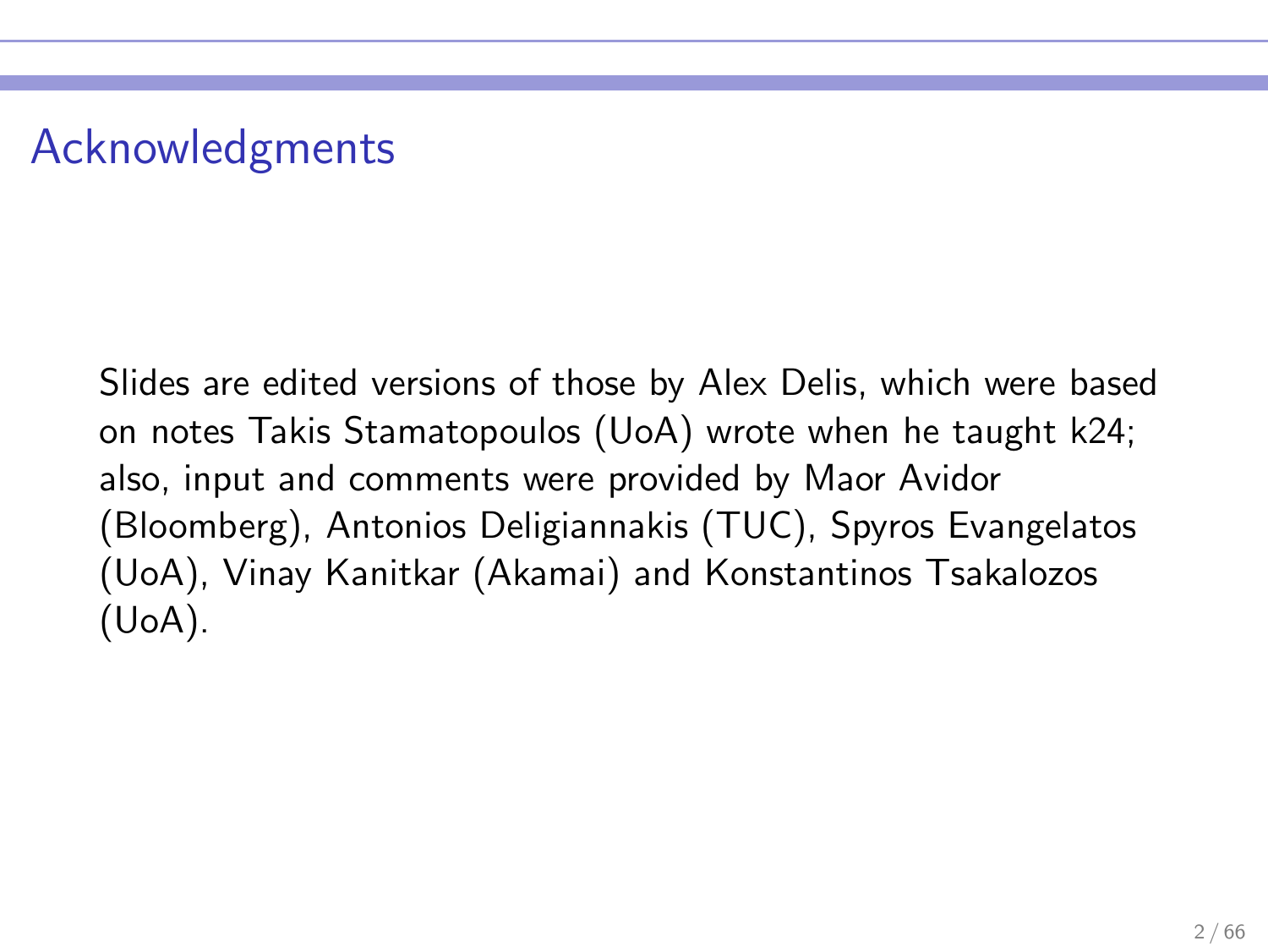## UNIX OS

- $\triangleright$  Late 60's at Bell Laboratories (mostly written in assembly).
- Early 70's the system was re-written using  $C$ .
- $\blacktriangleright$  Many changes since that time:
	- 1. Major revision by UC-Berkeley (in the 80's)
	- 2. Redevelopment for SPARC procs-SUN Microsystems (90's)
	- 3. Release of Linux and ongoing development (90's & 00's)
- ▶ Unix/Linux (in various versions and releases) are now used not only in servers but also in workstations, PCs and netbooks.
- ► If you do not have it on your own machine, get it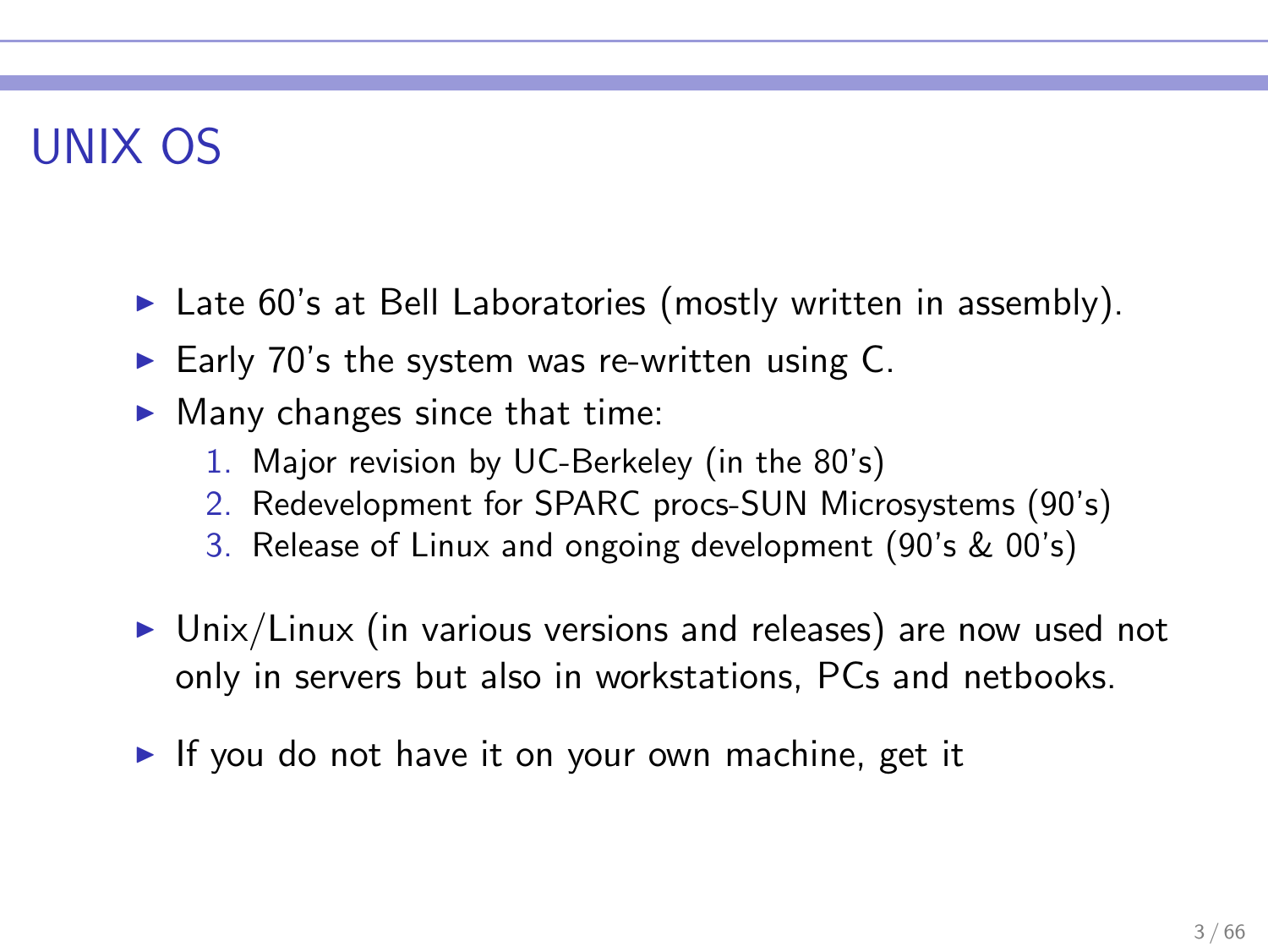## Quiz Question

How do I get Linux for my computer? I currently run Windows/Mac OS and don't want to change.

- (a) Stop being a wuss. You are a computer scientist, reformat everything and install Linux
- (b) Create a second partition on your drive, install Linux for dual boot
- $(c)$  Buy a new computer and install Linux on it. It's cheap
- (d) Use a virtual machine. Creating one (e.g., using VMWare Player) is easy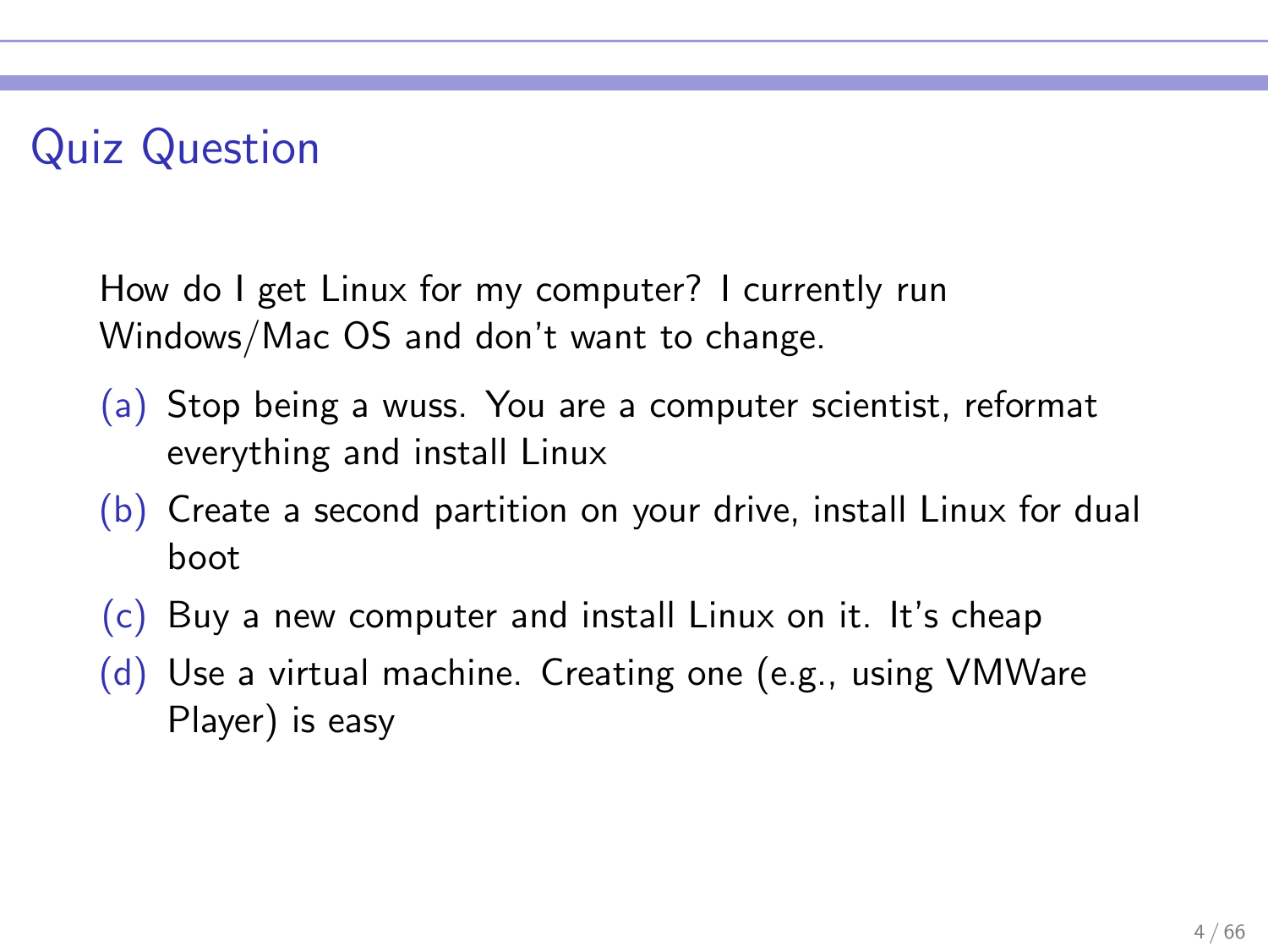## Fundamental Characteristics of Unix

- ► Multiple Users Simultaneously
- ▶ Multi-tasking, concurrent processes, time-sharing
- $\blacktriangleright$  Security mechanisms
- $\blacktriangleright$  Networking support
- $\blacktriangleright$  Monolithic structure:
	- 1. Kernel
	- 2. Shells (c, bash, bourne, korn, t, etc.)
	- 3. System Programs
- ▶ System Calls allow interaction with kernel services in terms of C functions.
- $\triangleright$  Scripting capabilities: one can "program" the shell.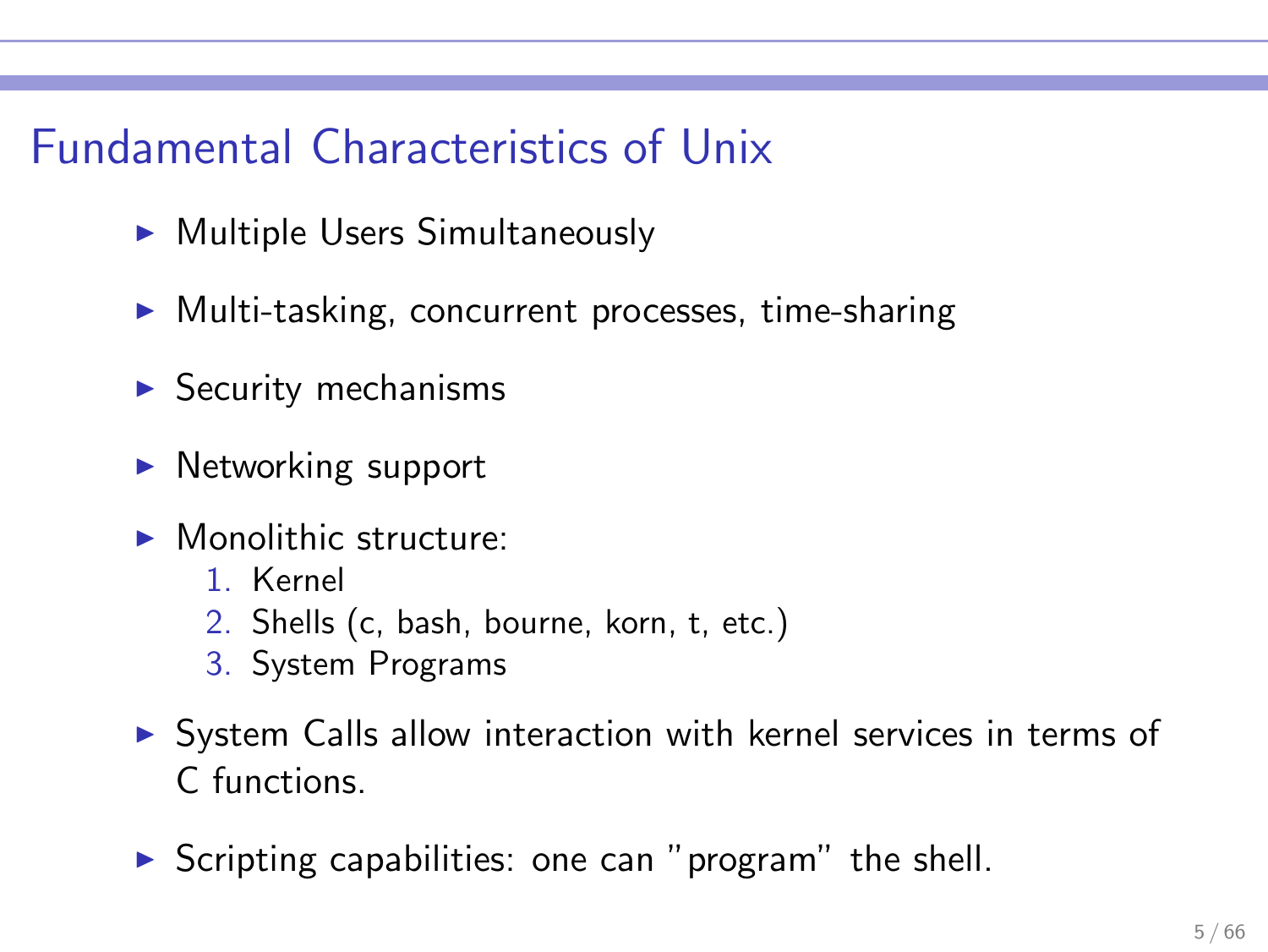## Quiz Question

Why do we study Unix?

- (a) Because that's all our professor knows
- (b) Because our department gets money from the big, bad, monopolistic Unix companies
- (c) Because our evil prof hates us and wants us to suffer
- (d) Because it is highly representative of all other modern OSes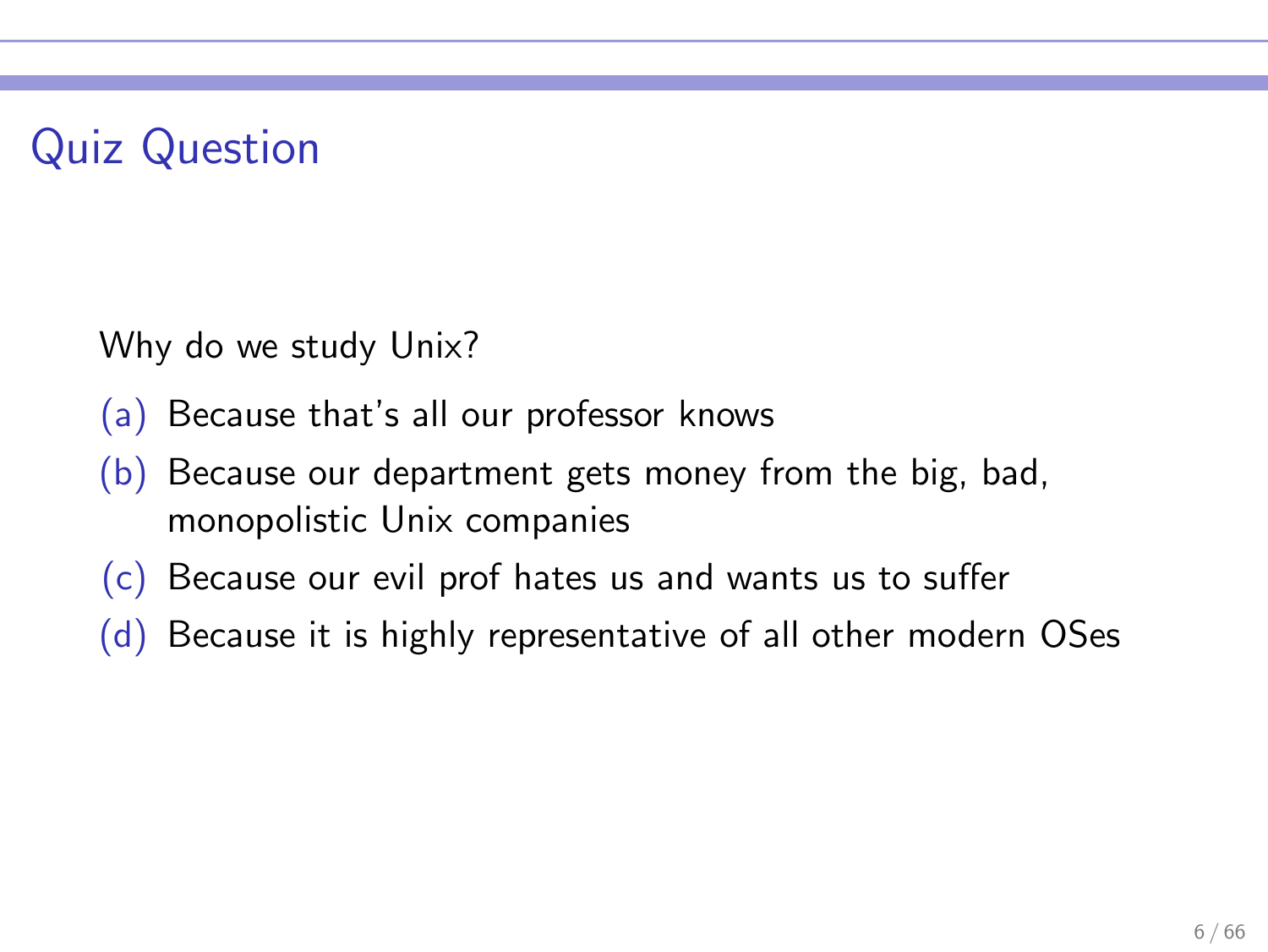## System Calls and Library Routines

 $\blacktriangleright$  library call:

 $nread = \frac{fread(inputbuf,OBJSIZE,numberobj,s,fileptr)}{Fend}$ 

 $\blacktriangleright$  low-level system call:

 $nread = read(filedes, inputbuf, BUFFSIZE);$ 

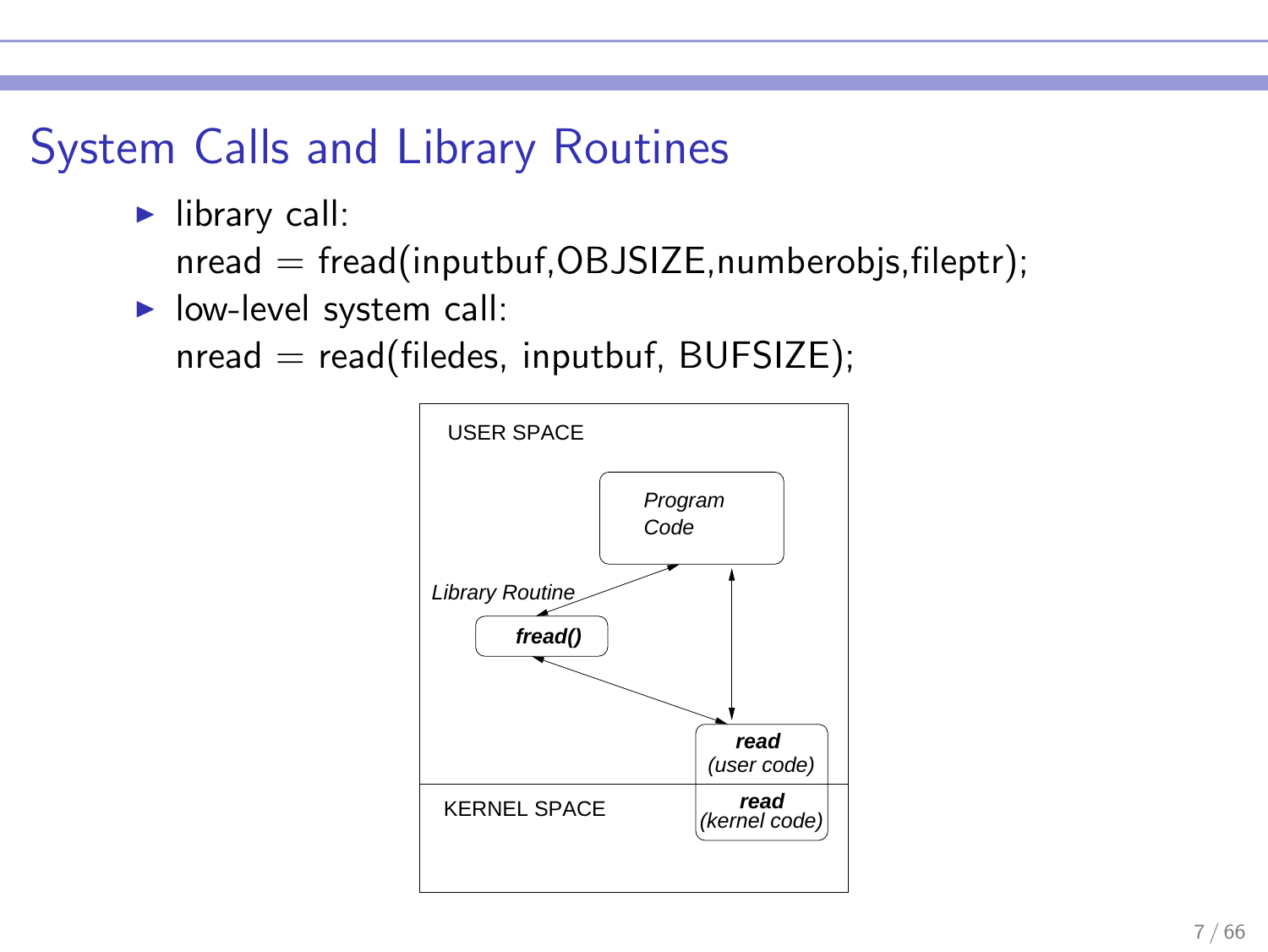Unix File System – Hierarchical Structure



- Root directory  $\binom{7}{2}$
- $\blacktriangleright$  Current directory (/.)
- Parent directory  $($ ..)
- $\blacktriangleright$  Absolute and relative Paths
- $\blacktriangleright$  Files and Links
- **Devices**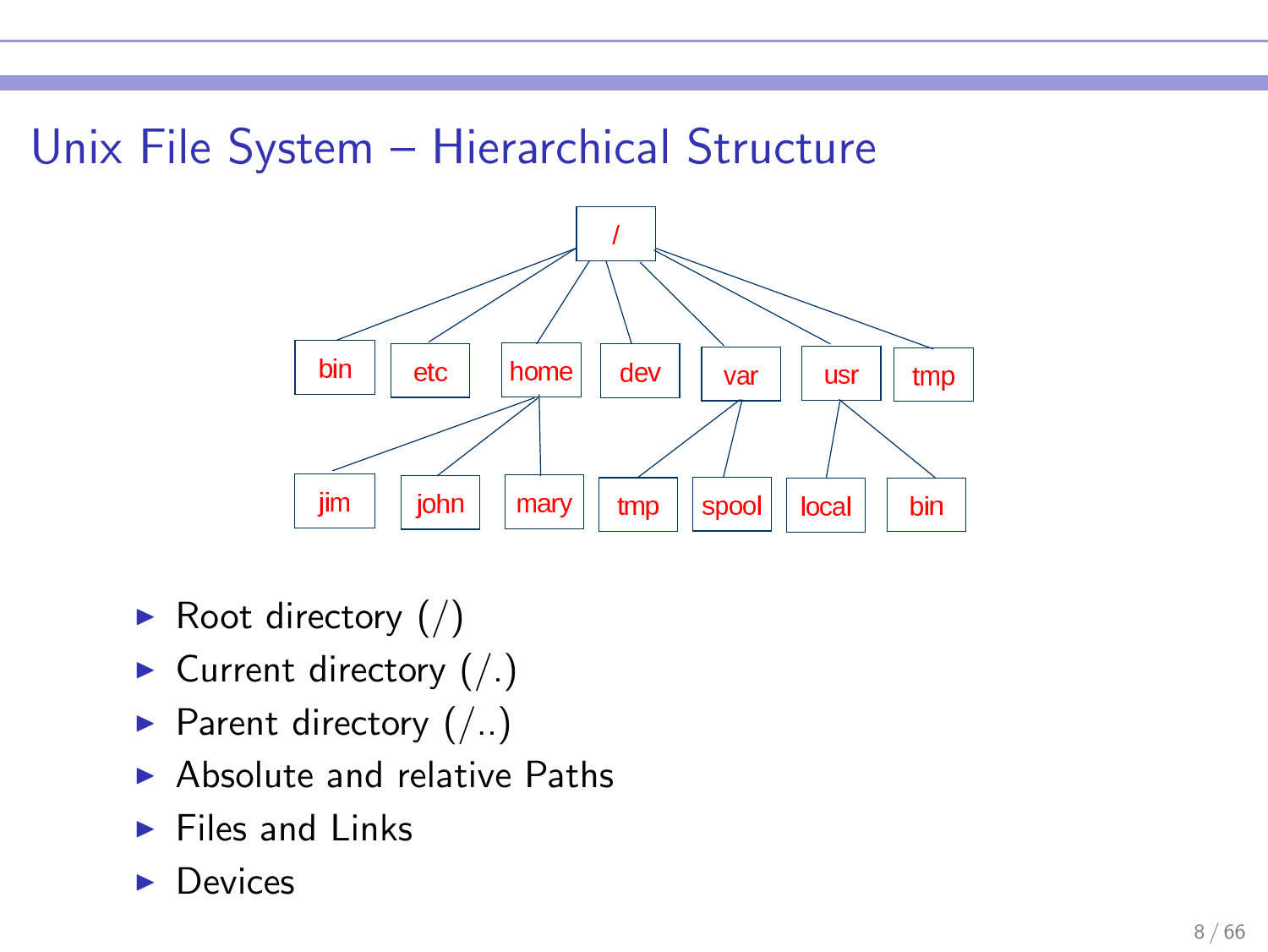### User Account

- ► User name (userid) and password (pass)
- ► Shell is available as soon as user gets authorized
- ► User groups (users, group, others)
- $\blacktriangleright$  (Initial) Working directory

```
ad@melbourne's password:
Linux melbourne 2.6.24 -23 - generic # 1 SMP Mon Jan 26 00:13:11 UTC 2009 i686
The programs included with the Ubuntu system are free software; the exact
     distribution terms for each program are described in the individual files
     in / usr / share / doc /*/ copyright .
Ubuntu comes with ABSOLUTELY NO WARRANTY , to the extent permitted by applicable
     law .
To access official Ubuntu documentation , please visit : http :// help . ubuntu . com /
Last login : Mon Jan 7 01:25:54 2008
ad@melbourne :~ $
```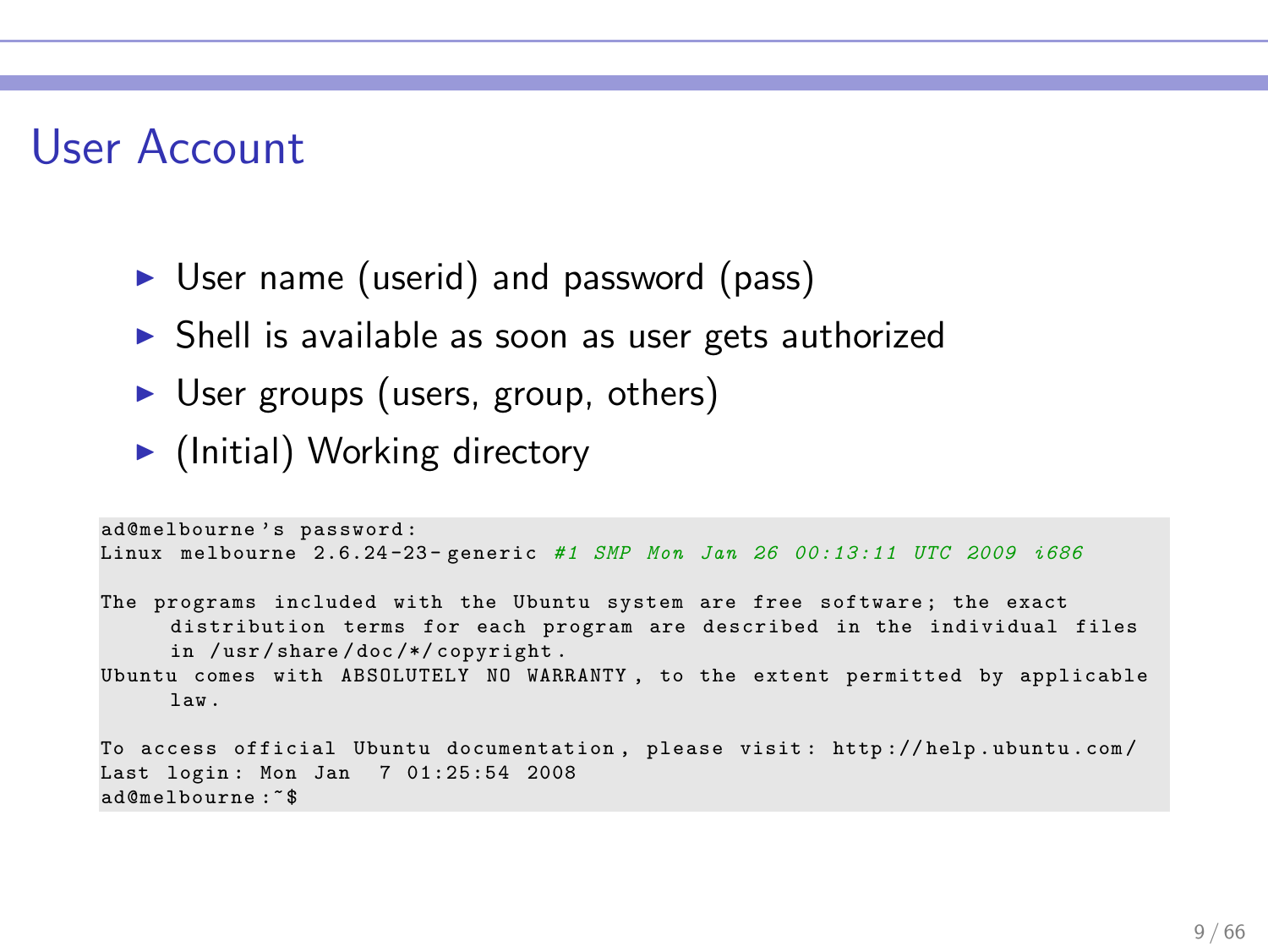## Basic Commands in Unix

| man   | display manual page               |
|-------|-----------------------------------|
| ls.   | listing of the current dir        |
| pwd   | print working directory           |
| cd    | change current directory to       |
| mkdir | create a new directory            |
| rmdir | purge an existing directory       |
| cp    | copy a file/directory             |
| mv    | move a file/directory to          |
| rm    | remove a file/directory           |
| cat   | display content of a file         |
| Ipr   | print out a file (a bit outdated) |
| vi    | tty text editor                   |

Try "man", "man -k", web search on them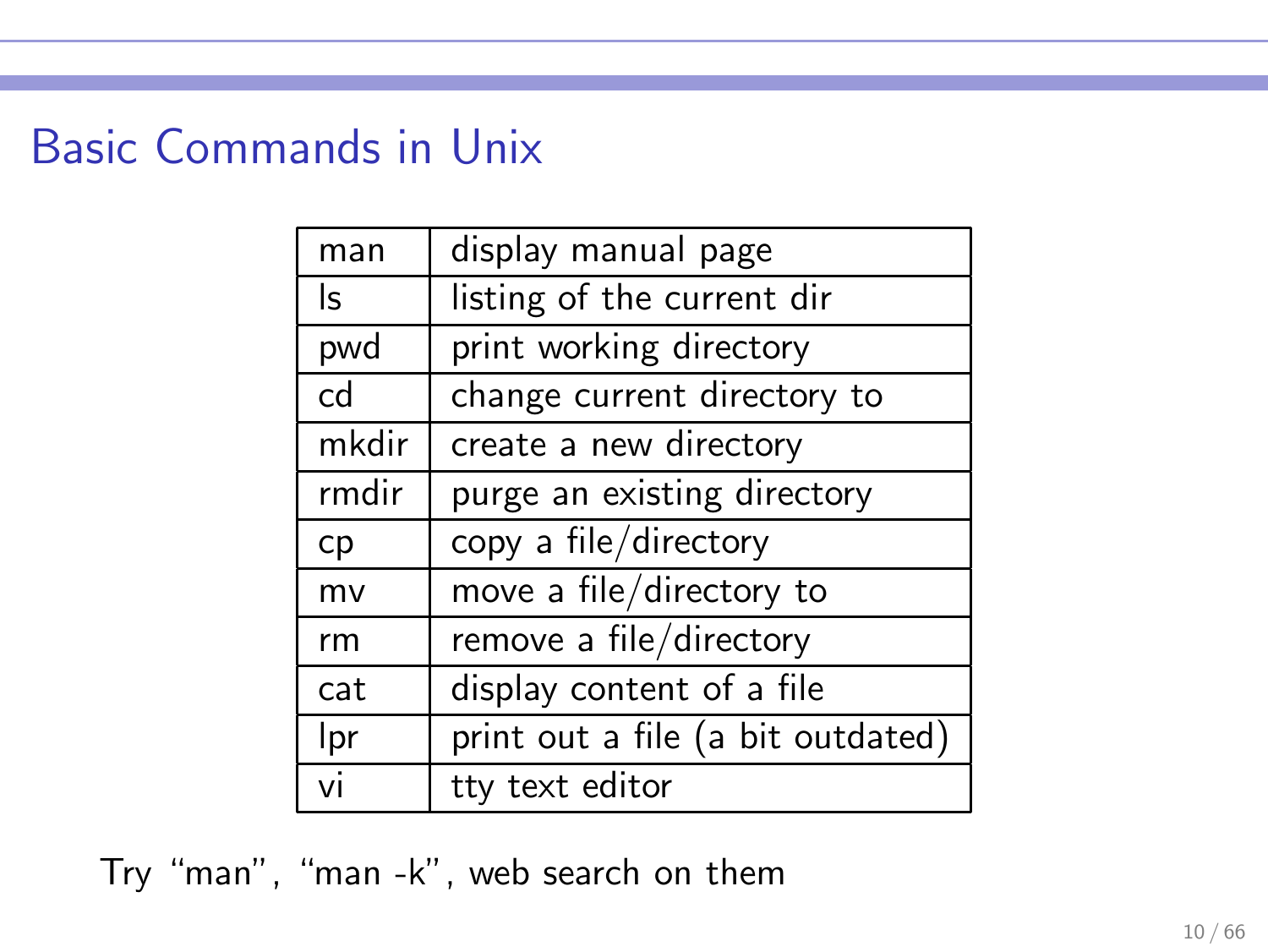## Command "ls" (-a -l -r)

```
ad@ad - desktop :~/ SysProMaterial / Set001 / Samples$ ls
aaa bbbb Set -01. ppt zzz
ad@ad - desktop :~/ SysProMaterial / Set001 / Samples$ ls -a
   .. aaa bbbb .getout .myprofile Set-01.ppt zzz
ad@ad-desktop:"/SysProMaterial/Set001/Samples$ ls -ls
total 10348
   4 -rw -r -- r -- 1 ad ad 15 2010 -02 -15 22:45 aaa
   4 -rw -r -- r -- 1 ad ad 1200 2010 -02 -15 22:48 bbbb
10336 -rw ------- 1 ad ad 10583040 2010 -02 -15 22:49 Set -01. ppt
    4 -rw -r -- r -- 1 ad ad 72 2010 -02 -15 22:45 zzz
ad@ad - desktop :~/ SysProMaterial / Set001 / Samples$ ls - lsr
total 10348
    4 -rw -r -- r -- 1 ad ad 72 2010 -02 -15 22:45 zzz
10336 -rw ------- 1 ad ad 10583040 2010 -02 -15 22:49 Set -01. ppt
    4 -rw -r -r - 1 ad ad 1200 2010 - 02 -15 22:48 bbbb<br>
4 -rw -r -r - 1 ad ad 15 2010 - 02 -15 22:45 as
    4 -<i>rw</i>-<i>r</i>-<i>r</i>-<i>r</i>-1 ad ad
ad@ad - desktop :~/ SysProMaterial / Set001 / Samples$
```
File that is "interpreted" when the shell starts:

- $\triangleright$  bash  $\implies$  bashrc
- $\triangleright$  csh  $\Longrightarrow$  .cshrc.
- ► tcsh = tcshrc

 $\blacktriangleright$  ......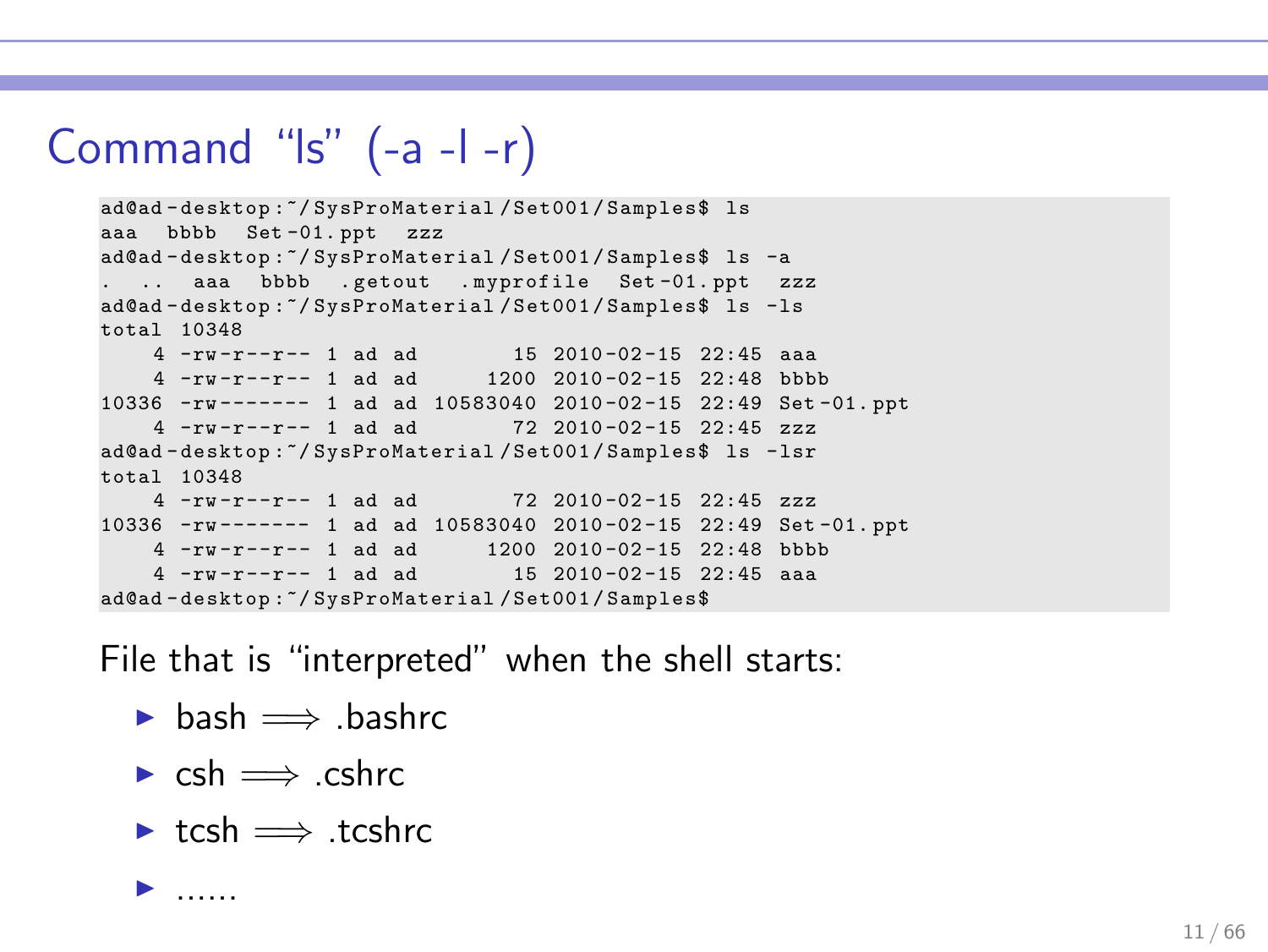## Access Rights

- Every file/catalog belongs to the user that created it.
- ► Every user belongs to at least one group (postgrads, undergrads, dep, users, etc)
- $\blacktriangleright$  Every file is associated with 10 characters
	- $\triangleright$  rwx r-x r-x
		- user group others
	- ▶ 1st character is either "d" (directory) or "-" (file)
	- $\triangleright$  Three groups of characters read/write/execute options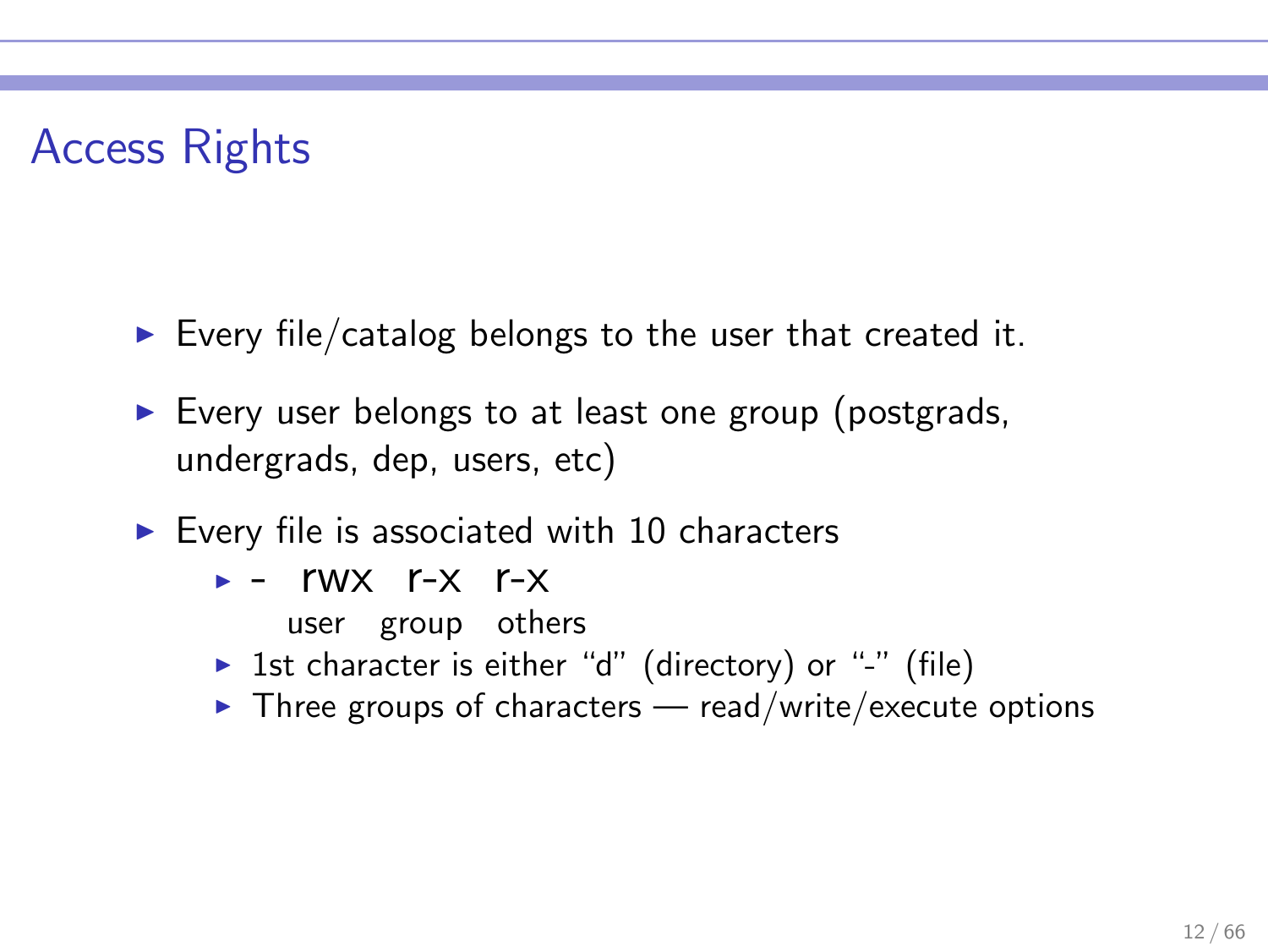### Permission Rules for files/directories

|   | File                | Directory                 |
|---|---------------------|---------------------------|
|   | Read or Copy        | Read content              |
|   | a file              | in directory              |
| W | Change or delete    | Add or delete entries     |
|   | a file              | (files) in directory      |
|   |                     | using commands            |
| X | Run executable file | Reference or move to      |
|   |                     | directory (without seeing |
|   |                     | names of other files)     |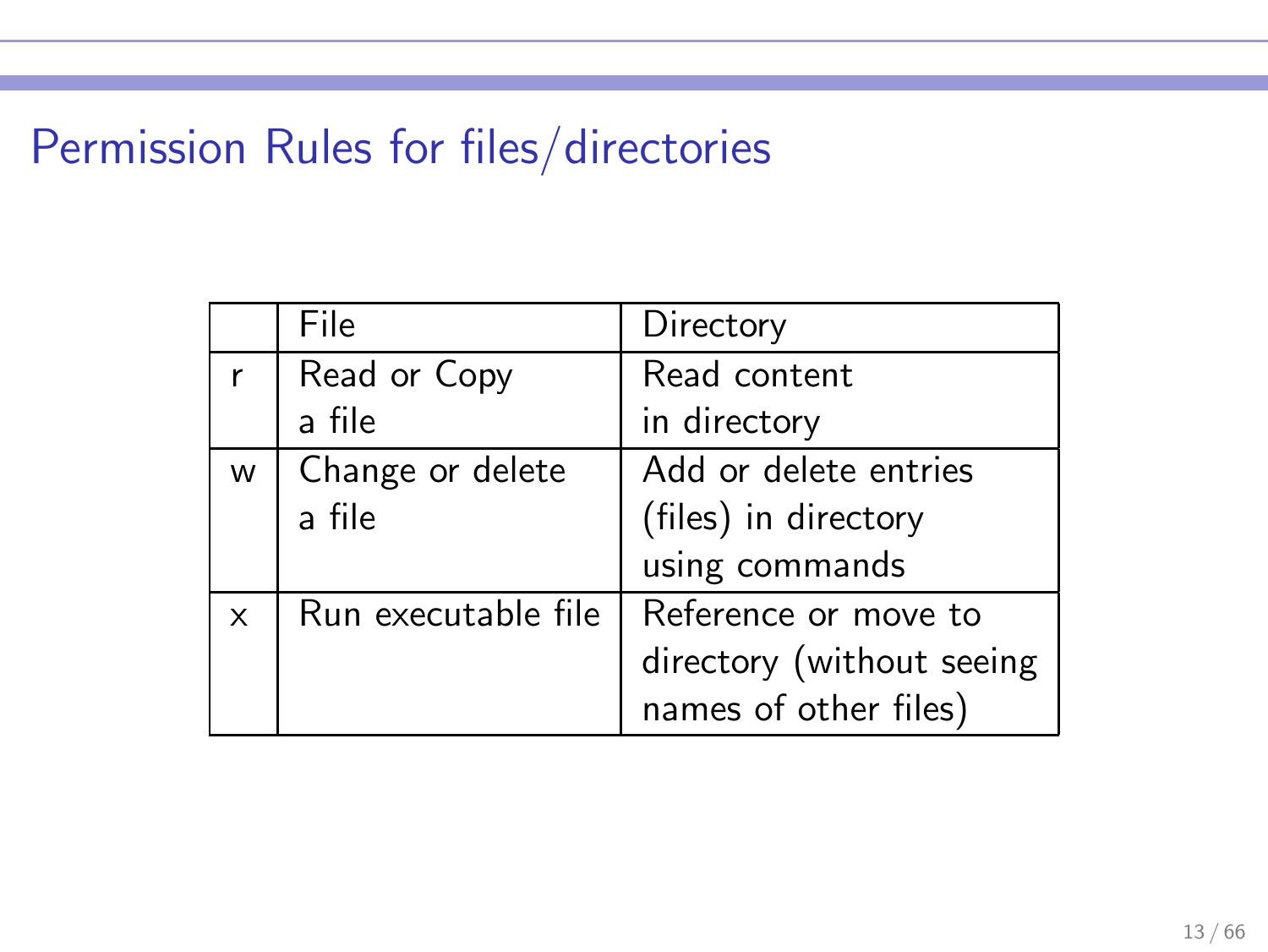### Commands: pwd, cd, mkdir, rmdir

```
pubsrv1 :/ tmp > pwd
/ tmp
pubsrv1 :/ tmp > ls - as
\begin{matrix} \text{total} & 82 \\ 16 & \end{matrix}16 . 16 junk 16 sh5720
   2.. 0 mysql.sock<br>6 hsperfdata reserv 0 output26675
  16 hsperfdata_reserv 0 output26675<br>16 hsperfdata_root 0 output26935
  16 hsperfdata_root
pubsrv1 :/ tmp > ls - lF
total 64
drwxr-xr-x 2 reserv other 177 Jan 24 16:22 hsperfdata_reserv/<br>drwxr-xr-x 2 root 117 Feb 15 02:24 hsperfdata root/
drwxr-xr-x 2 root root 117 Feb 15 02:24 hsperfdata_root/<br>drwx------ 2 ad dether 238 Feb 16 00:07 junk/
drwx ------ 2 ad other 238 Feb 16 00:07 junk /
srwxrwxrwx 1 mysql mysql 0 Jan 24 16:22 mysql .sock=
-rw-r--r-- 1 vfisikop doctoral 0 Jan 27 14:27 output26675<br>-rw-r--r-- 1 vfisikop doctoral 0 Jan 27 14:29 output26935
-rw-r--r-- 1 vfisikop doctoral 0 Jan 27 14:29 output26935
-rw ------- 1 root root 849 Jan 24 16:22 sh5720
pubsrv1 :/ tmp > mkdir subdir
pubsrv1 :/ tmp > ls - lF
total 80
drwxr-xr-x 2 reserv other 177 Jan 24 16:22 hsperfdata_reserv/<br>drwxr-xr-x 2 root 100t 117 Feb 15 02:24 hsperfdata root/
                2 root \begin{array}{ccc} \text{root} & 117 \text{ Feb} & 15 & 02:24 \text{ hsperfdata\_root} / \\ 2 \text{ ad} & \text{other} & 238 \text{ Feb} & 16 & 00:07 \text{ iunk} / \end{array}\text{drwx}\text{---} 2 ad other 238 Feb 16 00:07 junk/
srwxrwxrwx 1 mysql mysql 0 Jan 24 16:22 mysql . sock =
-rw-r--r-- 1 vfisikop doctoral 0 Jan 27 14:27 output26675<br>-rw-r--r-- 1 vfisikop doctoral 0 Jan 27 14:29 output26935
-rw -r --r -- 1 vfisikop doctoral 0 Jan 27 14:29 output26935
-rw ------- 1 root root 849 Jan 24 16:22 sh5720
drwx ------ 2 ad other 117 Feb 16 01:04 subdir /
```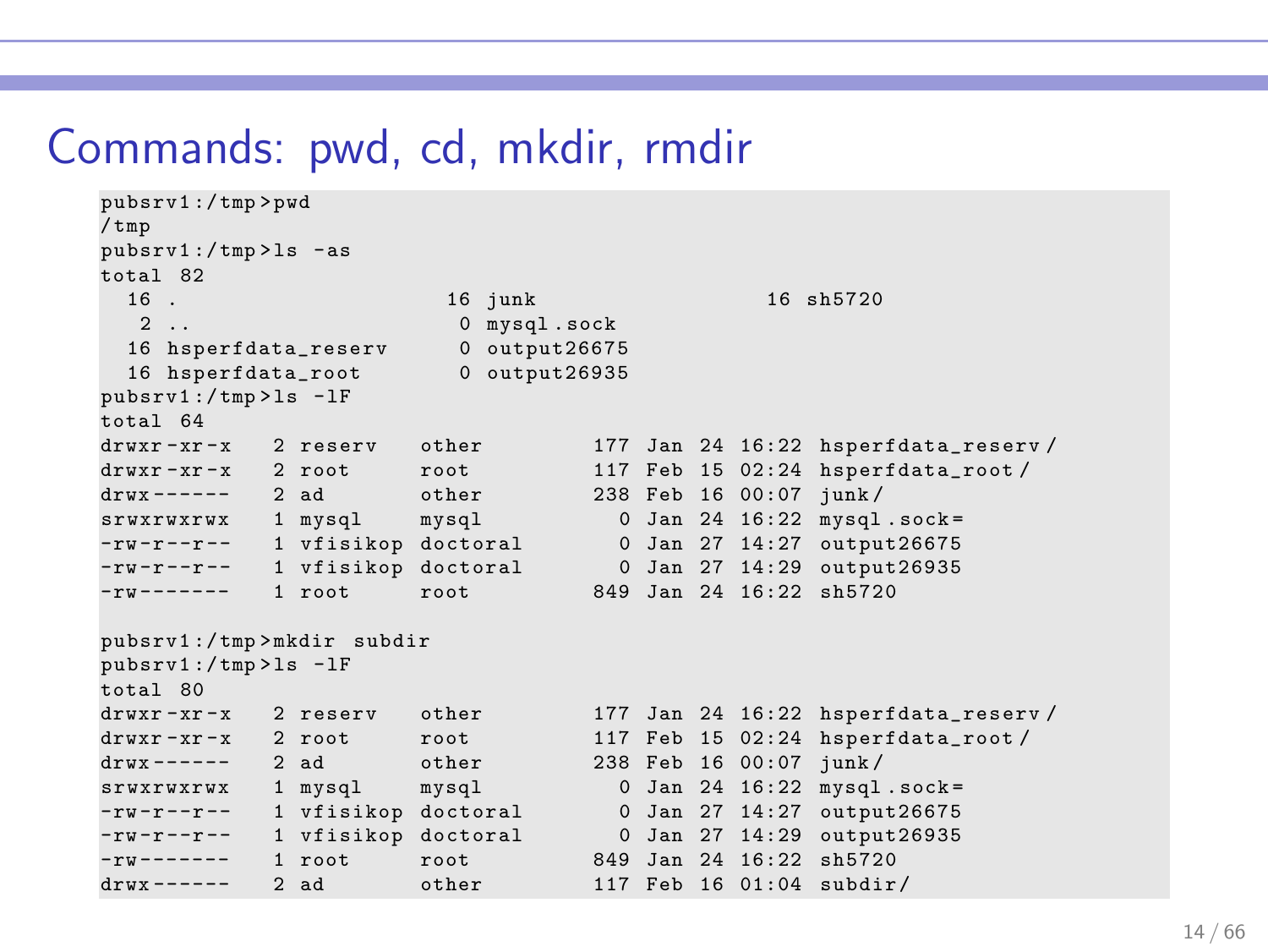### Commands: pwd, cd, mkdir, rmdir

```
pubsrv1 :/ tmp > pwd
pubsrv1 :/ tmp > cd subdir /
pubsrv1 :/ tmp / subdir > ls - las
total 32
  16 drwx ------ 2 ad other 117 Feb 16 01:04 .
  16 drwxrwxrwt 6 root sys 653 Feb 16 01:05
      ..
pubsrv1 :/ tmp / subdir > pwd
/ tmp / subdir
pubsrv1 :/ tmp / subdir > cd ..
pubsrv1 :/ tmp > rmdir subdir /
pubsrv1 :/ tmp > ls subdir
subdir: No such file or directory
pubsrv1 :
```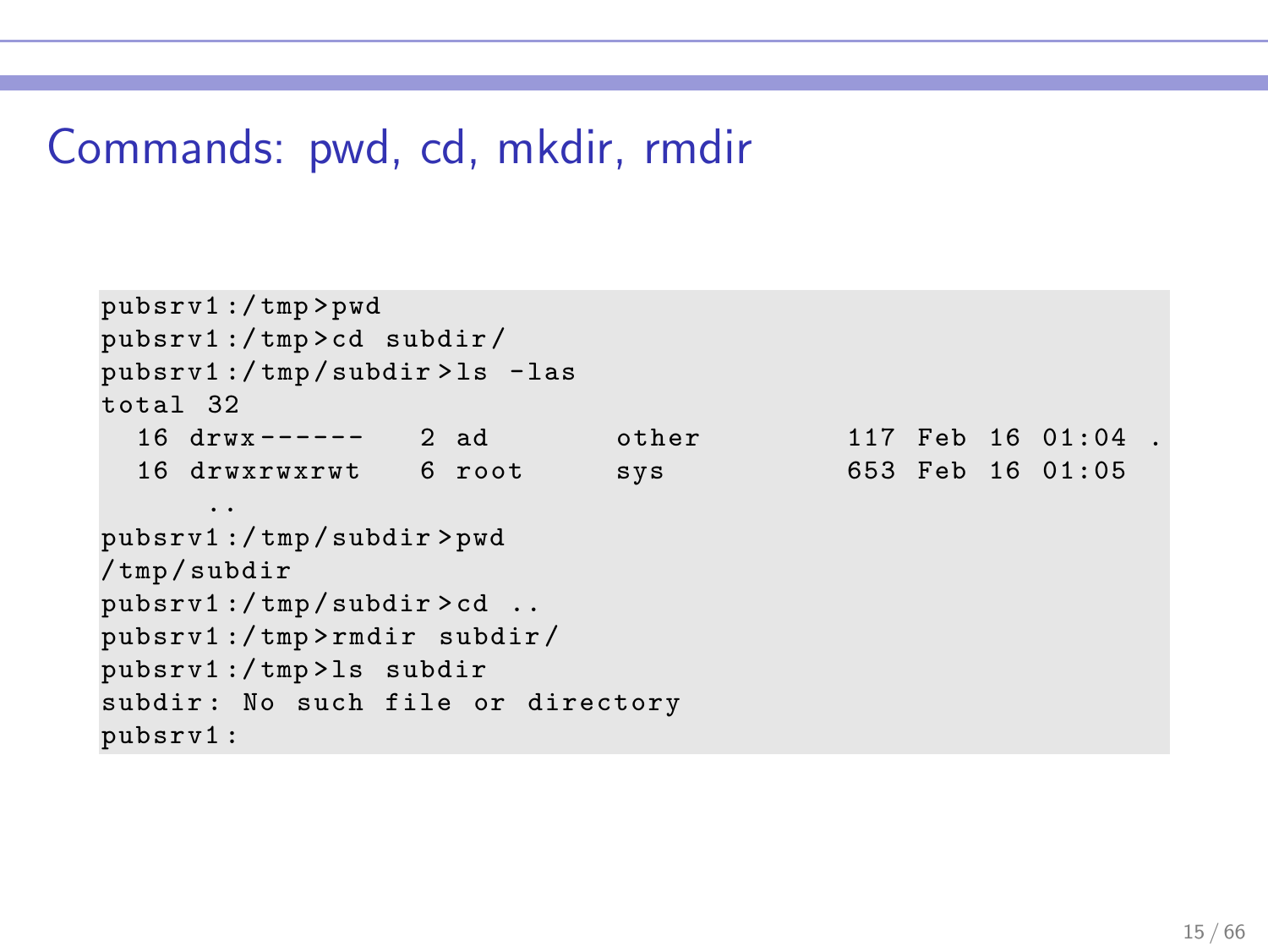## Quiz Question

Do I need to remember all that?

- (a) Yes, it's going to be on the test
- (b) Yes, but you'll learn it by experimenting for hours
- (c) Kind of. You'll only learn the basics and look up the rest when needed
- (d) No, we are only looking at this to kill some time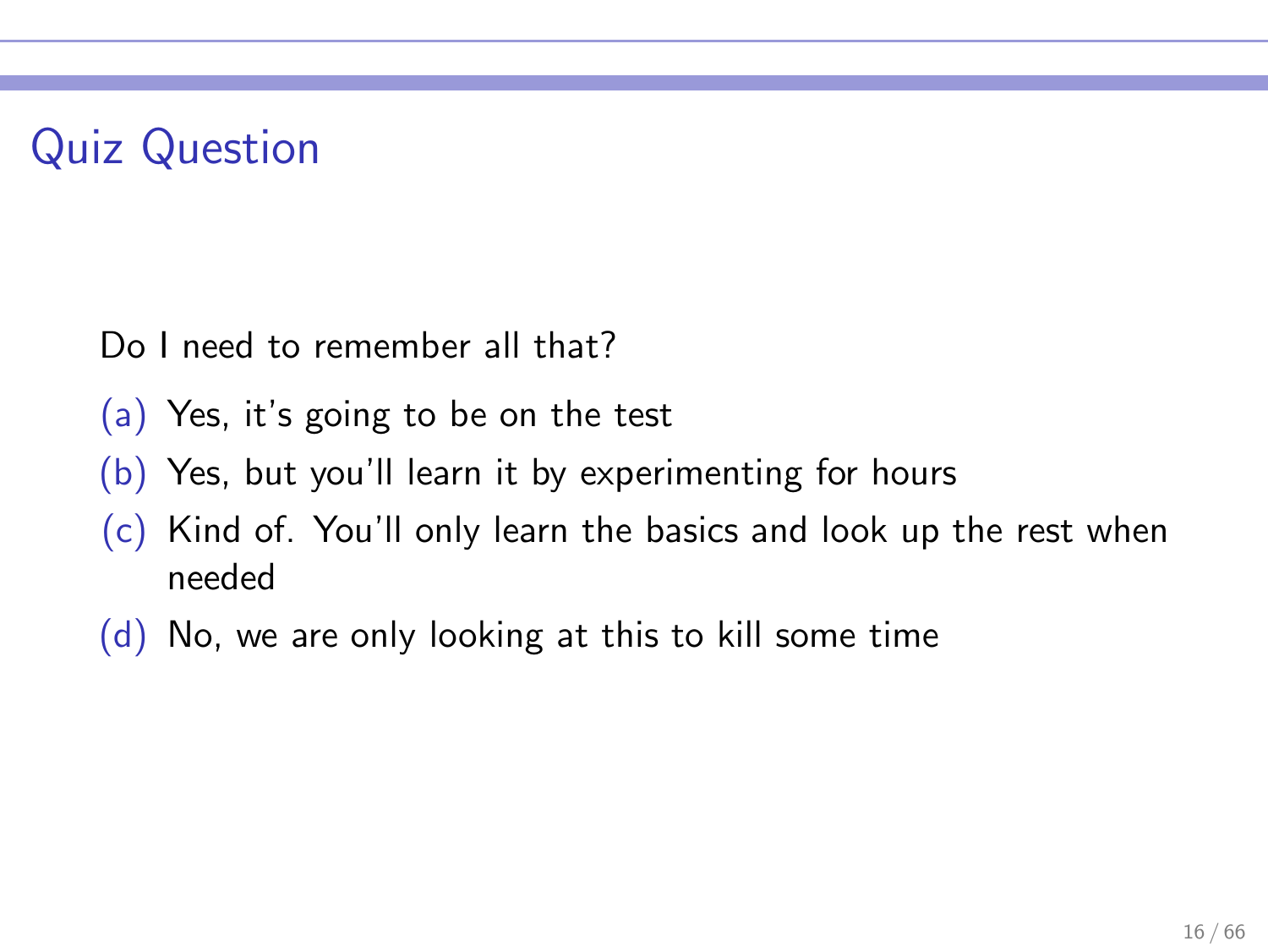Commands: cp (-i, -r), mv (-i), rm (-i, -r, -f)

- $\blacktriangleright$  "-i": interactive mode (asks before an action can be taken).
- ► "-r": option about directories in cp and rm commands
- $\blacktriangleright$  "-f": force option (in removing files/directories).
- ► "-i" takes precedence over "-f"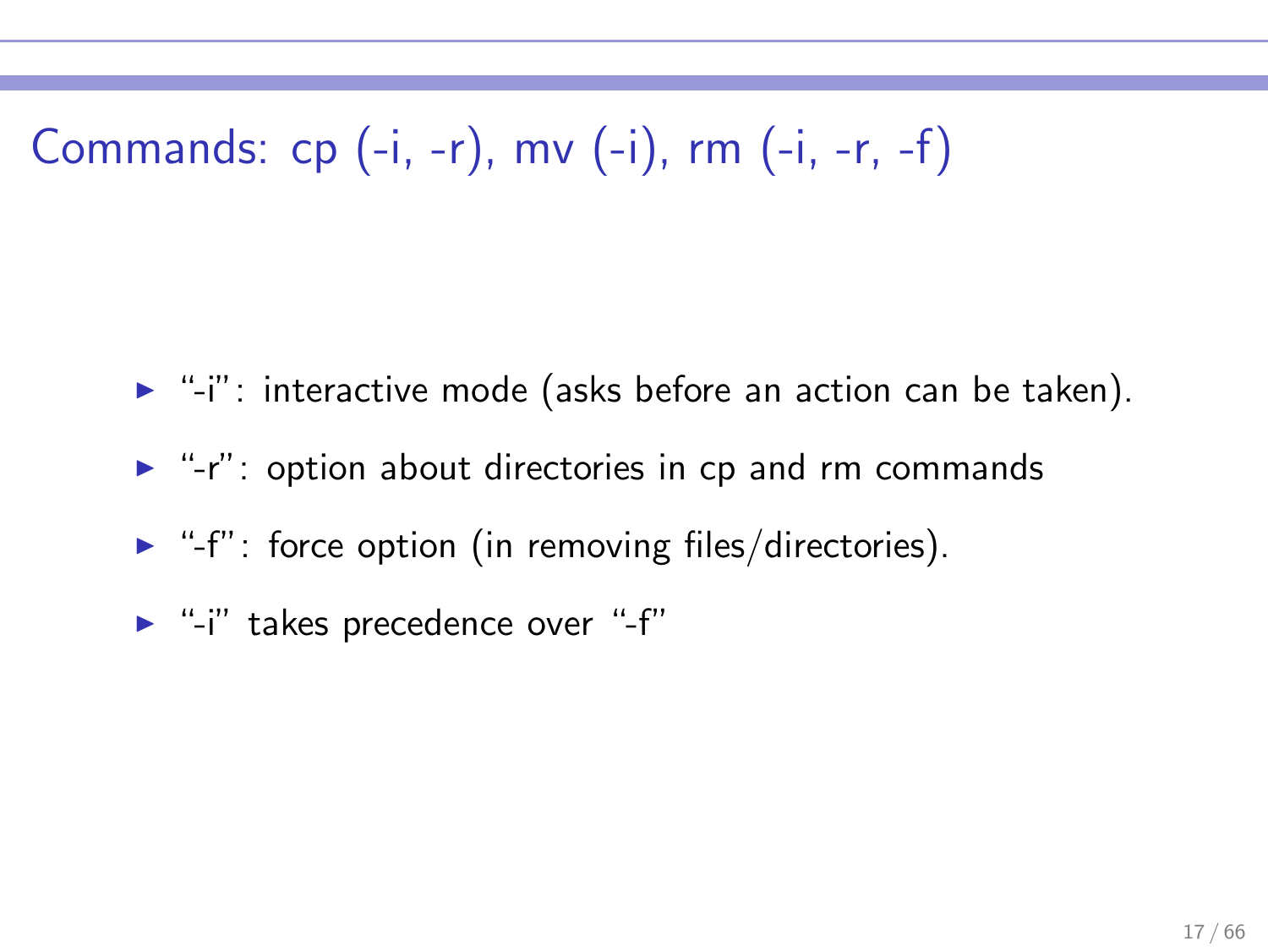#### Commands: more, cat

```
ad@ad - desktop :/ tmp$ more . bashrc
# . bashrc file
# User specific aliases and functions
# Source definitions
if [ -f / etc / bashrc ]; then
    . / etc / bashrc
fi
alias 11 = ' 1s -1'alias \lambda = \lambda \lambda = \lambdaalias l = ' 1s - CF'PS1 = ' $ '
ad@ad - desktop :/ tmp$ cat -n . bashrc
     1 # . bashrc file
     2 # User specific aliases and functions
     3
     4 # Source definitions
     5 if [ -f / etc / bashrc ]; then
     6 . / etc / bashrc
     7 fi
     8
     9 alias 11 = '1s -1'10 alias 1a = ' 1s - A'11 alias l = ' 1s - CF'12
    13 PS1 = ' $ '
ad@ad - desktop :/ tmp$
```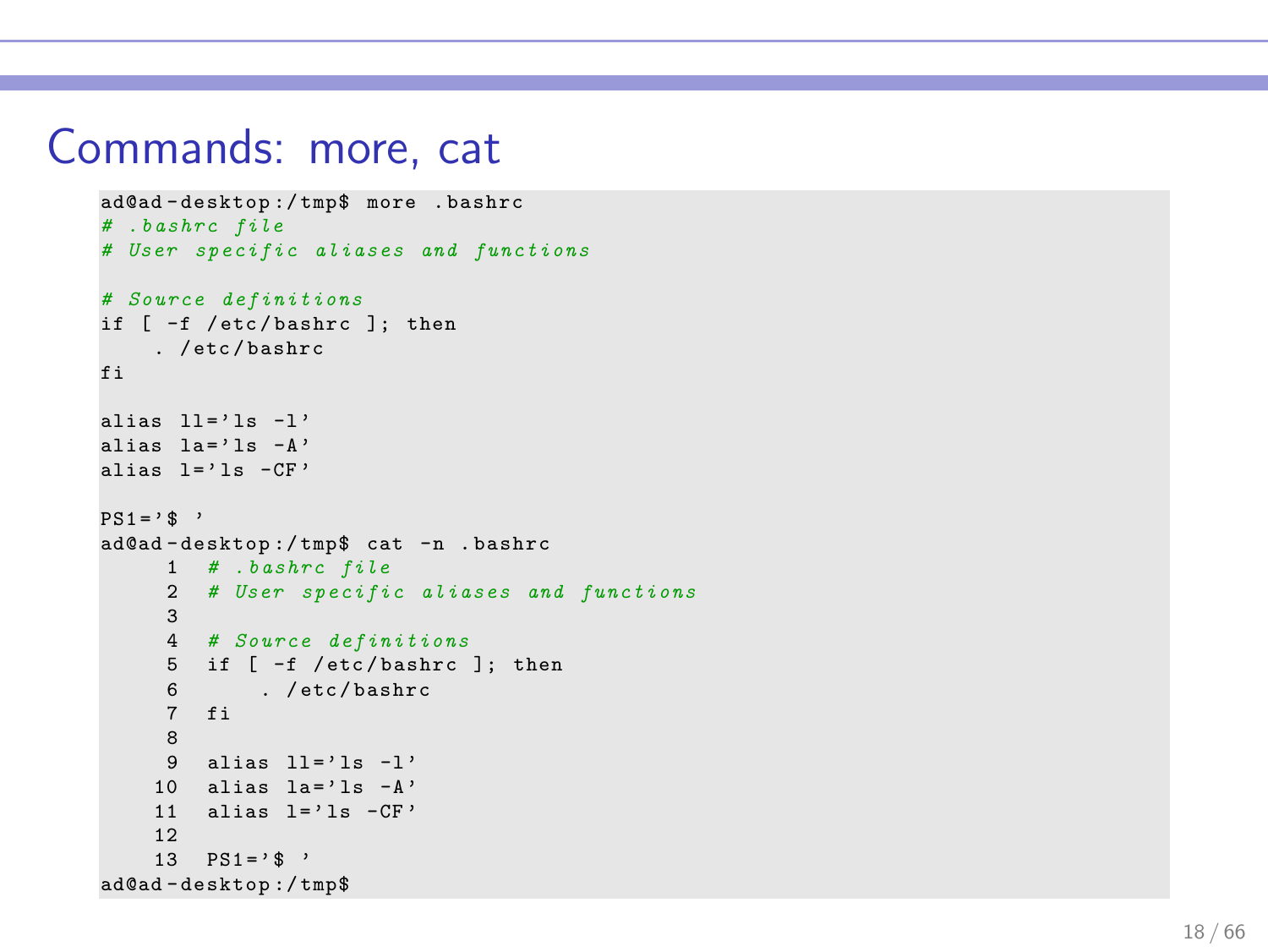### Text Editors

- $\triangleright$  vi/vim  $\lt$  filename $\gt$ : edit the content of the file with name  $<$ filename $>$ 
	- $\diamond$  Two modes of operations: input and edit
	- $\diamond$  Move from input to edit with ESC
	- $\diamond$  Move from edit to input mode by pressing "i"
	- ⋄ Exit with :wq or :!q

▶ www.yolinux.com/TUTORIALS/LinuxTutorialAdvanced\_vi.html

#### emacs

 $\blacktriangleright$  pico, ed, gedit, xemacs, etc.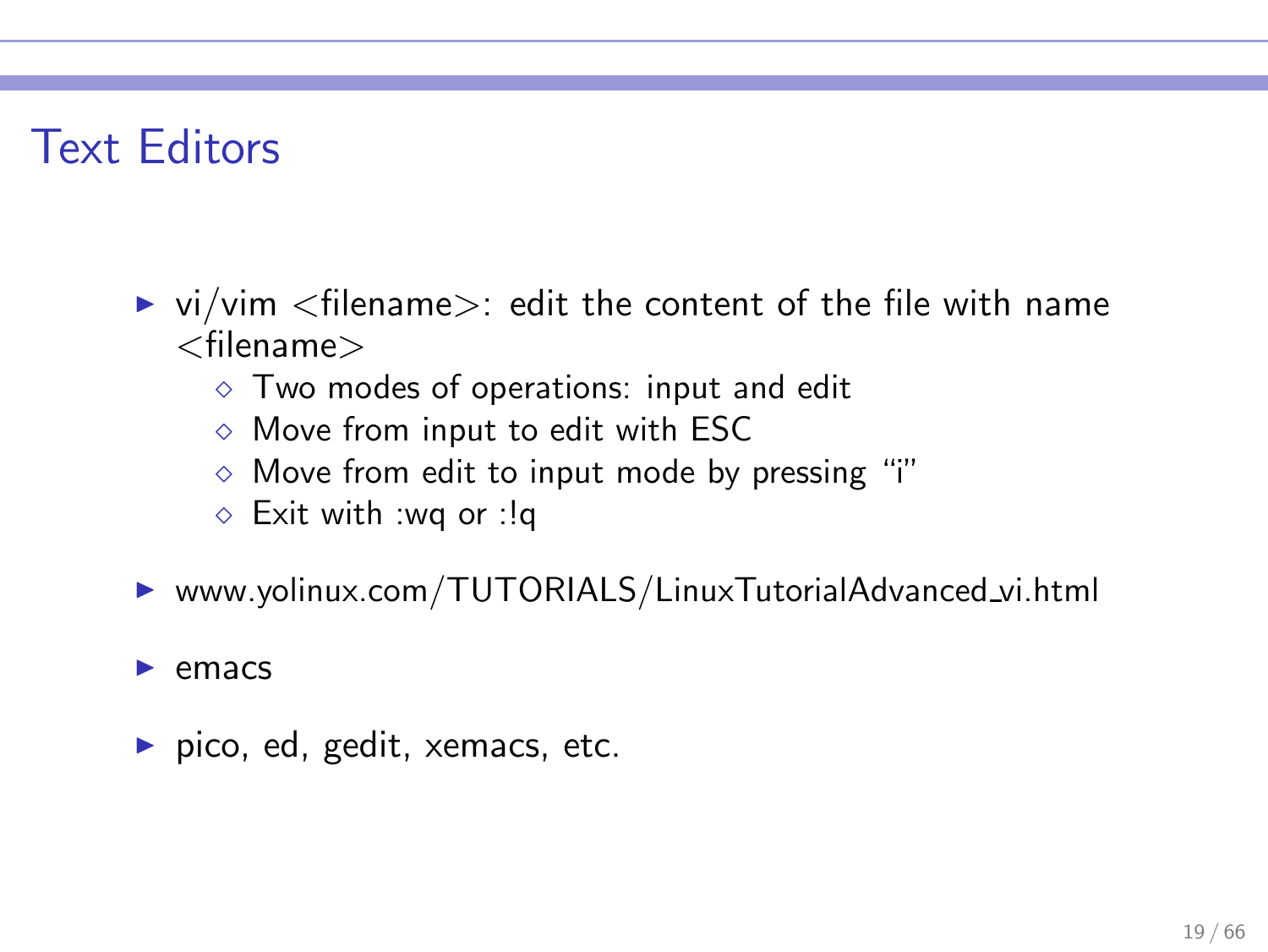## Commands for the processing of files

| chmod     | change access rights for files and catalogs     |
|-----------|-------------------------------------------------|
| more      | page-by-page display of file contents           |
| less      | forward/backward display of file contents       |
| grep      | search for a specific symbol patterns in a file |
| <b>WC</b> | lexical statistics for files                    |
| sort      | sort the lines of a text file                   |
| <u>In</u> | create links                                    |
| cut       | display portion of lines from a file            |
| cmp       | compare two files                               |
| diff      | display differences between two files           |
| head      | display top-k lines of a file                   |
| tail      | display bottom-k lines of a file                |
| touch     | change the timestamp or create a file           |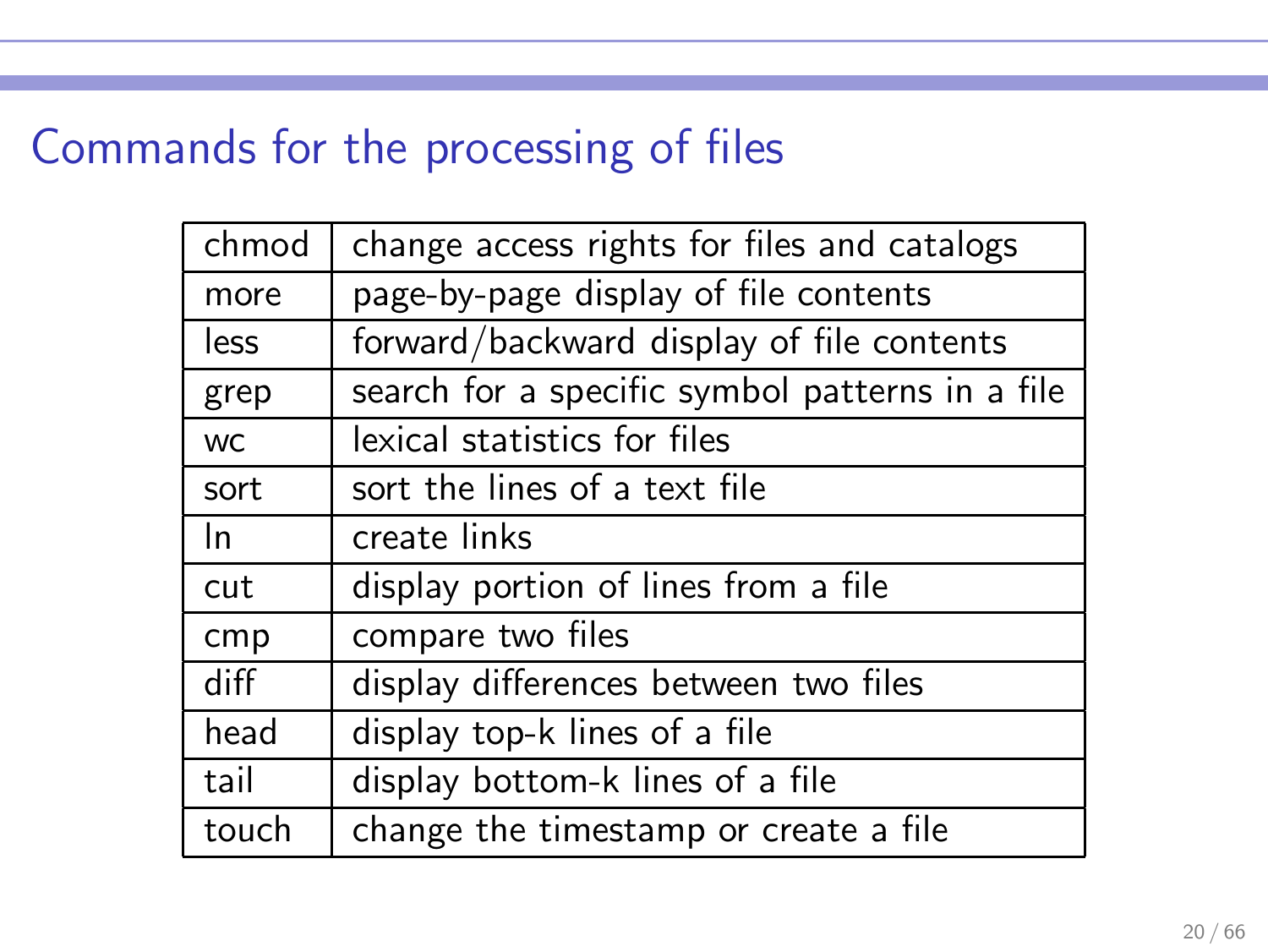#### Command: chmod

```
ad@ad - desktop :/ tmp / junk$ ls - las
t<sub>0</sub>t<sub>2</sub>] 484 drwxr - xr - x 2 ad ad 4096 2010 -02 -16 02:44 .
40 drwxrwxrwt 18 root root 36864 2010 -02 -16 02:43 ..
                               184 2010 - 02 - 16 02:44 . bashrc
ad@ad - desktop :/ tmp / junk$ cp . bashrc tmp1
ad@ad - desktop :/ tmp / junk$ ls -l
total 4
-rw-r--r-- 1 ad ad 184 2010-02-16 02:44 tmp1
ad@ad - desktop :/ tmp / junk$ mkdir bin
ad@ad - desktop :/ tmp / junk$ ls -l
total 8
drwxr-xr-x 2 ad ad 4096 2010-02-16 02:44 bin
-rw-r--r-- 1 ad ad 184 2010-02-16 02:44 tmp1
ad@ad-desktop:/tmp/junk$ chmod g-r tmp1
ad@ad - desktop :/ tmp / junk$ chmod g + wx tmp1
ad@ad - desktop :/ tmp / junk$ ls -l
total 8
drwxr-xr-x 2 ad ad 4096 2010-02-16 02:44 bin
-rw -- wxr -- 1 ad ad 184 2010 -02 -16 02:44 tmp1
ad@ad-desktop:/tmp/junk$ chmod u-wx, g=rx, o+x tmp1
ad@ad - desktop :/ tmp / junk$ ls -l
total 8
drwyr -yr -y 2 ad ad 4096 2010-02-16 02:44 bin
-r--r-xr-x 1 ad ad 184 2010-02-16 02:44 tmp1
ad@ad - desktop :/ tmp / junk$ rm tmp1
rm: remove write-protected regular file 'tmp1'? y
```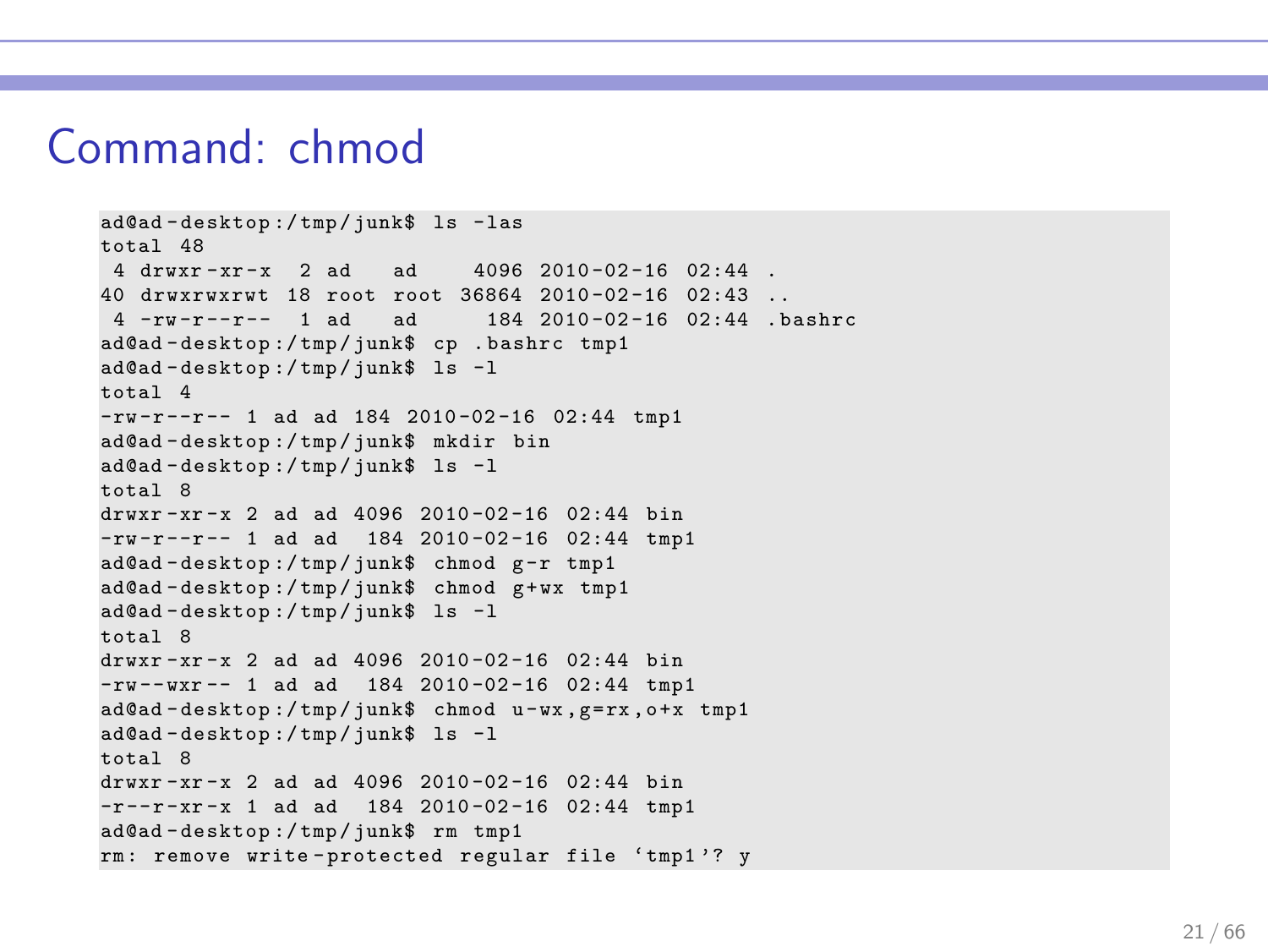```
ad@ad - desktop :/ tmp / junk$ ls - las
total 52
 4 \, drwxr - xr - x 3 ad ad 4096 \, 2010 - 02 - 16 \, 02:4640 drwxrwxrwt 18 root root 36864 2010-02-16 02:43.<br>4 -ru-r--r-- 1 ad ad 184 2010-02-16 02:44 b
                              184 2010-02-16 02:44 .bashrc<br>4096 2010-02-16 02:44 bin
 4 drwxr-x - x 2 ad ad
ad@ad - desktop :/ tmp / junk$ cp -r / tmp / mydir .
ad@ad - desktop :/ tmp / junk$ ls - Rl
.:
total 8
drwxr-xr-x 2 ad ad 4096 2010-02-16 02:44 bin
drwxr -xr - x 2 ad ad 4096 2010 -02 -16 02:48 mydir
./ bin :
total 0
./ mydir :
total 8
-rwxr-xr-x 1 ad ad 14 2010-02-16 02:48 A1
-rwxr -xr -x 1 ad ad 20 2010 -02 -16 02:48 A2
ad@ad - desktop :/ tmp / junk$ chmod -R 700 mydir /
ad@ad - desktop :/ tmp / junk$ ls - lR mydir /
mydir /:
total 8
-rwx ------ 1 ad ad 14 2010 -02 -16 02:48 A1
-rwx ------ 1 ad ad 20 2010 -02 -16 02:48 A2
ad@ad - desktop :/ tmp / junk$ ls - lasR mydir /
mydir /:
total 16
4 drux ------ 2 ad ad 4096 2010-02-16 02:48
4 drwxr-xr-x 4 ad ad 4096 2010-02-16 02:48 ..
4 - rwx \n--- 1 ad ad 14 \t2010 - 02 - 16 \t02:48 \t014 - rwx ------ 1 ad ad 20 2010 -02 -16 02:48 A2
ad@ad - desktop :/ tmp / junk$
```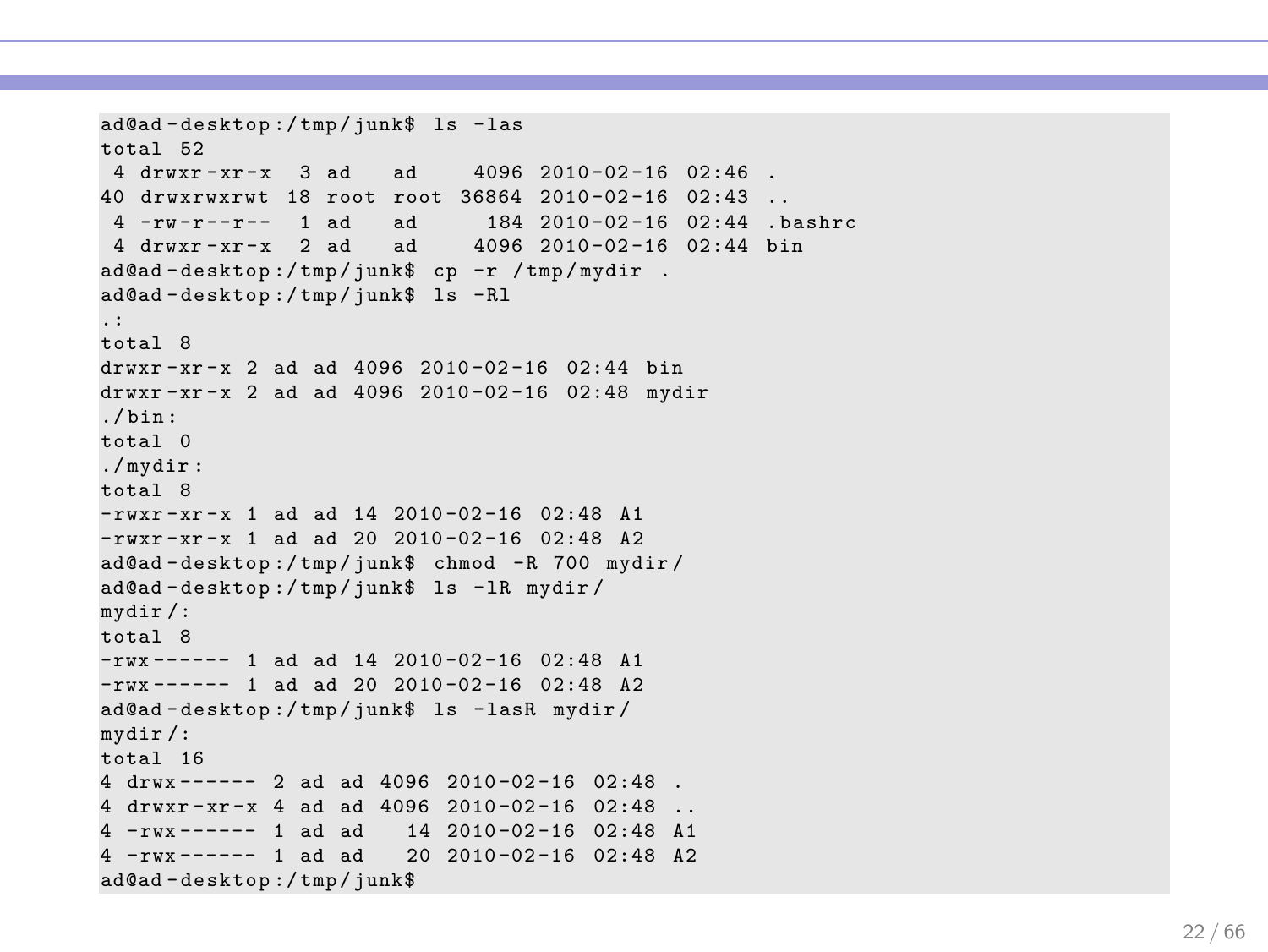### Command: less

```
ad@ad - desktop :~/ SysProMaterial / Set001$ less set001 . tex
\ documentclass []{ beamer }
% Theme for beamer presentation .
\ usepackage { beamerthemelin ed }
% \ usepackage { beamerthemesplit }
% Other themes include : beamerthemebars , beamerthemelined ,
                            beamerthemetree, beamerthemetreebars
\ usepackage { algorithmic }
\ usepackage { listings }
\ usepackage { pifont }
\ usepackage { color }
\ usepackage { hyperref }
\newcommand {\crossout } {\ding {55}}
\ newenvironment { pkl }{%
 \ begin { itemize }%
 \ vspace { -\ topsep }%
 \ setlength \ itemsep { -\ parskip }%
set001 . tex
```
 $\Diamond$  [return] - skip a line; [space] - get next page; b: display previous page;  $\langle \langle s \rangle$ : search for patterm s;  $\langle \langle s \rangle$  return]: execute command c; h: help; q: exit from less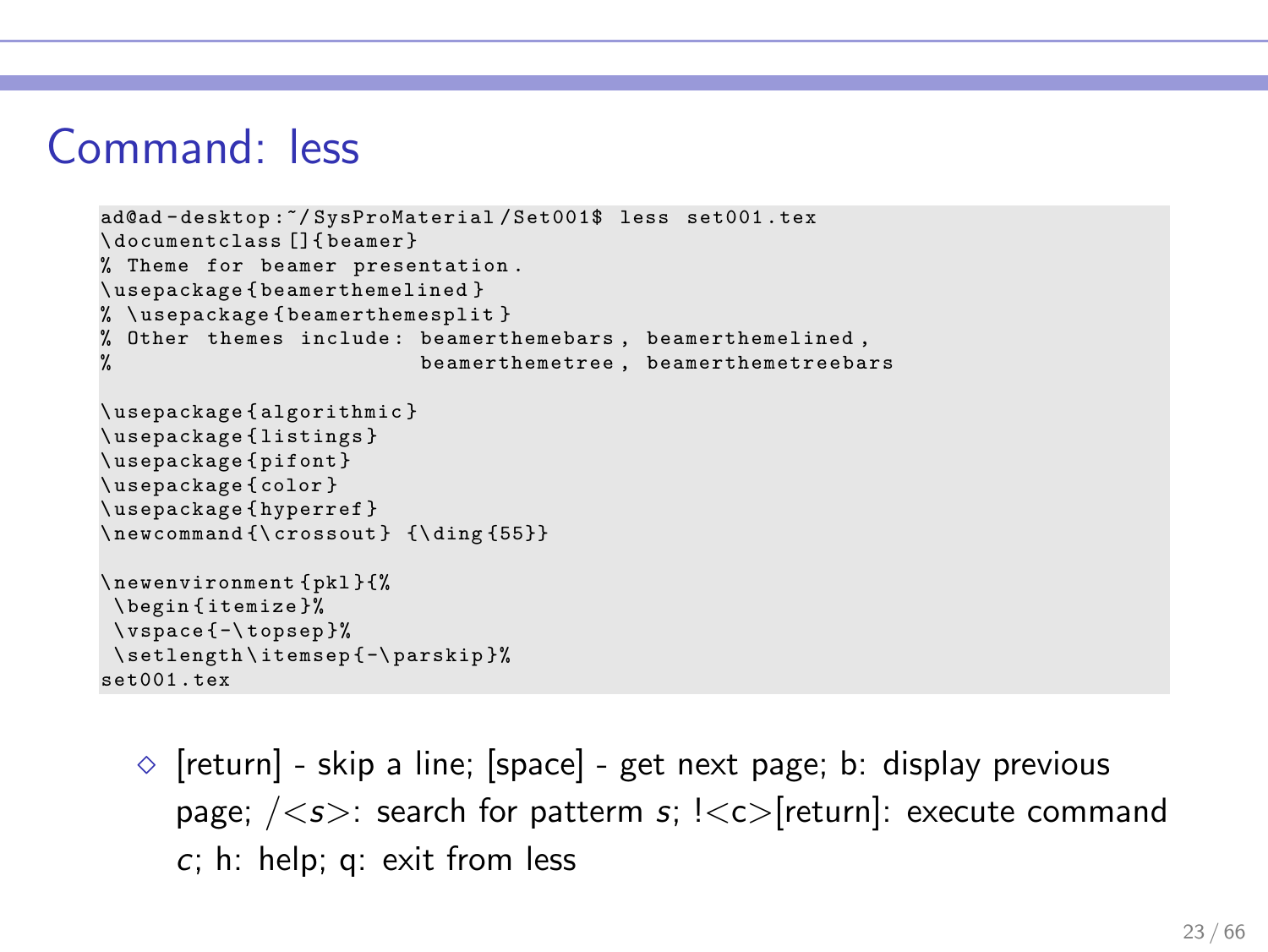### Command: grep

```
ad@ad - desktop :/ var / log$
ad@ad - desktop :/ var / log$ grep x86 dmesg
     0.000000] Transmeta GenuineTMx86
     [ 0.000000] x86 PAT enabled : cpu 0, old 0 x7040600070406 , new 0 x7010600070106
     [ 0.000000] Using x86 segment limits to approximate NX protection
     0.004000] x86 PAT enabled: cpu 1, old 0x7040600070406, new 0x7010600070106
   [ 10.148624] NVRM : loading NVIDIA UNIX x86 Kernel Module 185.18.36 Fri Aug
     14 17:18:04 PDT 2009
ad@ad - desktop :/ var / log$
ad@ad - desktop :/ var / log$ grep -n x86 dmesg
10: [ 0.000000] Transmeta GenuineTMx86<br>41: [ 0.000000] x86 PAT enabled: spu 0
        0.000000] x86 PAT enabled: cpu 0, old 0x7040600070406. new 0
     x7010600070106
58:[ 0.000000] Using x86 segment limits to approximate NX protection
212: [ 0.004000] x86 PAT enabled: cpu 1, old 0x7040600070406, new 0
     x7010600070106
737:[ 10.148624] NVRM : loading NVIDIA UNIX x86 Kernel Module 185.18.36 Fri
     Aug 14 17:18:04 PDT 2009
ad@ad - desktop :/ var / log$
ad@ad - desktop :/ var / log$ grep -i CoOLIng dmesg
     0.414599] processor LNXCPU:00: registered as cooling device0
     0.414803] processor LNXCPU:01: registered as cooling_device1
ad@ad - desktop :/ var / log$
```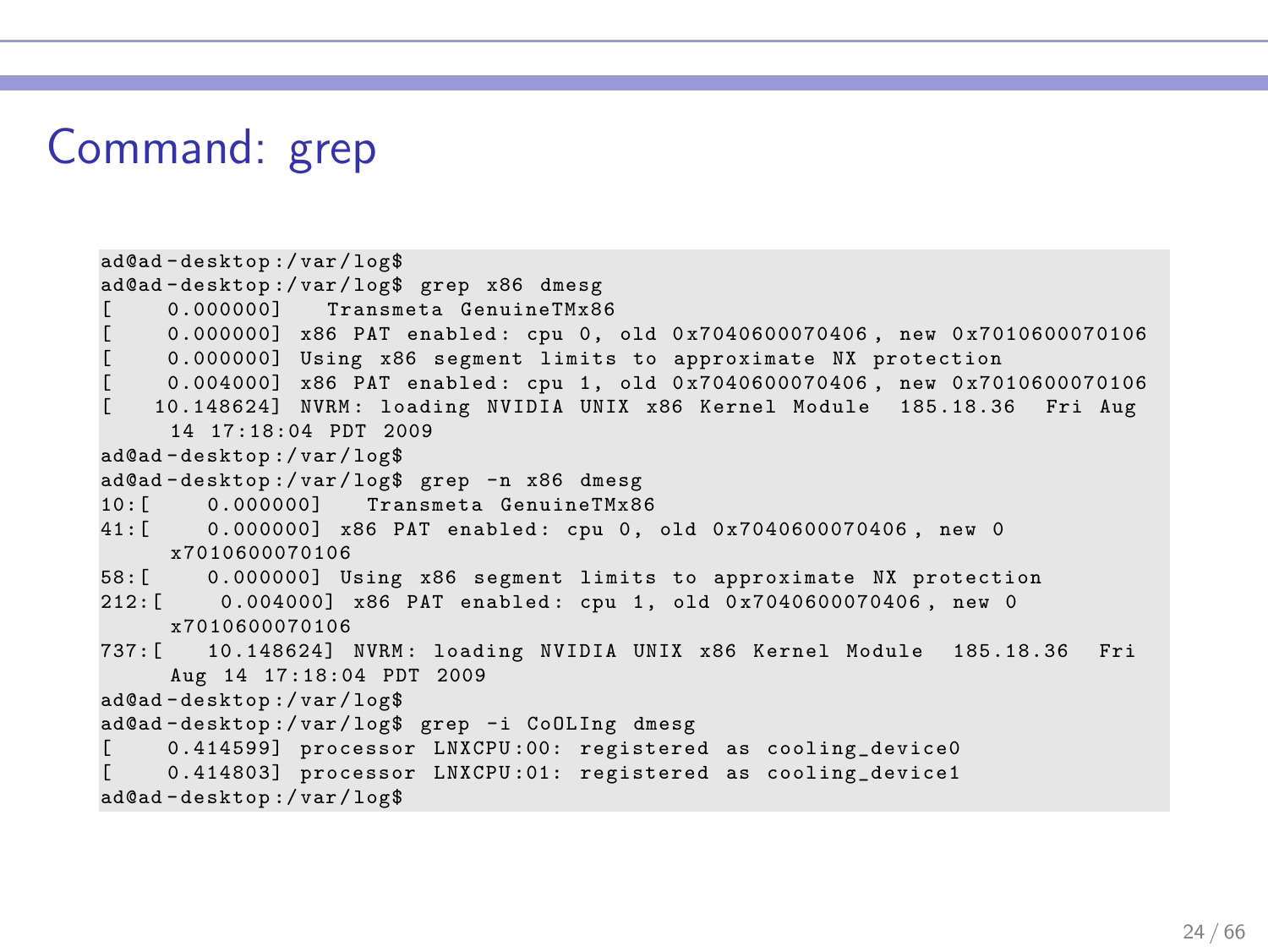### Command wc

```
ad@ad - desktop :~/ SysProMaterial / Set001 / Samples$ ls
aaa bbbb lista Set -01. ppt zzz
ad@ad - desktop :~/ SysProMaterial / Set001 / Samples$ wc lista
 10 30 183 lista
ad@ad - desktop :~/ SysProMaterial / Set001 / Samples$ wc -w lista
30 lista
ad@ad - desktop :~/ SysProMaterial / Set001 / Samples$ wc -l lista
10 lista
ad@ad - desktop :~/ SysProMaterial / Set001 / Samples$ wc -c lista
183 lista
ad@ad - desktop :~/ SysProMaterial / Set001 / Samples$ wc -lc lista
 10 183 lista
ad@ad - desktop :~/ SysProMaterial / Set001 / Samples$ wc -lw lista
 10 30 lista
ad@ad - desktop :~/ SysProMaterial / Set001 / Samples$
```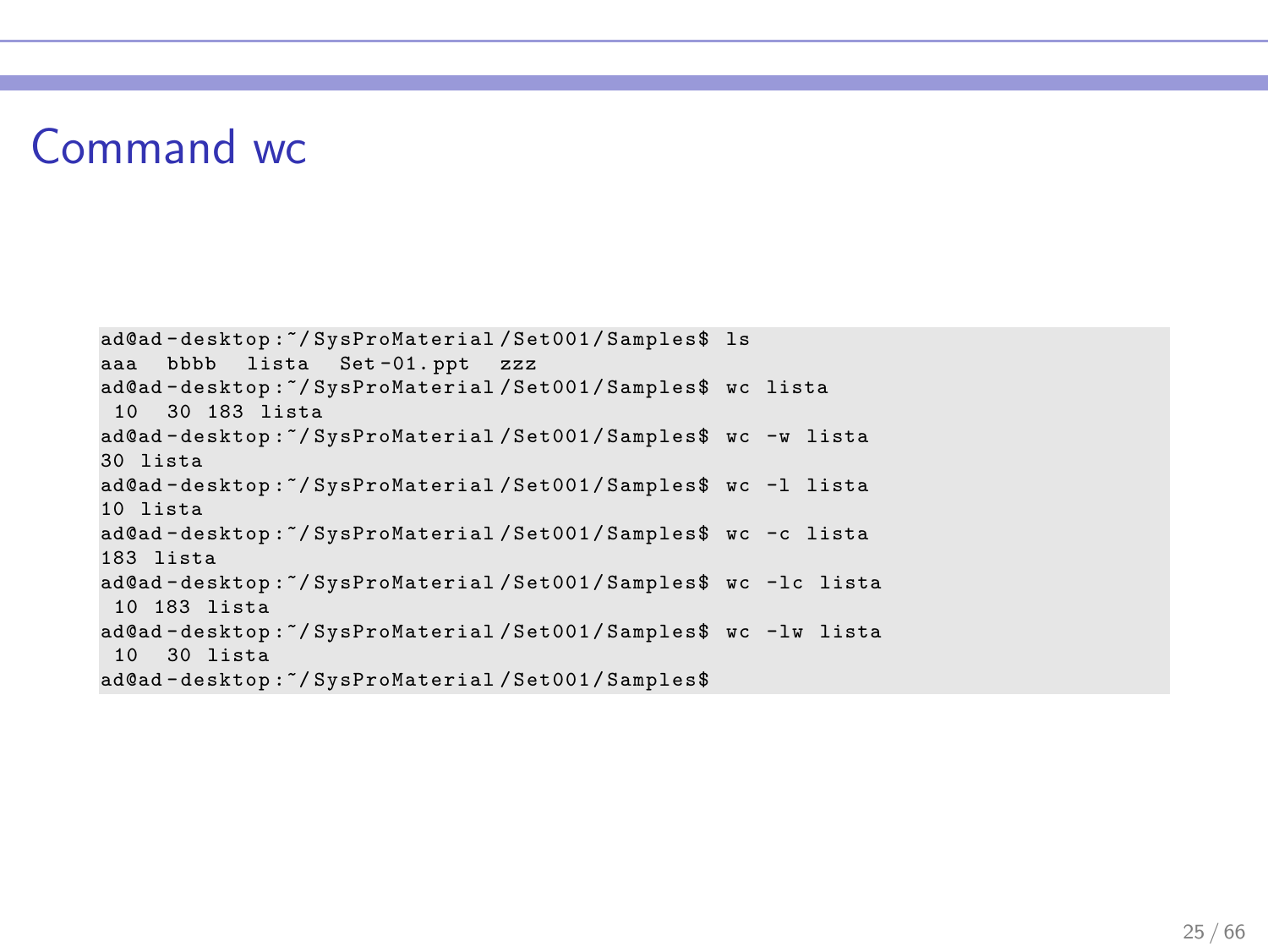#### Command sort

```
ad@ad-desktop:"/SysProMaterial/Set001/Samples$ cat lista<br>iohn 32 london
         32 london
eduardo 19 brazilia
        21 athens
marco 7 buenosaires
filip 23 telaviv
dennis 15 brisbane<br>louis 31 heraclio
         31 heraclion
dimi 34 heraclion<br>ii 27 washingto
         27 washington
hyseyin 33 izmir
ad@ad - desktop :~/ SysProMaterial / Set001 / Samples$ sort lista
dennis 15 brisbane<br>dimi 34 heraclio
         34 heraclion
eduardo 19 brazilia
filip 23 telaviv
hyseyin 33 izmir
         21 athens
ji 27 washington
john 32 london<br>louis 31 heracl
         31 heraclion
marco 7 buenosaires
ad@ad - desktop :~/ SysProMaterial / Set001 / Samples$
ad@ad - desktop :~/ SysProMaterial / Set001 / Samples$
```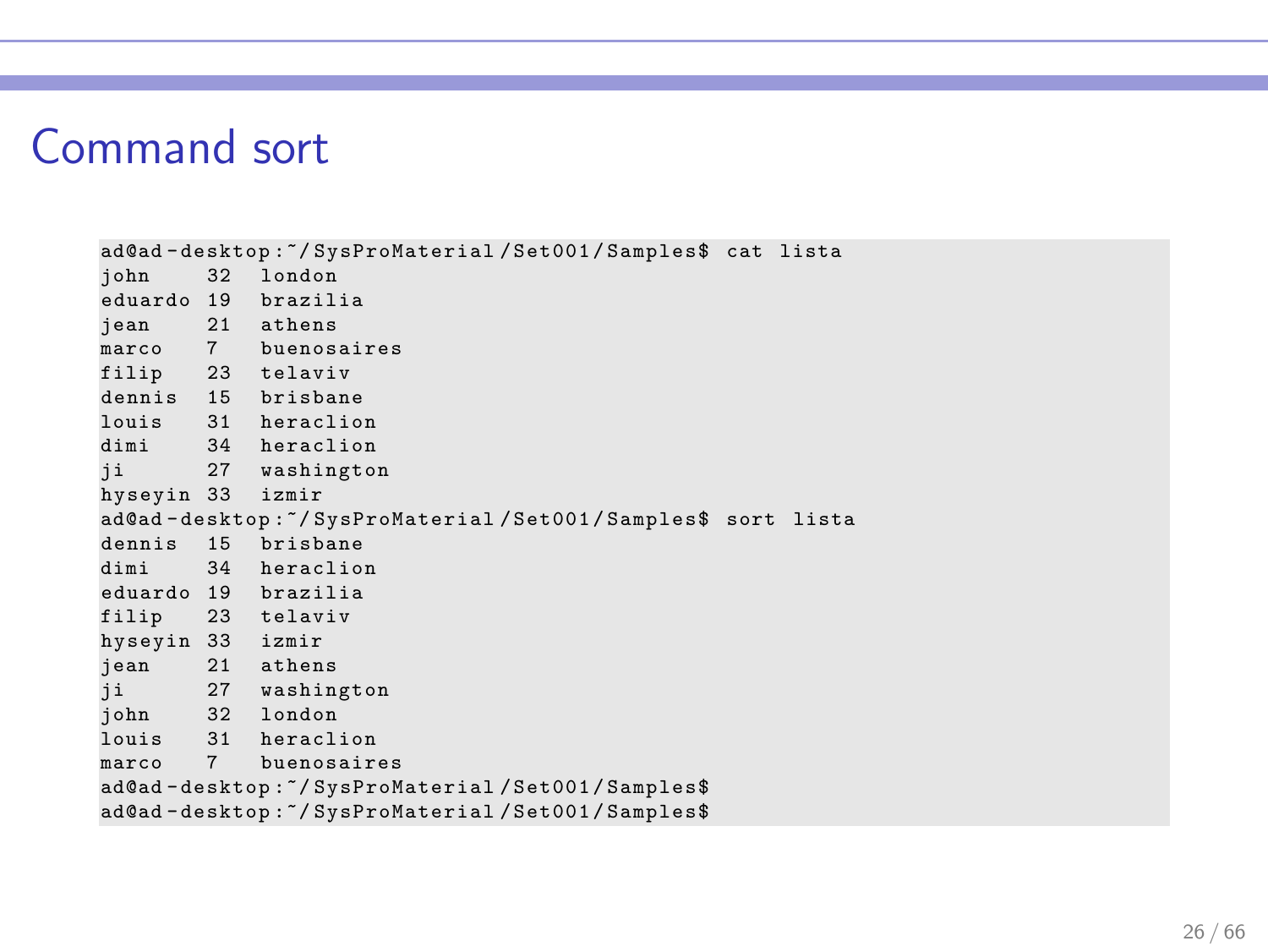## Using the Delimiters in sort()



- ► When a field for sorting is needed:  $+number_1$  –number<sub>2</sub>
- $\triangleright$  number<sub>1</sub>: specifies the number of fields to be skipped to get to the beginning of the sort field.
- $\triangleright$  number<sub>2</sub>: specifies the number of fields to be skipped, relative to the beginning of the line, to get to the end of the sort key.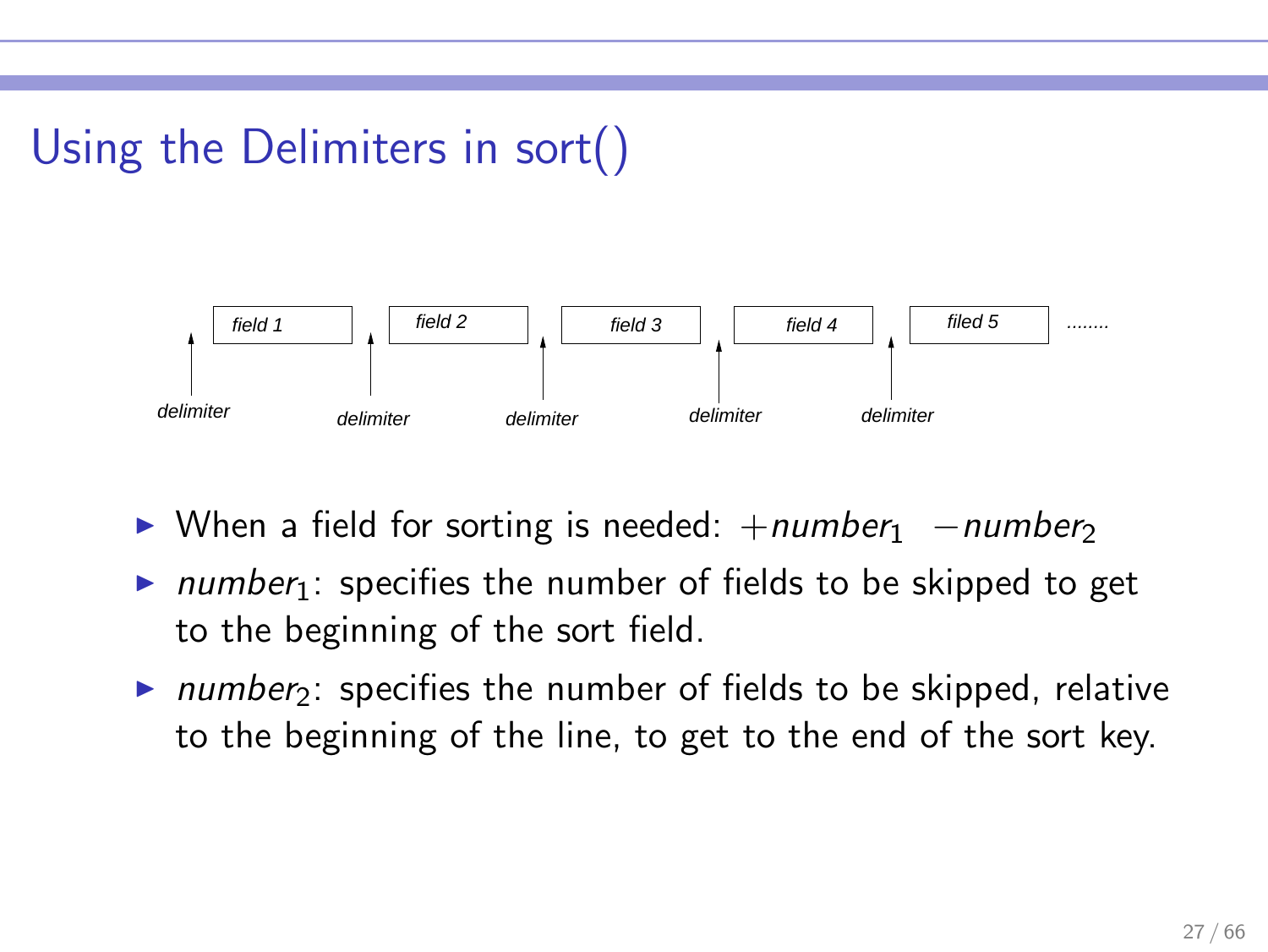## Delimiter Examples

**Field Specifier**

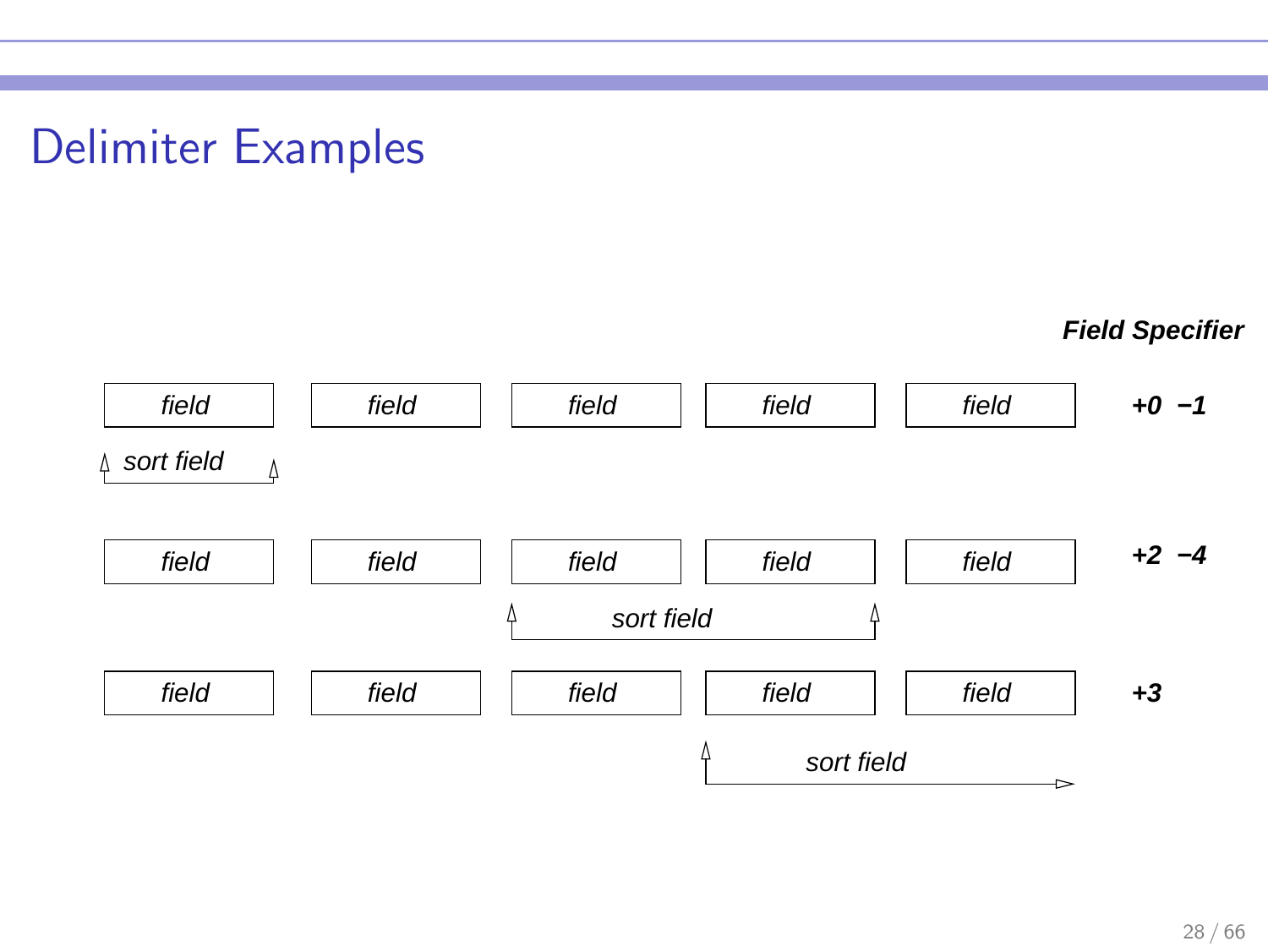```
ad@ad - desktop :~/ SysProMaterial / Set001 / Samples$ sort +0 -1 lista
dennis 15 brisbane<br>dimi 34 heraclio
        34 heraclion
eduardo 19 brazilia
filip 23 telaviv
hyseyin 33 izmir
jean 21 athens
        27 washington
john 32 london
louis 31 heraclion<br>marco 7 huenosaire
        7 buenosaires
ad@ad-desktop:<sup>~</sup>/SysProMaterial/Set001/Samples$ sort -r -u +2 -3 lista<br>ii 27 washington
    27 washington
filip 23 telaviv
john 32 london
hyseyin 33 izmir
louis 31 heraclion
marco 7 buenosaires
dennis 15 brisbane
eduardo 19 brazilia<br>iean 21 athens
        21 athens
ad@ad-desktop:"/SysProMaterial/Set001/Samples$ sort -r +2 -3 lista<br>ji 27 washington
        27 washington
filip 23 telaviv
john 32 london
hyseyin 33 izmir
        31 heraclion
dimi 34 heraclion
marco 7 buenosaires
dennis 15 brisbane
eduardo 19 brazilia
jean 21 athens
```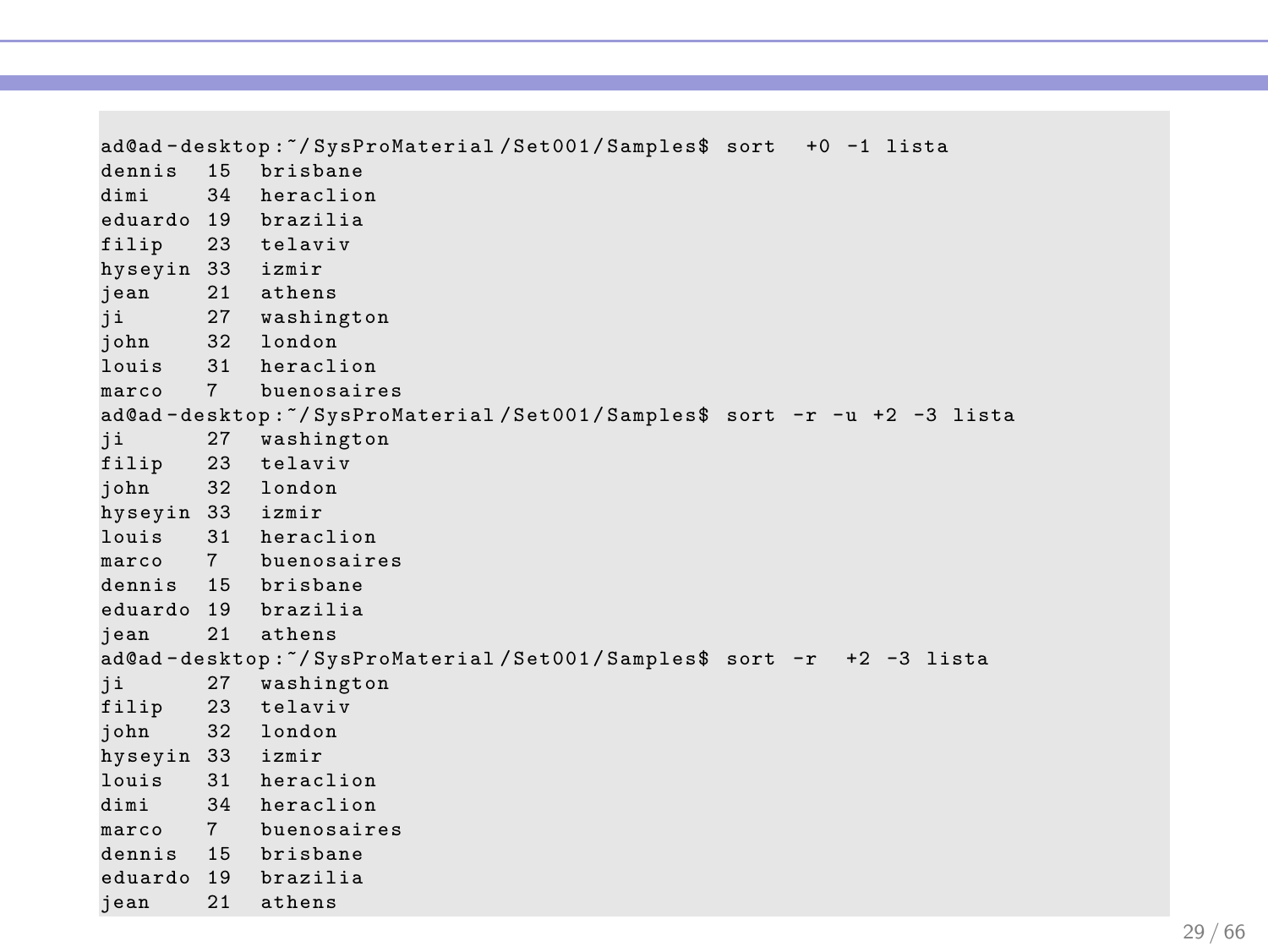```
ad@ad-desktop:"/SysProMaterial/Set001/Samples$ sort -r -n +1 -2 lista<br>dimi 34 heraclion
       34 heraclion
hyseyin 33 izmir
john 32 london
louis 31 heraclion
ji 27 washington
filip 23 telaviv
jean 21 athens
eduardo 19 brazilia
dennis 15 brisbane
marco 7 buenosaires
ad@ad - desktop :~/ SysProMaterial / Set001 / Samples$
ad@ad - desktop :~/ SysProMaterial / Set001 / Samples$ sort -u +1 -4 lista
dennis 15 brisbane
eduardo 19 brazilia
      21 athens
filip 23 telaviv
ji 27 washington
louis 31 heraclion
john 32 london
hyseyin 33 izmir
dimi 34 heraclion
marco 7 buenosaires
ad@ad - desktop :~/ SysProMaterial / Set001 / Samples$
```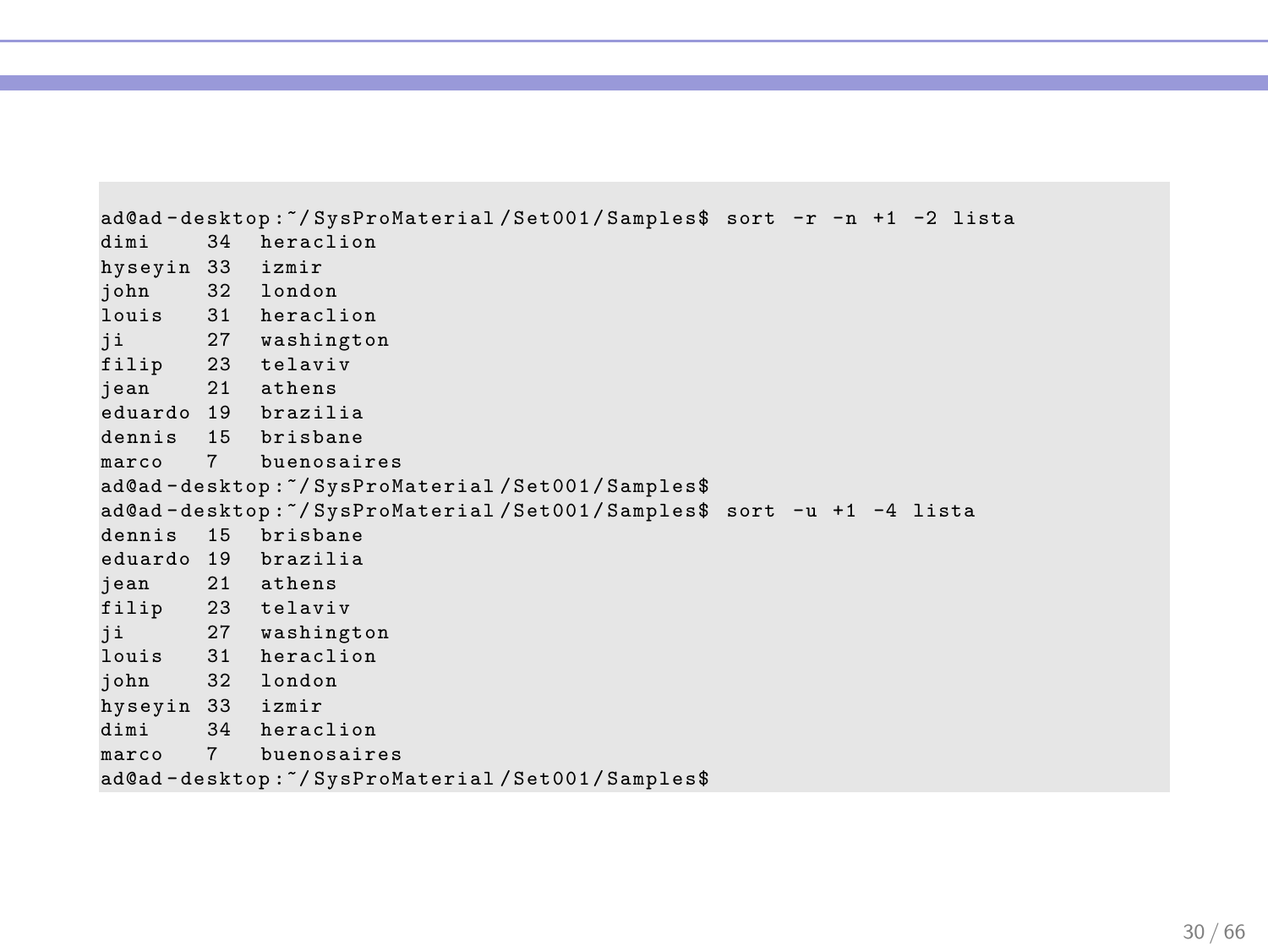#### Command touch (change timestamp or create an empty file)

```
ad@sydney :/ media /2 CD3 - FD08 / Set001 / Samples$ ls
aaa bbbb lista Set -01. ppt zzz
ad@sydney :/ media /2 CD3 - FD08 / Set001 / Samples$ touch delis
ad@sydney :/ media /2 CD3 - FD08 / Set001 / Samples$ ls -l
total 10464
-<b>rwx</b> - <b>xr</b> - <b>x</b> 1 ad ad 15 2010 - 02 - 18 08:42 aaa-rwxr - xr - x 1 ad ad 1200 2010 -02 -18 08:42 bbbb
-{\text{rwxr - xr -x}} 1 ad ad 0 2010-02-18 12:16 delis
-rwxr-xr-x 1 ad ad 183 2010-02-18 08:42 lista
-rwxr-xr-x 1 ad ad 10583040 2010-02-18 08:42 Set-01.ppt
-{\text{rw}}{\text{r-xr-x}} 1 ad ad 72 2010-02-18 08:42 zzz
ad@sydney :/ media /2 CD3 - FD08 / Set001 / Samples$ touch aaa
ad@sydney :/ media /2 CD3 - FD08 / Set001 / Samples$ ls -l
total 10464
-rwxr-xr-x 1 ad ad 15 2010-02-18 12:16 aaa
-rwxr - xr - x 1 ad ad 1200 2010-02-18 08:42 bbbb
-rwxr - xr - x 1 ad ad 0 2010 - 02-18 12:16 delis
-rwxr-xr-x 1 ad ad 183 2010-02-18 08:42 lista
-rwxr-xr-x 1 ad ad 10583040 2010-02-18 08:42 Set-01.ppt
-rwxr-xr-x 1 ad ad 72\,2010 -02 -18 08:42 zzz
ad@sydney :/ media /2 CD3 - FD08 / Set001 / Samples$
```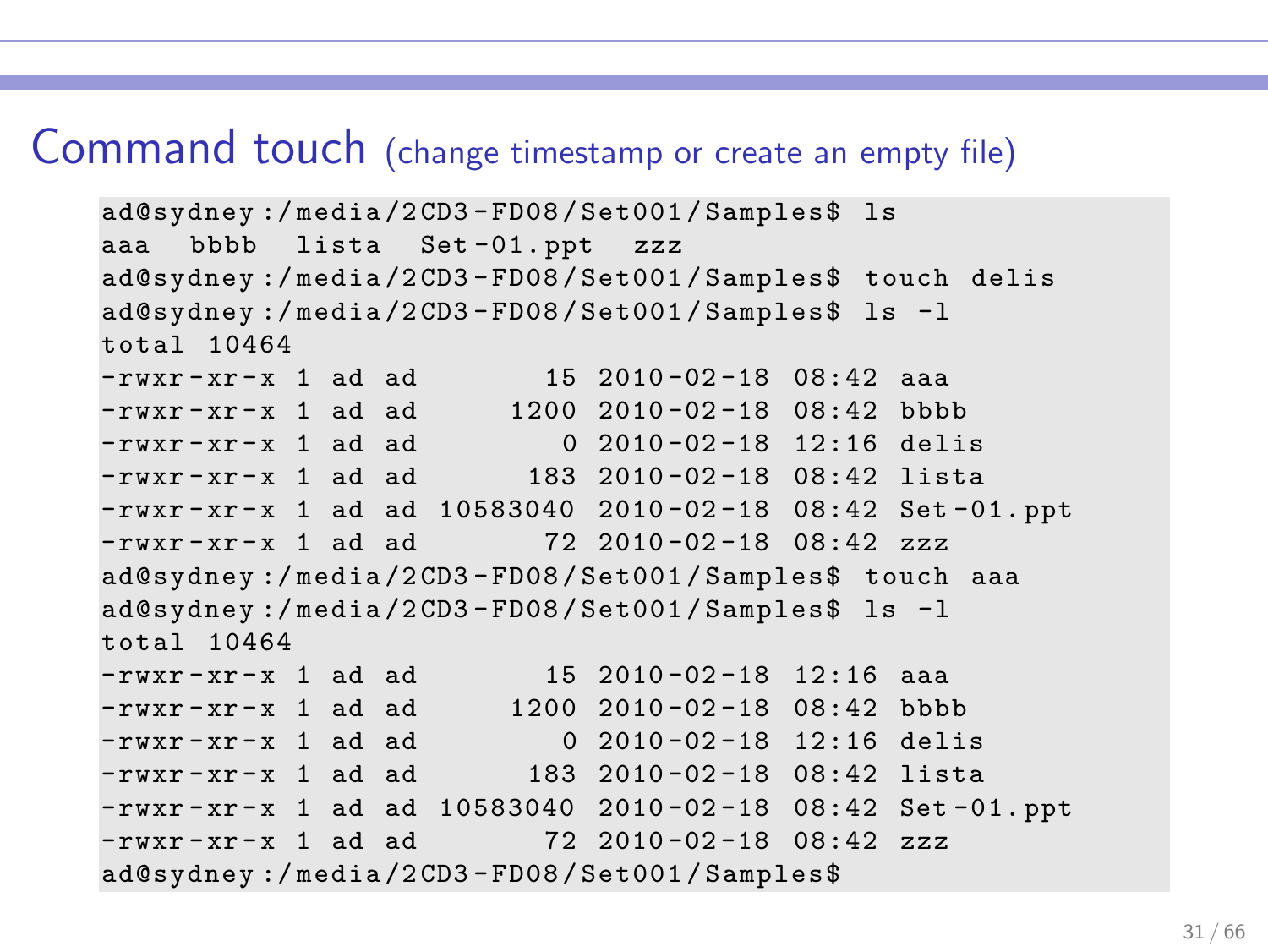### Hard Links with ln

```
ad@sydney :~/ Set001 / Samples$ ln bbbb myhardlink
ad@sydney :~/ Set001 / Samples$ ls -l
total 10356
-rwxr -xr - x 1 ad ad 15 2010 -02 -18 12:25 aaa
- rwxr - xr - x 2 ad ad 1200 2010 -02 -18 12:27 bbbb - rwxr - xr - x 1 ad ad 0 2010 -02 -18 12:25 delis
-rwxr - xr -x 1 ad ad- rwxr -xr - x 1 ad ad 183 2010 -02 -18 12:25 lista
-rwxr - xr - x 2 ad ad 1200 2010-02-18 12:27 myhardlink
- rwxr - xr - x 1 ad ad 10583040 2010 -02 -18 12:25 Set -01. ppt<br>- rwxr - xr - x 1 ad ad 72 2010 -02 -18 12:25 zzz
                             72 2010-02-18 12:25 zzz
ad@sydney:"/Set001/Samples$ ls -i bbbb myhardlink
691247 bbbb 691247 myhardlink
ad@sydney :~/ Set001 / Samples$ cp bbbb eeee
ad@sydney :~/ Set001 / Samples$ ls - li bbbb myhardlink eeee
691247 - rwxr - xr - x 2 ad ad 1200 2010 -02 -18 12:27 bbbb
691204 - rwxr - xr - x 1 ad ad 1200 2010 -02 -18 12:34 eeee
691247 - rwxr - xr - x 2 ad ad 1200 2010 -02 -18 12:27 myhardlink
ad@sydney :~/ Set001 / Samples$ diff bbbb myhardlink
ad@sydney :~/ Set001 / Samples$ rm bbbb
ad@sydney :~/ Set001 / Samples$ ls -l myhardlink
-rwxr-xr-x 1 ad ad 1200 2010-02-18 12:27 myhardlink
ad@sydney :~/ Set001 / Samples$ cp myhardlink bbbb
ad@sydney :~/ Set001 / Samples$ ls -l
total 10360
-rwxr-xr-x 1 ad ad 15 2010 -02 -18 12:25 aaa
- rwxr - xr - x 1 ad ad 1200 2010 - 02 - 18 12:35 bbbb - rwxr - xr - x 1 ad ad 0 2010 - 02 - 18 12:25 deli
                              0.2010 - 02 - 18.12:25 delis
-rwxr-xr-x 1 ad ad 1200 2010-02-18 12:34 eeee
- rwxr -xr - x 1 ad ad 183 2010 -02 -18 12:25 lista
-rwxr-xr-x 1 ad ad 1200 2010-02-18 12:27 myhardlink
-rwxr-xr-x 1 ad ad 10583040 2010-02-18 12:25 Set-01.ppt
```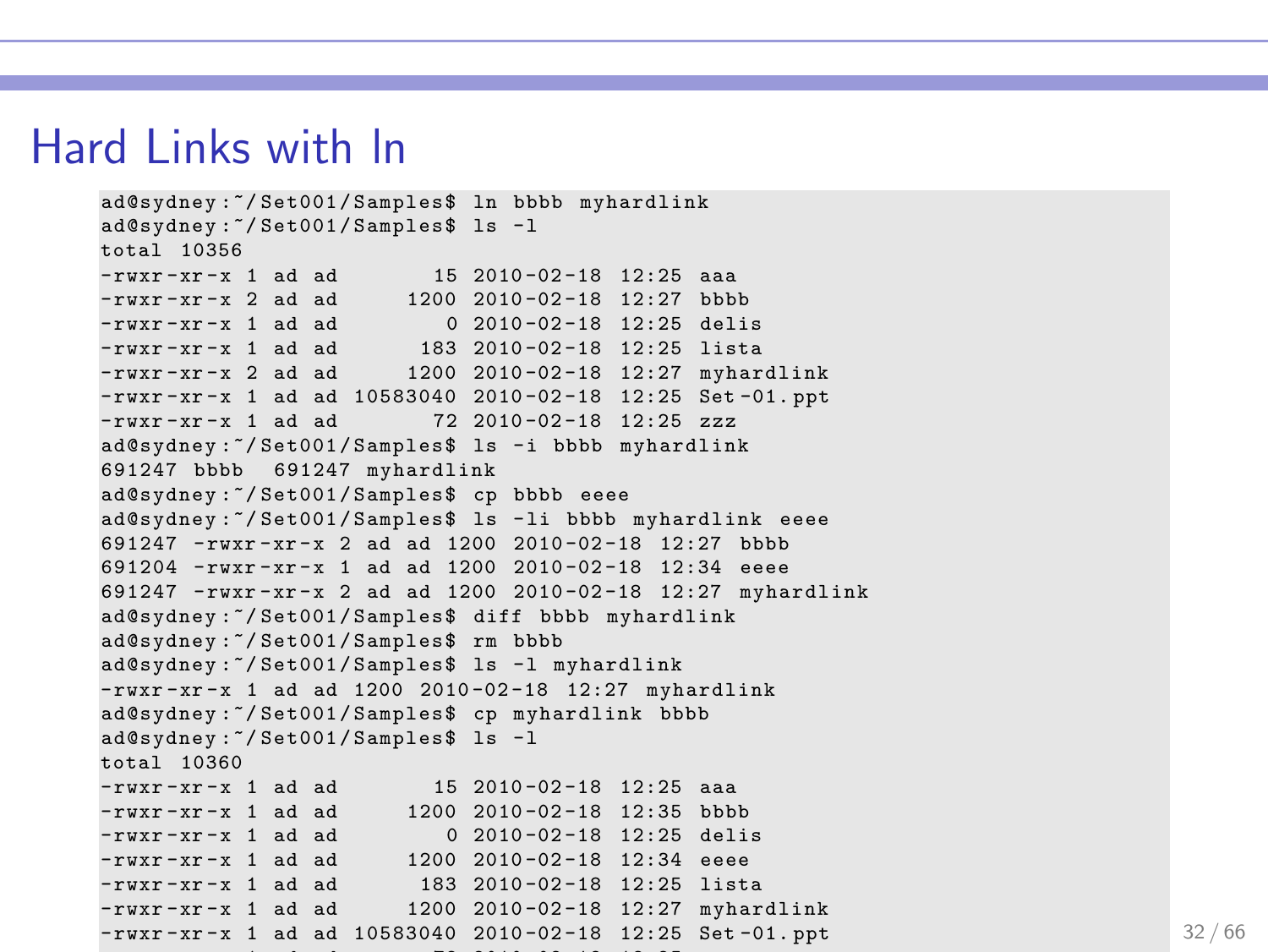### Soft links with ln

```
ad@sydney :~/ Set001 / Samples$ ls
aaa bbbb delis eeee lista myhardlink Set -01. ppt zzz
ad@sydney:"/Set001/Samples$ ln -s bbbb mysoftlink
ad@sydney :~/ Set001 / Samples$ ls -l mysoftlink
lrwxrwxrwx 1 ad ad 4 2010-02-18 12:43 mysoftlink -> bbbb
ad@sydney :~/ Set001 / Samples$ file *
aaa: ASCII text
bbbb : ASCII text
delis: empty
eeee: ASCII text
lista: ASCII text
myhardlink : ASCII text
mysoftlink : symbolic link to 'bbbb '
Set-01. ppt: CDF V2 Document, corrupt: Can't expand
   summary_info
zzz: ASCII text
ad@sydney :~/ Set001 / Samples$ rm bbbb
ad@sydney :~/ Set001 / Samples$ ls
aaa delis eeee lista myhardlink mysoftlink Set -01. ppt
    zzz
ad@sydney :~/ Set001 / Samples$ more mysoftlink
mysoftlink : No such file or directory
ad@sydney : \sim/Set001/Samples$ 33/66
```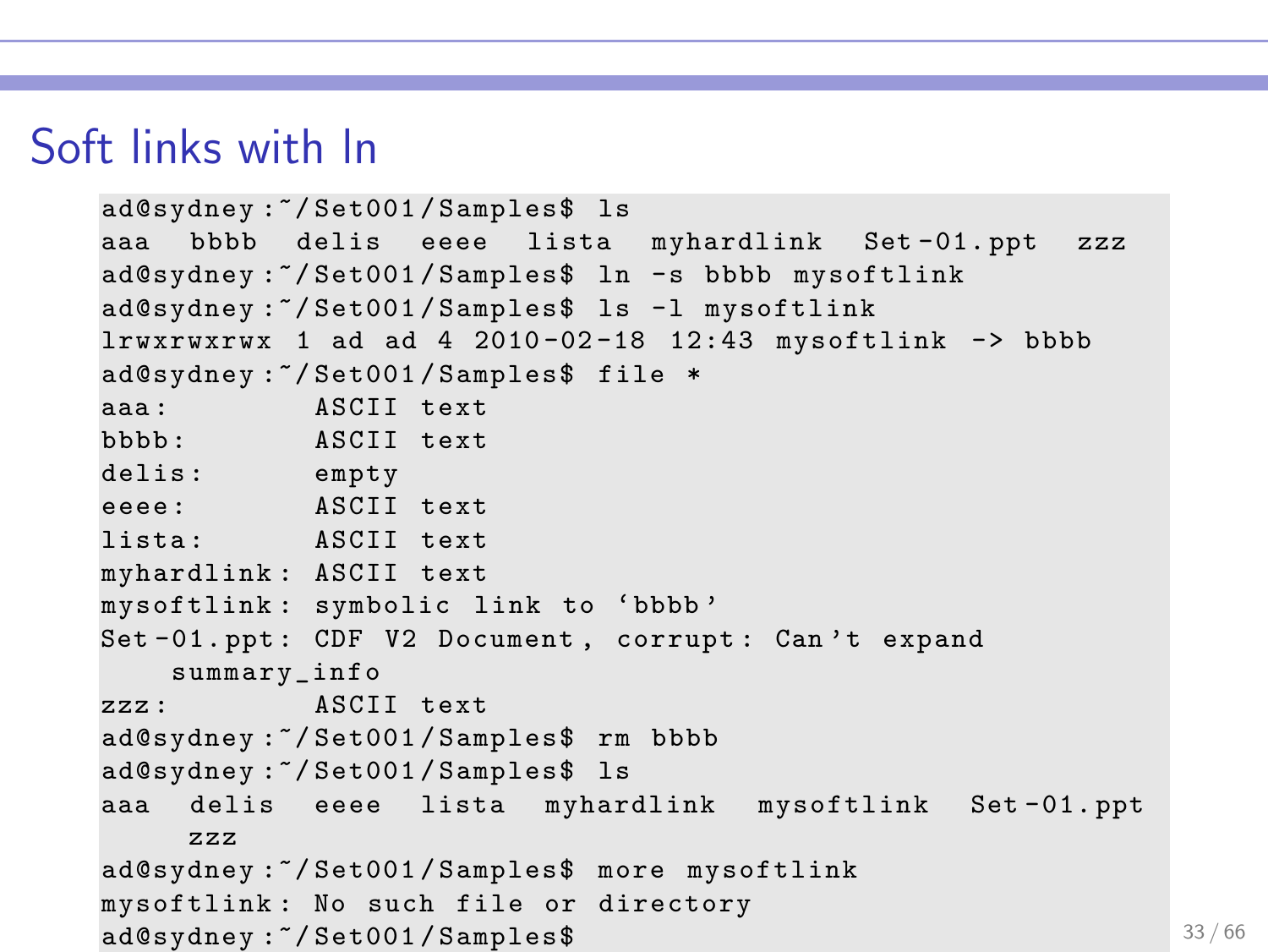## Comparison between soft/hard links

| Hard Links                        | Soft Links                           |
|-----------------------------------|--------------------------------------|
| "Pointer" to the initial file     | Copy of the path to the initial file |
| Does not apply to directories     | Applies to directories               |
| Name change of the initial file   | Name change in the initial file      |
| does not create any problems      | creates problems                     |
| Content changes in initial file   | Content changes in initial file      |
| are reflected in the link as well | are reflected in the link as well    |
| File gets purged when all         | Deletion of initial file affects the |
| links are deleted                 | link (point to non-existing file)    |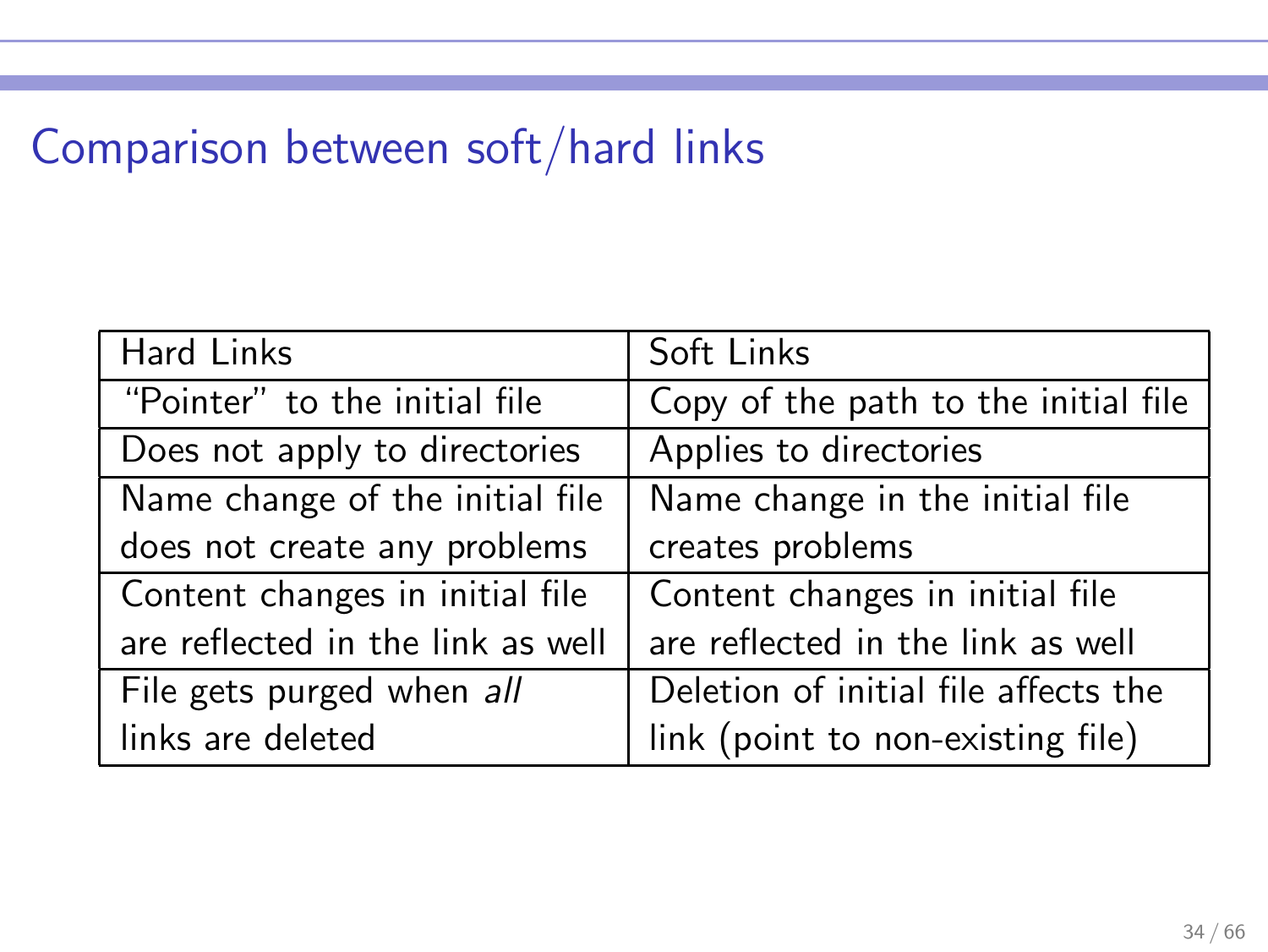#### Command cut: -f: designates column selection, -d designates delimiter

```
ad@sydney :~/ Set001 / Samples$ cat lista1
123: jim : morrison :2103456789: reading
345: peter : gabriel :4567891234: london
673: pete : garret :9602345612: sydney
133: time : machine :3452678967: moscow
231: kitrina : podilata :2138905674: athens
ad@sydney :~/ Set001 / Samples$
ad@sydney:"/Set001/Samples$ cut -f3,2 -d':' lista1
jim : morrison
peter : gabriel
pete : garret
time : machine
kitrina : podilata
ad@sydney :~/ Set001 / Samples$
ad@sydney:"/Set001/Samples$ cut -f1-3 -d':' lista1
123: jim : morrison
345: peter : gabriel
673: pete : garret
133: time : machine
231: kitrina : podilata
ad@sydney :~/ Set001 / Samples$
```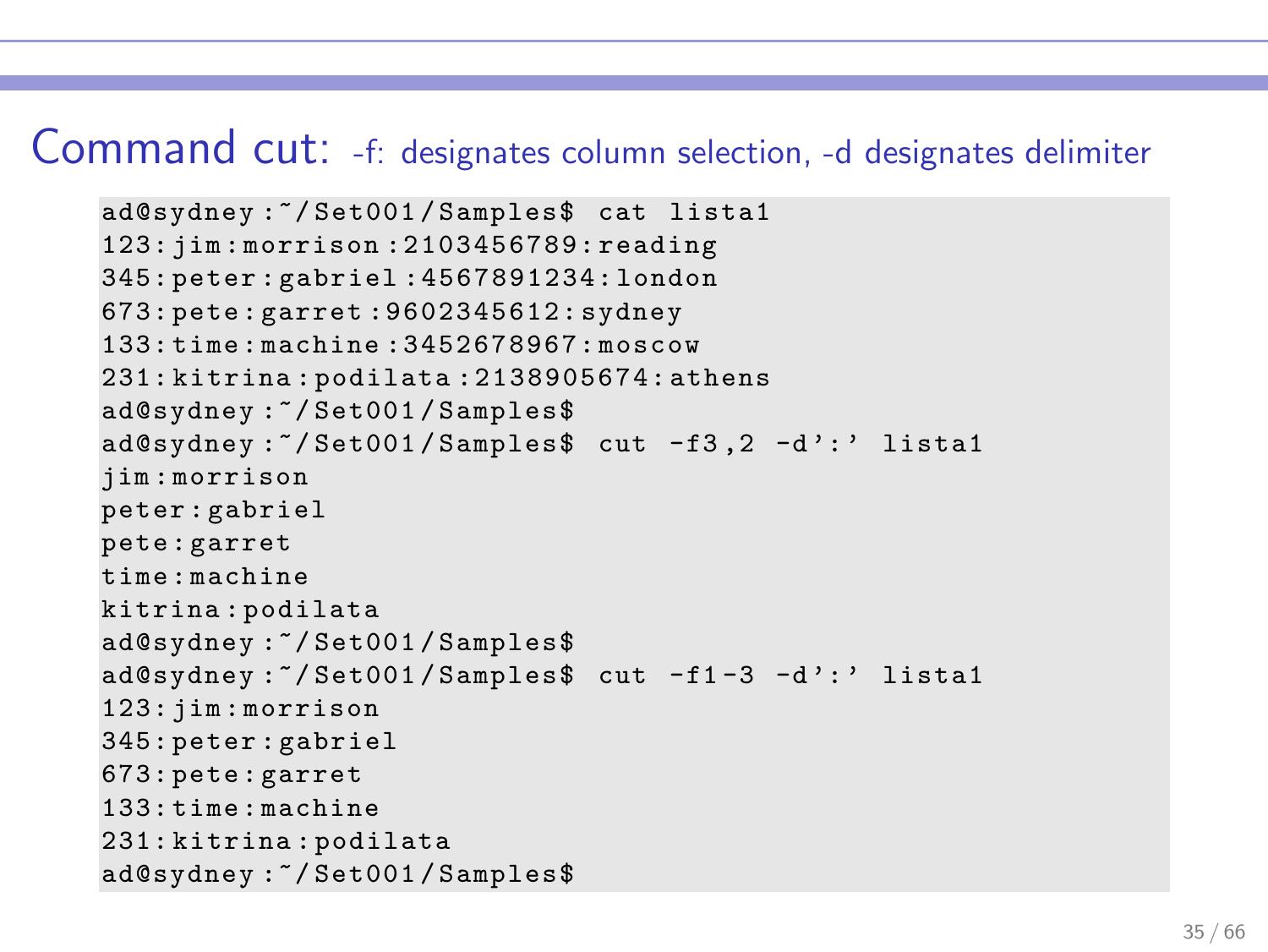### Commands: cmp, diff, head, tail

```
ad@sydney :/ media /2 CD3 - FD08 / Set001 / Samples$ ls lista *
lista lista1 lista2 lista3
ad@sydney :/ media /2 CD3 - FD08 / Set001 / Samples$ cmp lista lista3
ad@sydney :/ media /2 CD3 - FD08 / Set001 / Samples$ diff lista lista2
4c.4< marco 7 buenosaires
> marco 97 buenosaires
ad@sydney:/media/2CD3-FD08/Set001/Samples$ head lista2<br>john 32 london
        32 london
eduardo 19 brazilia
jean 21 athens
marco 97 buenosaires
filip 23 telaviv
dennis 15 brisbane<br>louis 31 heraclio
        31 heraclion
dimi 34 heraclion
ji 27 washington
hyseyin 33 izmir
ad@sydney:/media/2CD3-FD08/Set001/Samples$ head -3 lista2<br>iohn 32 london
        32 london
eduardo 19 brazilia
jean 21 athens
ad@sydney :/ media /2 CD3 - FD08 / Set001 / Samples$ tail -3 lista2
dimi 34 heraclion
ji 27 washington
hyseyin 33 izmir
ad@sydney :/ media /2 CD3 - FD08 / Set001 / Samples$
```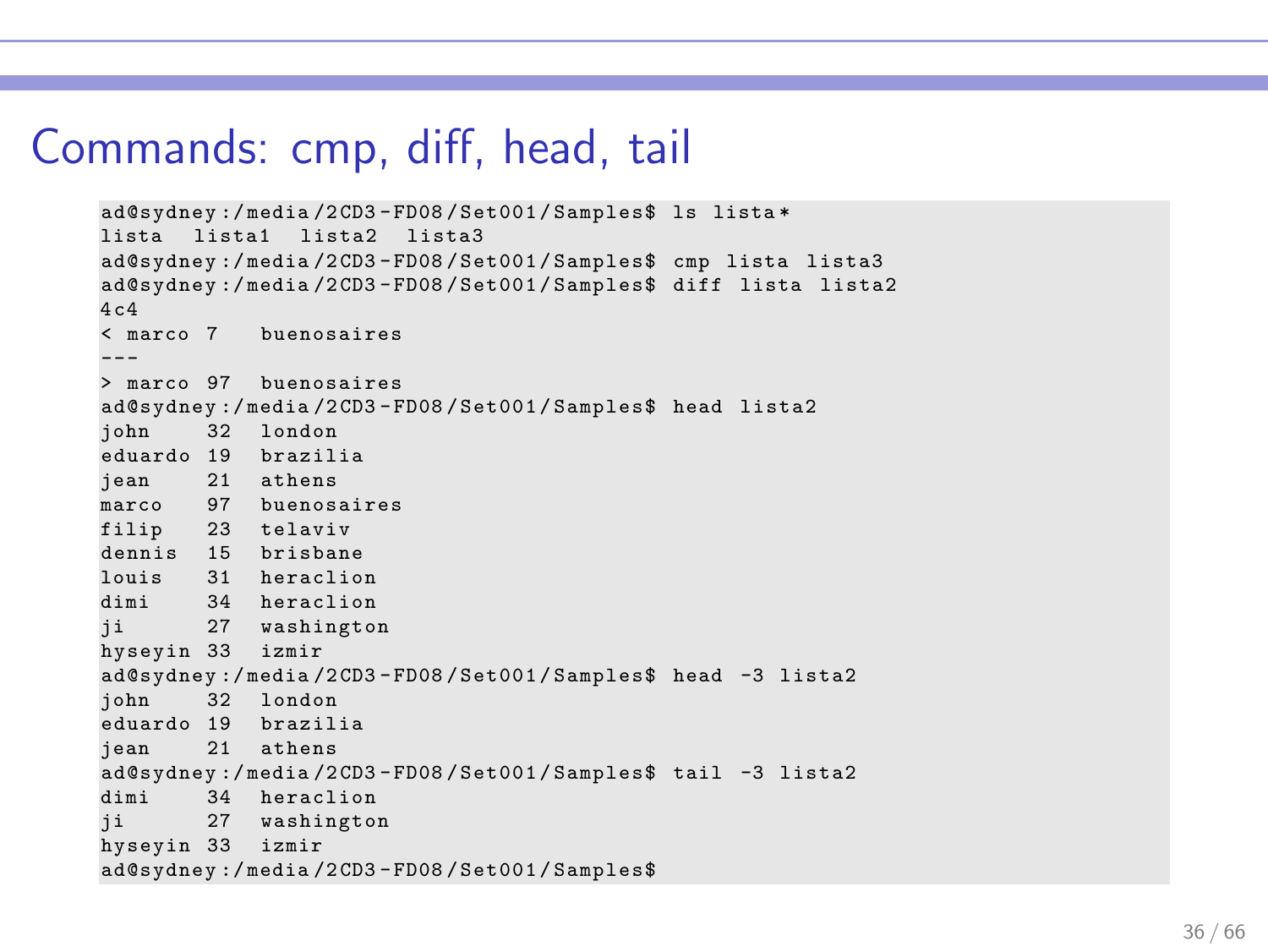### Commands echo, whoami, hostname, lpq/lpstat -t, lprm

```
ad@ad - desktop :~/ SysProMaterial / Set001 / Samples$ echo this is a test for k24
this is a test for k24
ad@ad-desktop:"/SysProMaterial/Set001/Samples$ echo -n this is a test for k24
this is a test for k24ad@ad-desktop:"/SysProMaterial/Set001/Samples$
ad@ad - desktop :~/ SysProMaterial / Set001 / Samples$
ad@ad - desktop :~/ SysProMaterial / Set001 / Samples$ whoami
ad
ad@ad - desktop :~/ SysProMaterial / Set001 / Samples$ hostname
ad - desktop
ad@ad - desktop :~/ SysProMaterial / Set001 / Samples$ lpr Set -01. ps
ad@ad - desktop :~/ SysProMaterial / Set001 / Samples$ lpq
hp-LaserJet-1320-series is ready and printing<br>Bank Owner Job File(s)
Rank Owner Job File(s) (1992) Total Size<br>1st 3d 143 Sot-01 (19930048 b
                                                              12930048 bytes
ad@ad - desktop :~/ SysProMaterial / Set001 / Samples$ lprm -Php - LaserJet -1320 - series
      143
ad@ad - desktop :~/ SysProMaterial / Set001 / Samples$ lpq
hp - LaserJet -1320 - series is ready and printing
Rank Owner Job File ( s ) Total Size
ad@ad - desktop :~/ SysProMaterial / Set001 / Samples$ lpstat -t
scheduler is running
system default destination : hp - LaserJet -1320 - series
device for hp - LaserJet -1320 - series : usb :// HP / LaserJet %201320%20 series
hp - LaserJet -1320 - series accepting requests since Fri 19 Feb 2010 01:03:52 PM EET
printer hp - LaserJet -1320 - series is idle . enabled since Fri 19 Feb 2010 01:03:52
      PM EET
    Printer is now online .
ad@ad - desktop :~/ SysProMaterial / Set001 / Samples$
```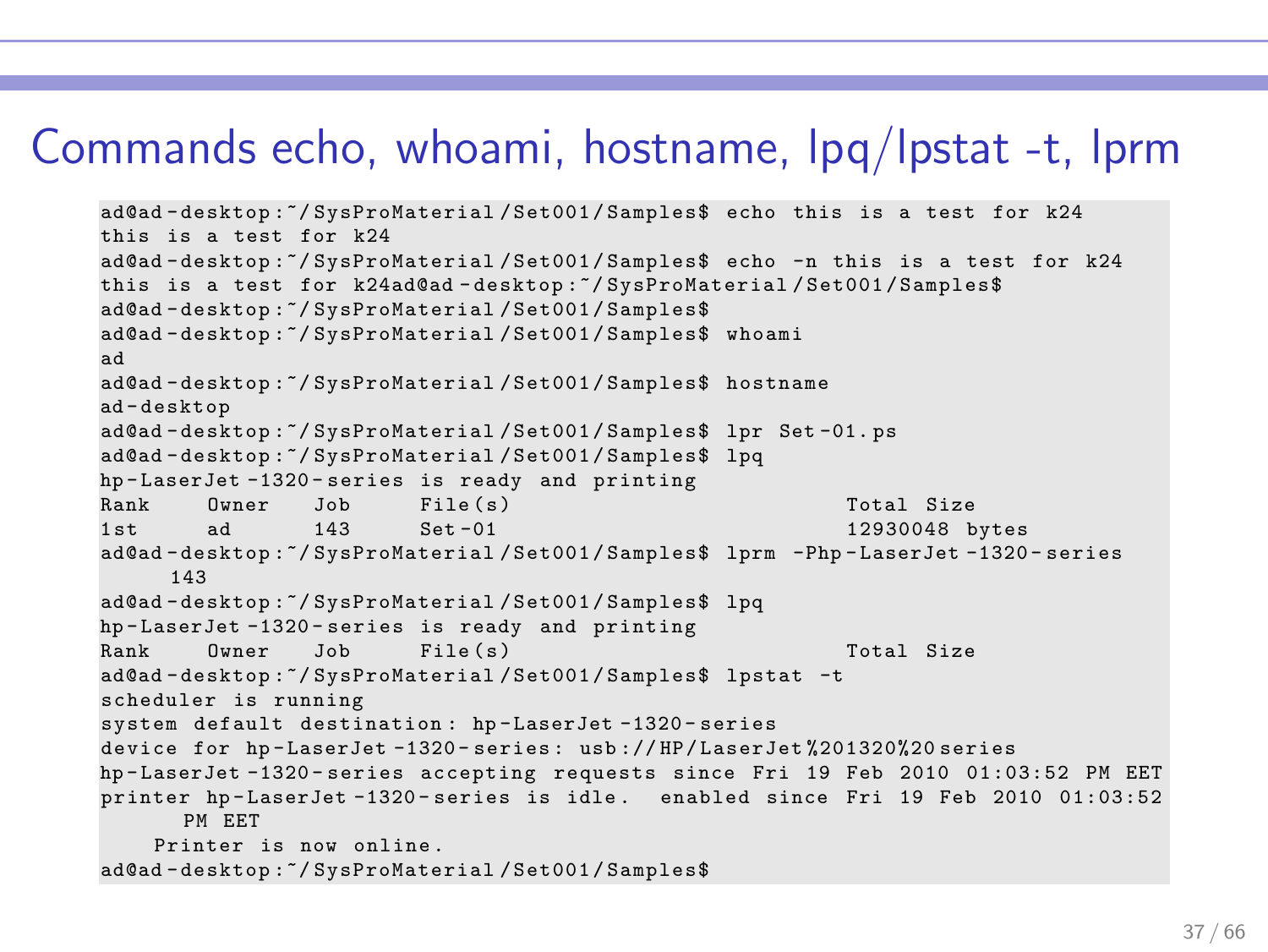### Shells (csh, tcsh, bash, kornsh, etc.)

- ▶ Once "connected" to a tty in Linux, you are provided with a default bash shell.
- $\triangleright$  logout severs the authenticated session the user maintains.
- $\triangleright$  exit or control-d disconnect terminates the shell session.
- ▶ You can go to csh or tcsh by simply typing tcsh or csh.
- ▶ Once a shell is initiated, the file  $\sim$ /.cshrc is executed.
- $\triangleright$  As soon as a user logs into a system, the commands in file .login are executed.
- ▶ Once a user logs out from the system the shell commands in file *.logout* are executed.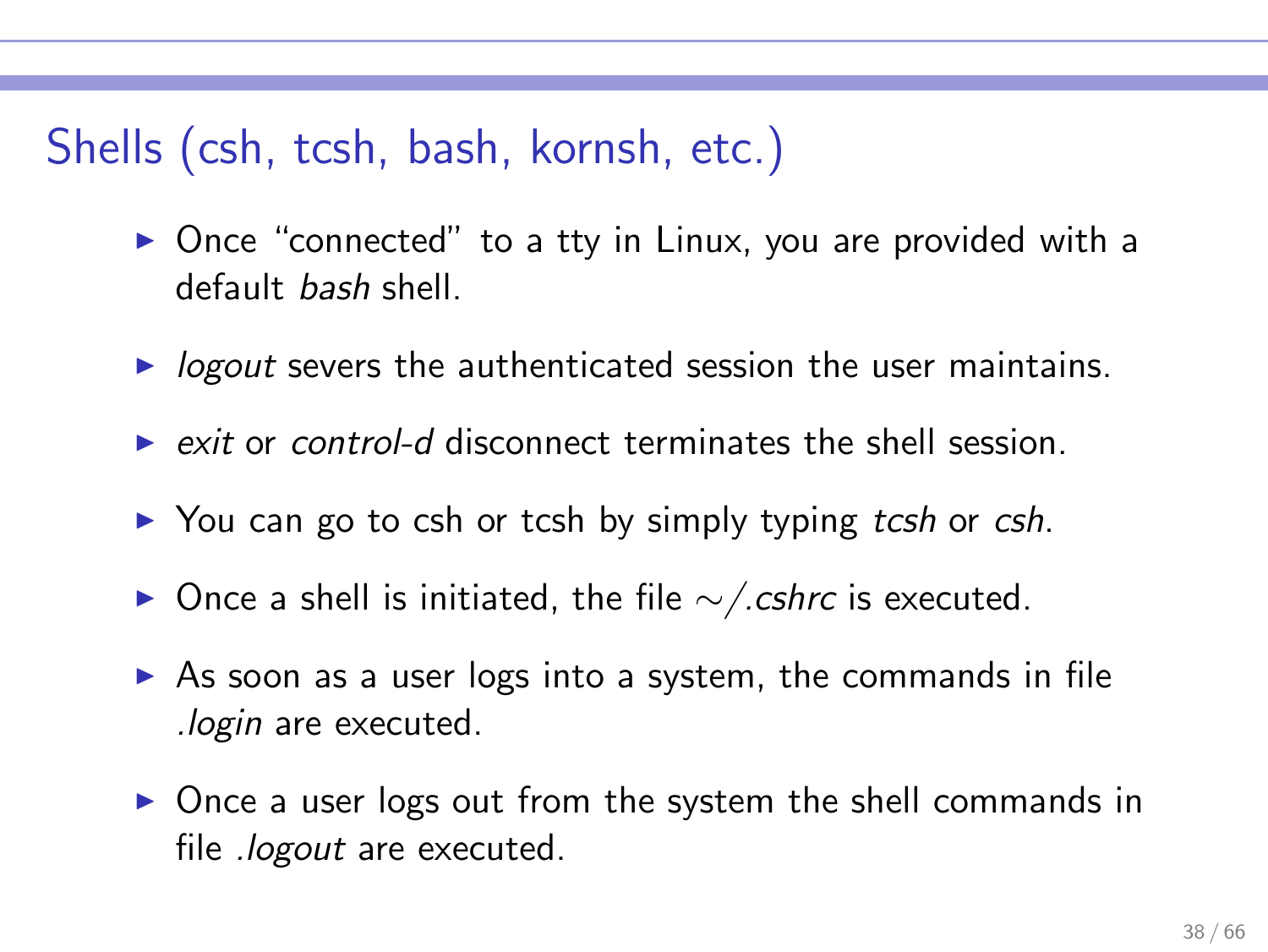# Shell (input/output)

Every shell has three predefined I/O means of communicating with the user:

- $\triangleright$  stdin: standard input (often the keyboard)
- ▶ stdout: standard output (often the screen)
- $\triangleright$  stderr: standard error (often the screen)
- $\blacktriangleright$  file descriptors for the above files are 0, 1, 2 respectively.

For a number of system programs including cat, lpr, grep, wc, sort, head, tail etc. the file parameters are optional:

```
ad@ad - desktop :~/ SysProMaterial / Set001 / Samples$ wc
this is a test - this is only
a test, this is a test
this is only a test
this is a
test
only
bye
 {control - d}7 25 100
ad@ad - desktop :~/ SysProMaterial / Set001 / Samples$
```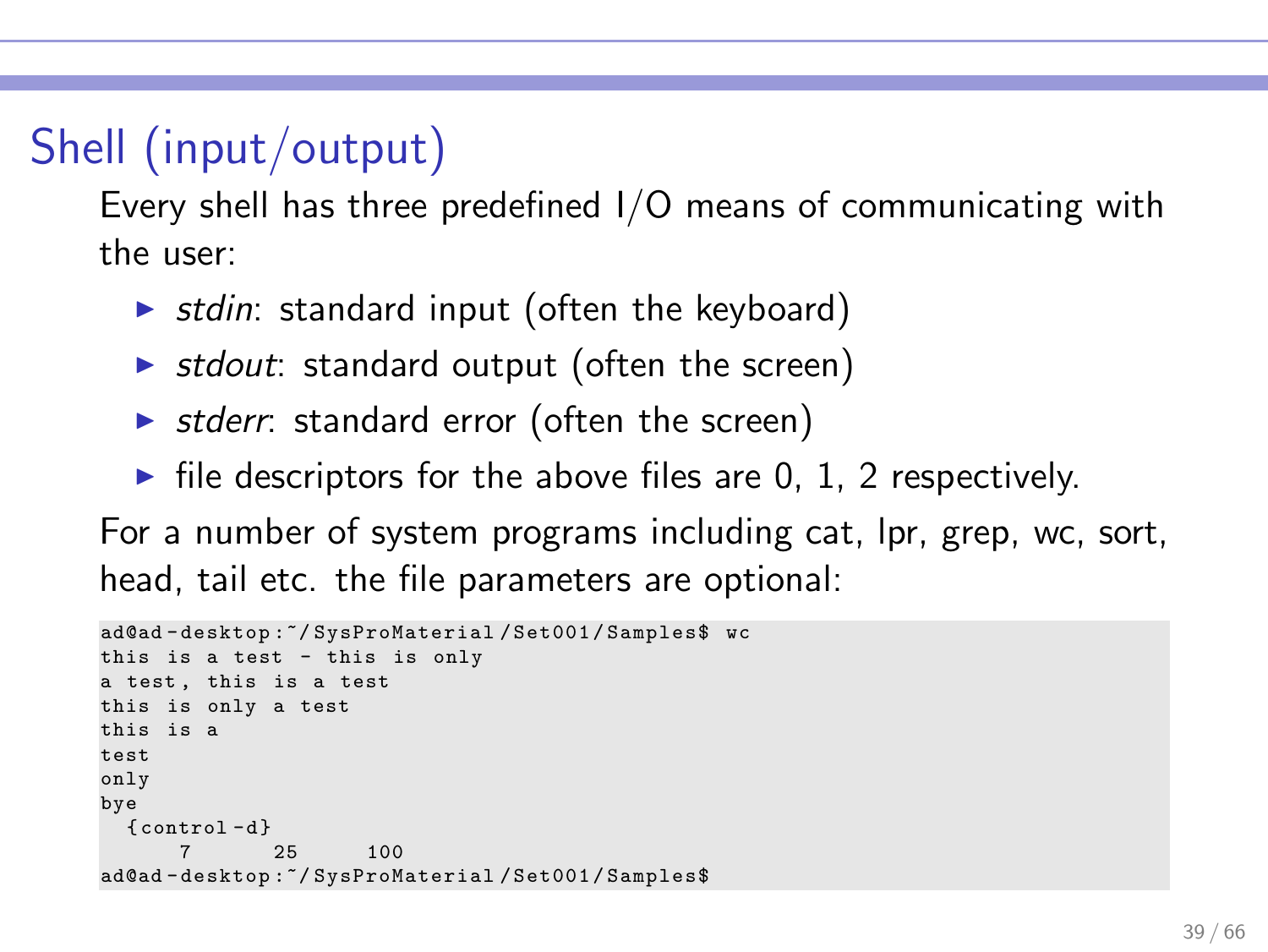### csh redirection

• Redirection of the *stdin*:

```
ad@ad - desktop :~/ SysProMaterial / Set001$
ad@ad - desktop :~/ SysProMaterial / Set001$ csh
%
%
% grep clio lista
louis 31 heraclion
dimi 34 heraclion
% grep clio < lista
louis 31 heraclion
dimi 34 heraclion
% grep bra < lista > out1
% cat out1
eduardo 19 brazilia
```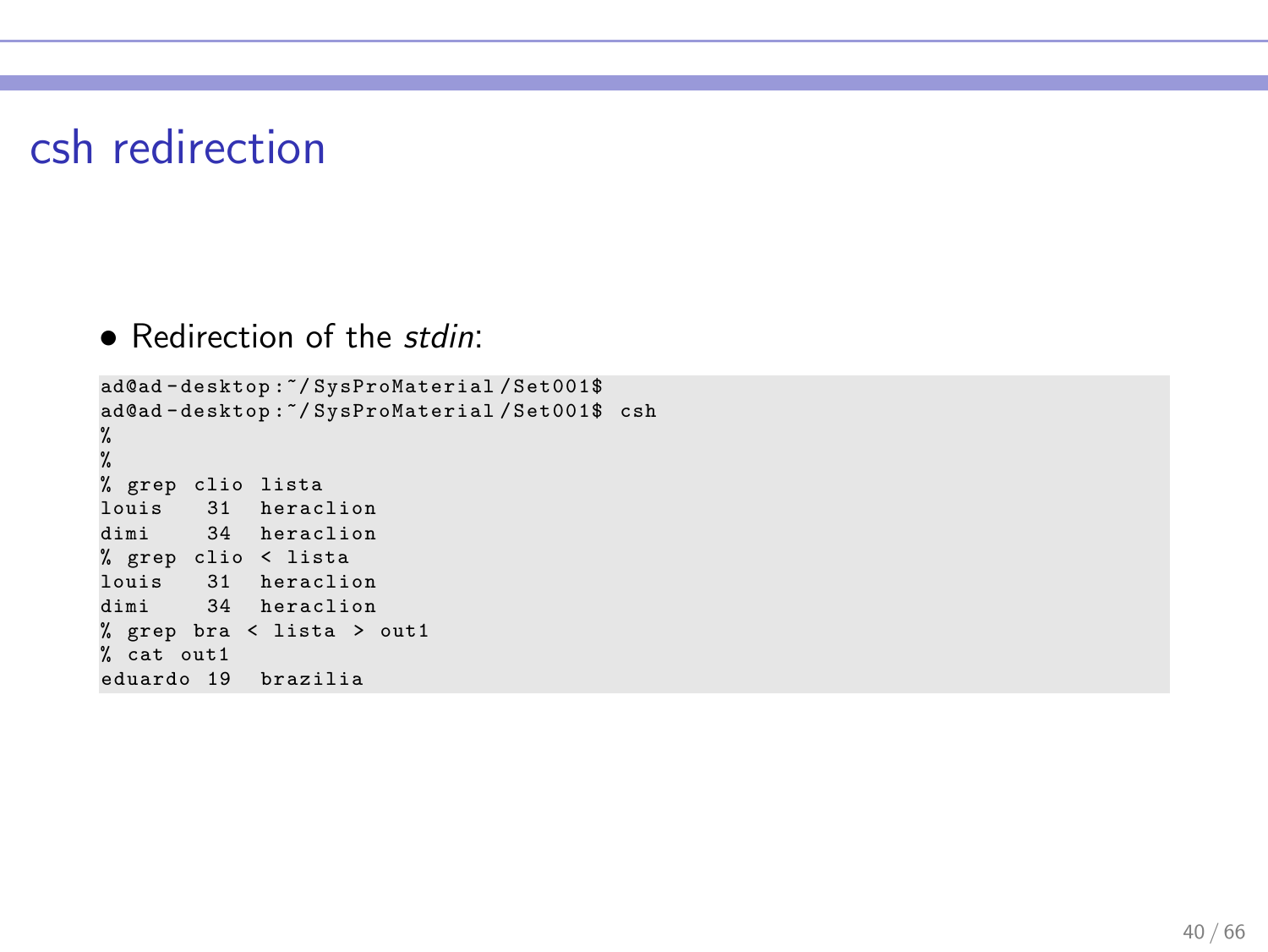#### csh redirection

• Redirection of the stdout and stderr  $(>, >, >l, >&)$ 

```
% date > filea
% cat < filea
Fri Feb 19 17:59:46 EET 2010
% ls -la > filea
filea : File exists .
% echo A test line > filea
filea : File exists .
% echo This is a test >! filea
% more filea
This is a test
% cp
cp : missing file operand
Try 'cp --help' for more information.
% cp >& fileb
% cat < fileb
cp : missing file operand
Try 'cp --help' for more information.
% cat filec >& fileb
% cat fileb
cat: filec: No such file or directory
% ls AA* > mylist 2 > 2 + 1% cat mylist
ls : cannot access AA *: No such file or directory
```
- $>$ !: "overwrite",  $>$ &: add one stream to *current* destination of another
- You get the above results when the noclobber variable is set
- in csh "set noclobber=on" and in bash "set -o noclobber" (unset with "set  $+o$ ")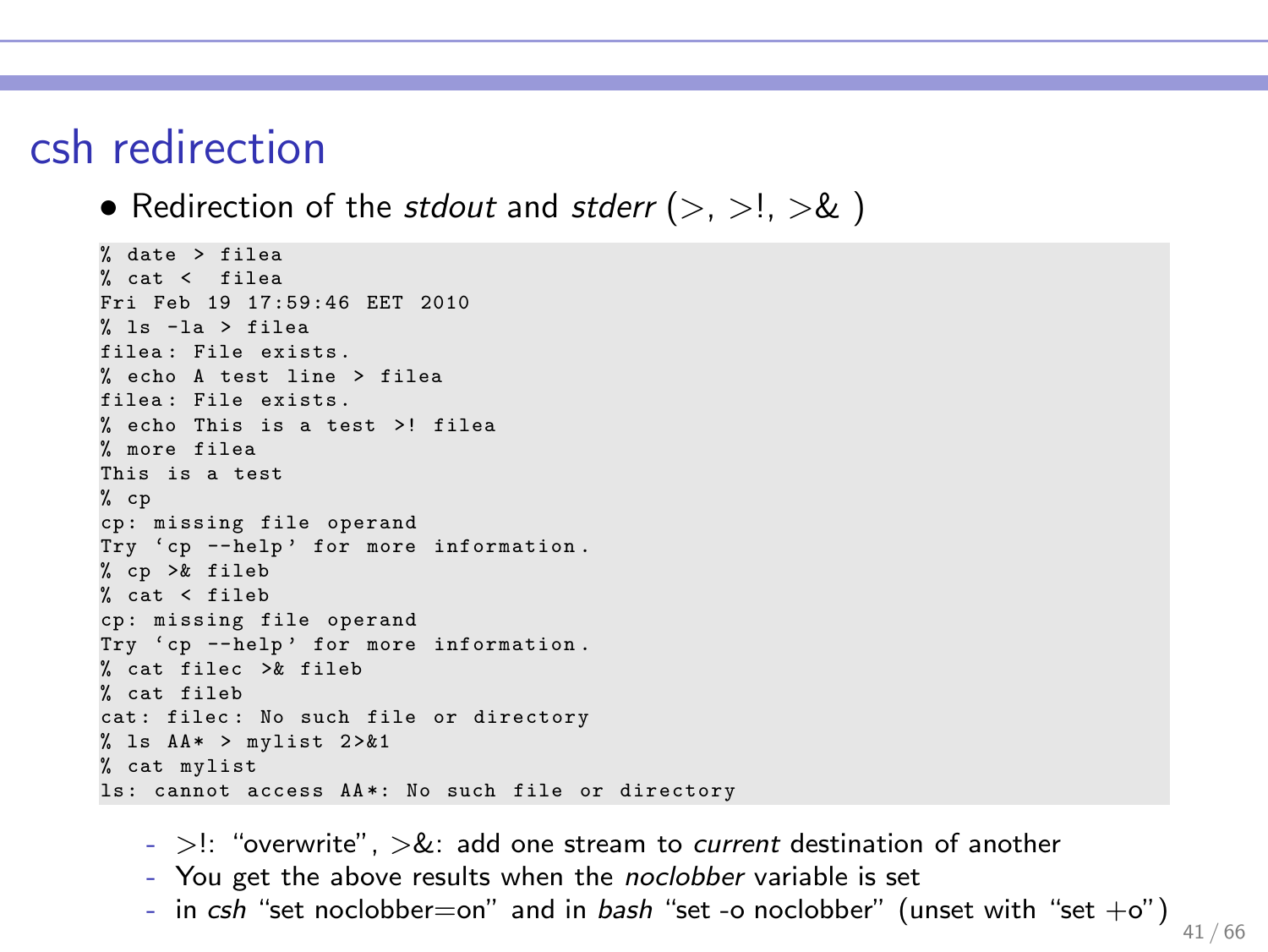#### Append type redirection

```
% cat a file
Fri Feb 19 17:38:24 EET 2010
% cat b_file
cat: b_file: No such file or directory
% date >> c_file
% cat c_file
Fri Feb 19 20:54:59 EET 2010
% cat c_file >> a_file
% cat a_file
Fri Feb 19 17:38:24 EET 2010
Fri Feb 19 20:54:59 EET 2010
% wc < a file >>! c file
% cat c_file
Fri Feb 19 20:54:59 EET 2010
 2 12 58
% lls \geq b file
% cat b_file
lls : Command not found .
% cat a file b file c file >>& d file
% cat d_file
Fri Feb 19 17:38:24 EET 2010
Fri Feb 19 20:54:59 EET 2010
lls: Command not found.
Fri Feb 19 20:54:59 EET 2010
2 12 58
%
```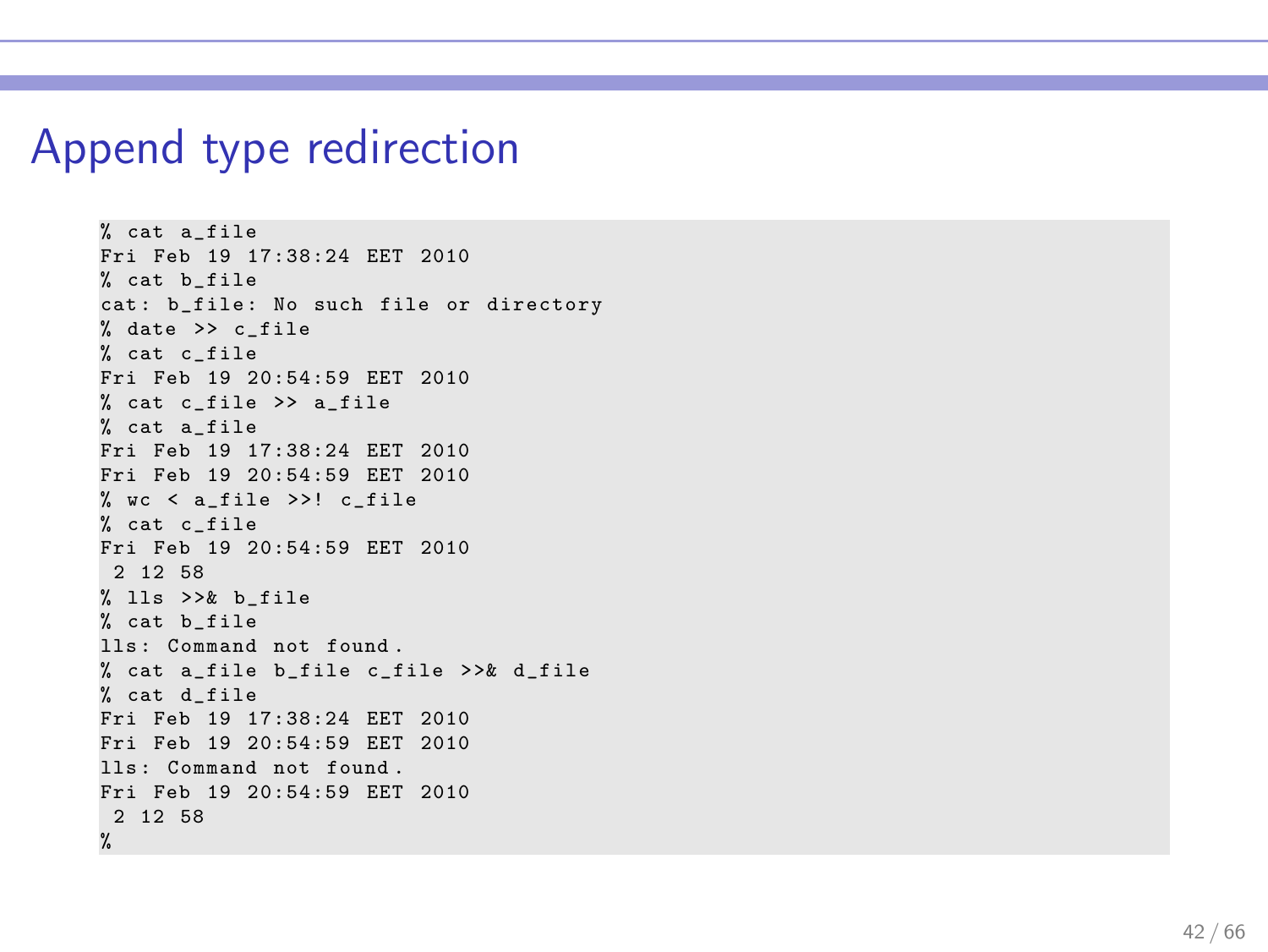### Filters and Pipes

```
d@ad - desktop :~/ SysProMaterial / Set001 / Samples$ !! | grep 6
ls - las | grep 6
total 10436
     4 drwxr-xr-x 3 ad ad      4096 2010-02-19 20:58 .<br>4 drwxr-xr-x 6 ad ad     4096 2010-02-19 21:09 ..<br>4 drwx------ 2 ad ad     4096 2010-02-19 12:41 Alexdir
    4 -rw -r -r - 1 ad ad 38\ 2010 - 02 -19\ 20:56 c_file<br>4 -rw -r -r - 1 ad ad 21\ 2010 - 02 -19\ 16:45 mytest
    4 -rw-r--r-- 1 ad ad
10336 -rw ------- 1 ad ad 10583040 2010 -02 -19 12:41 Set -01. ppt
ad@ad - desktop :~/ SysProMaterial / Set001 / Samples$
ad@ad - desktop :~/ SysProMaterial / Set001 / Samples$
ad@ad-desktop:~/SysProMaterial/Set001/Samples$ grep 3 lista<br>iohn 32 london
         32 london
filip 23 telaviv
louis 31 heraclion<br>dimi 34 heraclion
          34 heraclion
hyseyin 33 izmir
ad@ad - desktop :~/ SysProMaterial / Set001 / Samples$ grep 3 lista | tail -4 | sort -n
      +1 -2
filip 23 telaviv
louis 31 heraclion
hyseyin 33 izmir
          34 heraclion
ad@ad - desktop :~/ SysProMaterial / Set001 / Samples$ grep 3 lista | tail -4 | sort -n
      +1 -2 | lpr - Pmypr
ad@ad - desktop :~/ SysProMaterial / Set001 / Samples$
```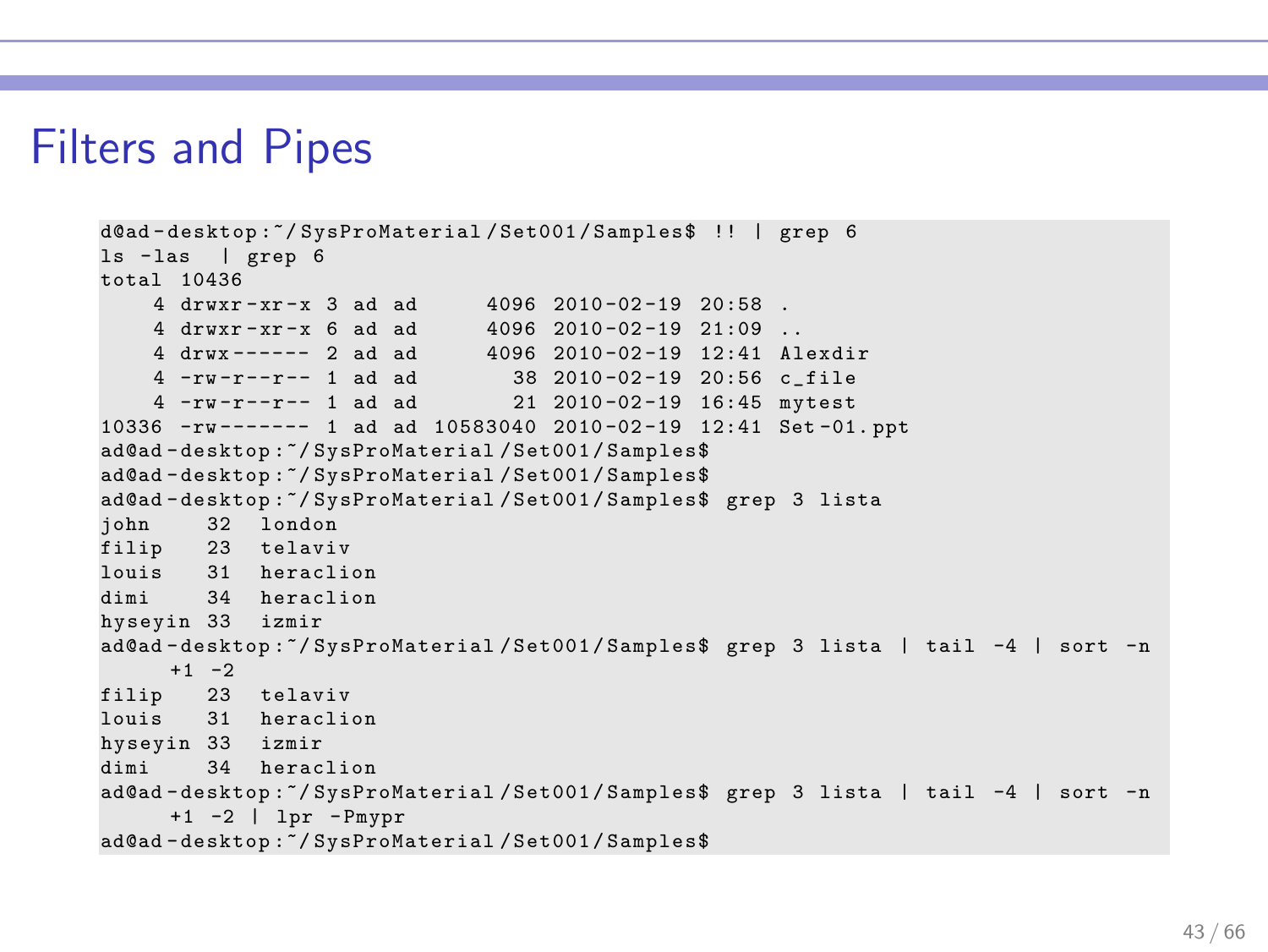### Sequences and Groups of Commands

ad@ad - desktop :~/ SysProMaterial / Set001 / Samples\$ mkdir konnos ; cd konnos ; ls - las total 8 4 drwxr - xr - x 2 ad ad 4096 2010 -02 -19 21:27 . 4 drwxr - xr - x 4 ad ad 4096 2010 -02 -19 21:27 .. ad@ad - desktop :~/ SysProMaterial / Set001 / Samples / konnos\$ pwd / home / ad / SysProMaterial / Set001 / Samples / konnos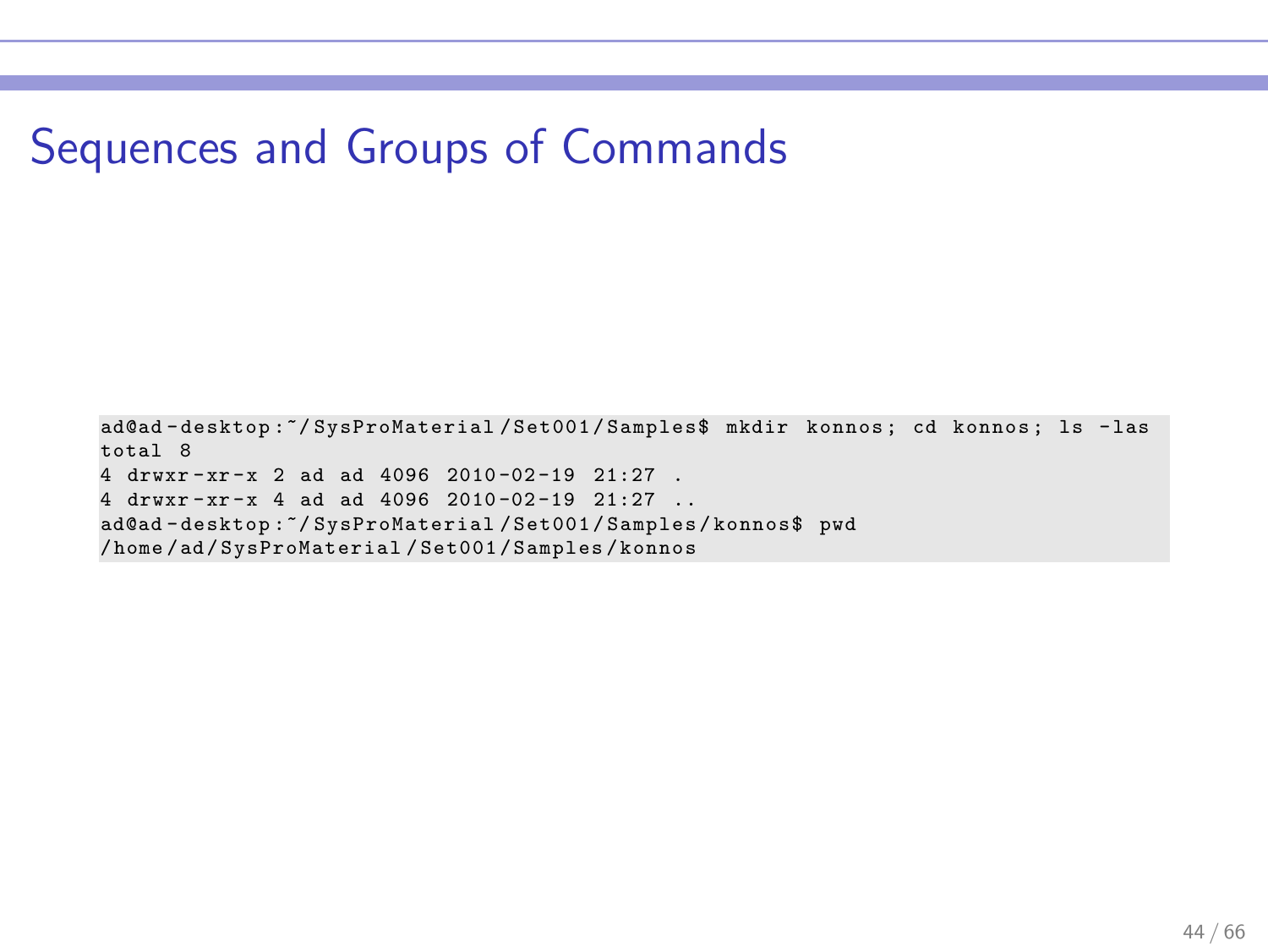### Command umask

- $\triangleright$  The number of *umask* indicates which access rights should NOT be given to files to be created.
- $\triangleright$  chmod starts off where umask left at.

```
d@ad - desktop :~/ SysProMaterial / Set001 / Samples / UMASK$ umask
0022
ad@ad - desktop :~/ SysProMaterial / Set001 / Samples / UMASK$ touch file1
ad@ad - desktop :~/ SysProMaterial / Set001 / Samples / UMASK$ mkdir alex
ad@ad - desktop :~/ SysProMaterial / Set001 / Samples / UMASK$ ls -l - sa
total 12
4 drwxr-xr-x 3 ad ad 4096 2010-02-19 22:53.
4 drwxr - xr - x 5 ad ad 4096 2010 -02 -19 22:53 ..
4 drwxr - xr - x 2 ad ad 4096 2010 -02 -19 22:53 alex
0 - ry - r = -r - 1 ad ad 0 2010-02-19 22:53 file1
ad@ad - desktop :~/ SysProMaterial / Set001 / Samples / UMASK$ umask 077
ad@ad - desktop :~/ SysProMaterial / Set001 / Samples / UMASK$ touch file2
ad@ad - desktop :~/ SysProMaterial / Set001 / Samples / UMASK$ mkdir alex2
ad@ad - desktop :~/ SysProMaterial / Set001 / Samples / UMASK$ ls - las
total 16
4 drwxr - xr - x 4 ad ad 4096 2010 -02 -19 22:54 .
4 druxr-xr-x 5 ad ad 4096 2010-02-19 22:53
4 drwxr - xr - x 2 ad ad 4096 2010 -02 -19 22:53 alex
4 drwx ------ 2 ad ad 4096 2010 -02 -19 22:54 alex2
0 -rw -r -r - 1 ad ad 0, 2010 - 02 -19, 22:53 file1
0 -rw = - - - - - 1 ad ad 0.2010 - 02 - 19.22 : 54 file2
ad@ad - desktop :~/ SysProMaterial / Set001 / Samples / UMASK$ umask 022
ad@ad - desktop :~/ SysProMaterial / Set001 / Samples / UMASK$ rm file1 file2 ; rmdir alex
      alex2
ad@ad-desktop:~/SvsProMaterial/Set001/Samples/UMASK$ 45/66
```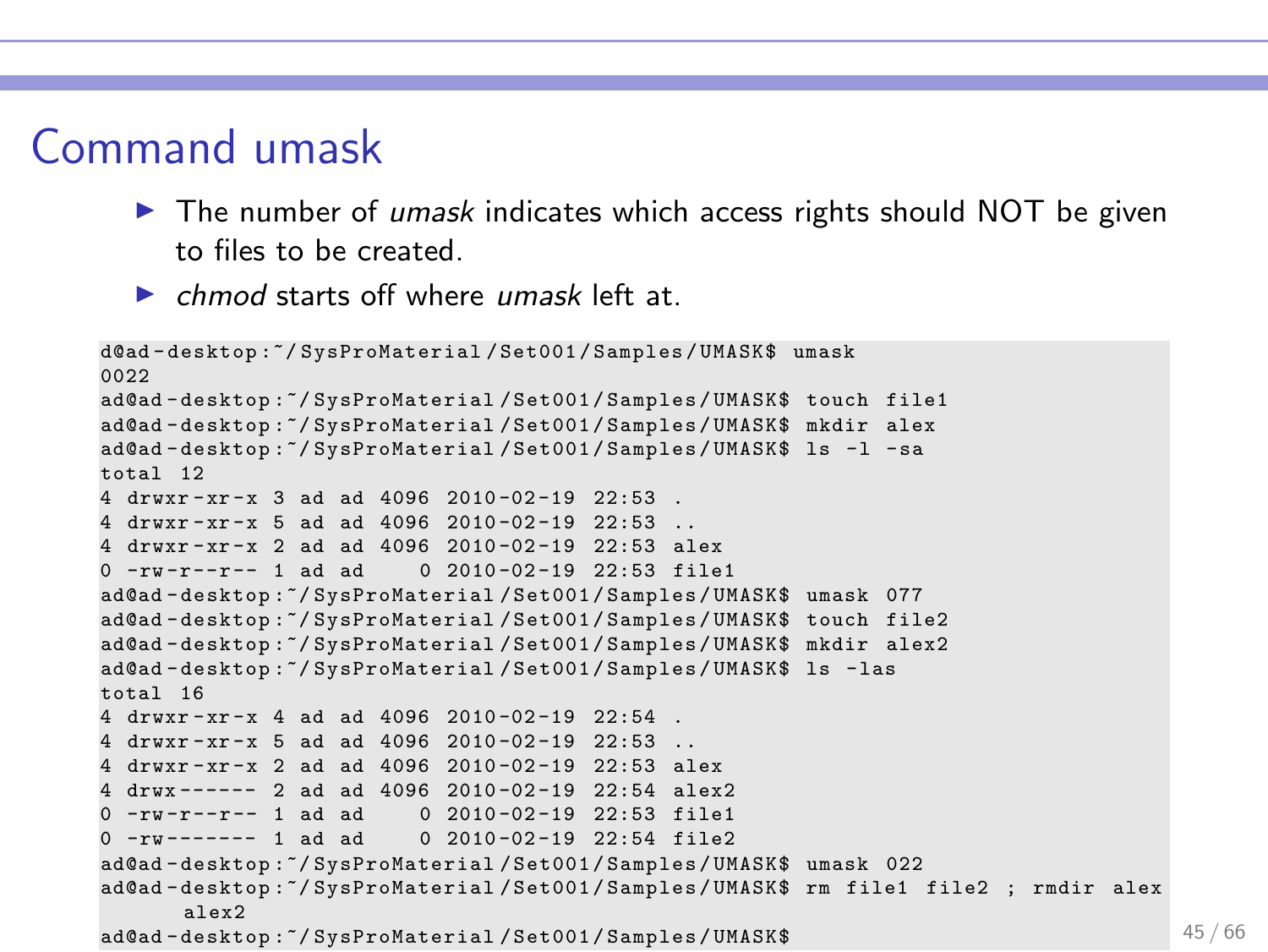### **Metacharacters**

- $*$ : matches any number (zero or more) of characters
- ? : matches one exactly character
- $[c_1c_2c_3...c_n]$ : matches exactly one character from set:  ${c_1c_2c_3...c_n}$
- $[c_1-c_n]$ : matches exactly one character from those in the range  $C_1$ – $C_n$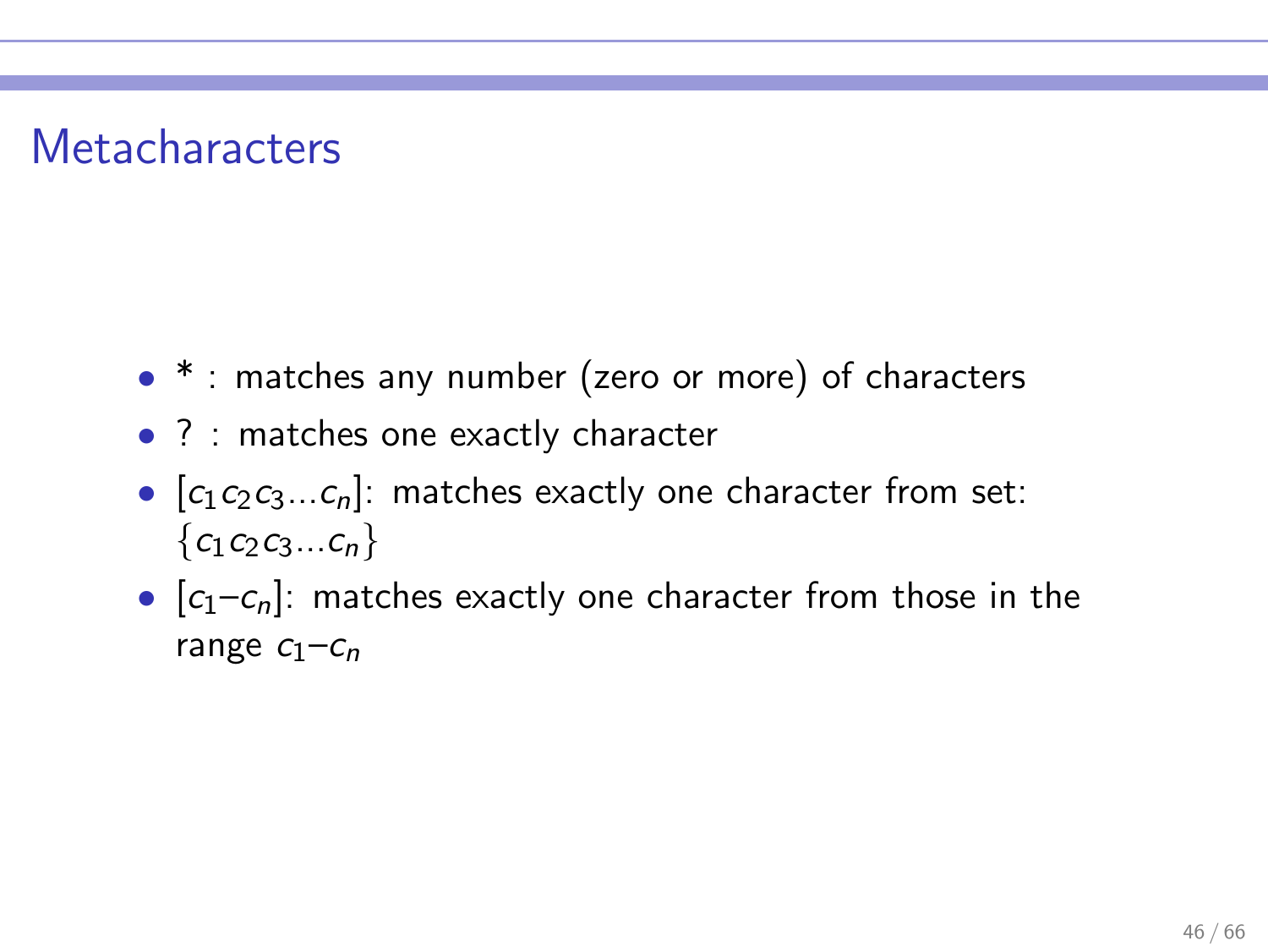#### Metacharacter-Examples with Is

```
ad@sydney :~/ fcairns / Courses / Sys . Pro10 / Set001 / Samples$ ls - dF ???
aaa sss/ sts/ usr/ uuu/ zzz
ad@sydney :~/ fcairns / Courses / Sys . Pro10 / Set001 / Samples$ ls * z *
all - lists . zip mylists . zip mylist . tar . gz mylist . zip zzz
ad@sydney:"/fcairns/Courses/Sys.Pro10/Set001/Samples$ ls -1 *[uz]*
-rw-r--r-- 1 ad ad 1123 2010-03-02 00:56 all-lists.zip<br>-rw-r--r-- 1 ad ad 0 2010-03-02 00:56 my1out
                        0.2010 - 03 - 02.00:56 my1out
-rw-r--r-- 1 ad ad 1123 2010-03-02 00:56 mylists.zip
-rw-r--r-- 1 ad ad 443 2010-03-02 00:56 mylist.tar.gz
-rw -r --r -- 1 ad ad 1123 2010 -03 -02 00:56 mylist . zip
-rw - r - -r - 1 ad ad 20 2010-03-02 00:56 out1
-ry-r-r-1 ad ad 72 2010-03-02 00:56 zzz
usr :
total 0
uuu :
total 0
ad@sydney:~/fcairns/Courses/Sys.Pro10/Set001/Samples$ ls *[a-z][uz][b-z]*
my1out out1 zzz
uuu :
ad@sydney:"/fcairns/Courses/Sys.Pro10/Set001/Samples$ ls [Mm]vlists*
mylists . tar mylists . zip
ad@sydney :~/ fcairns / Courses / Sys . Pro10 / Set001 / Samples$
```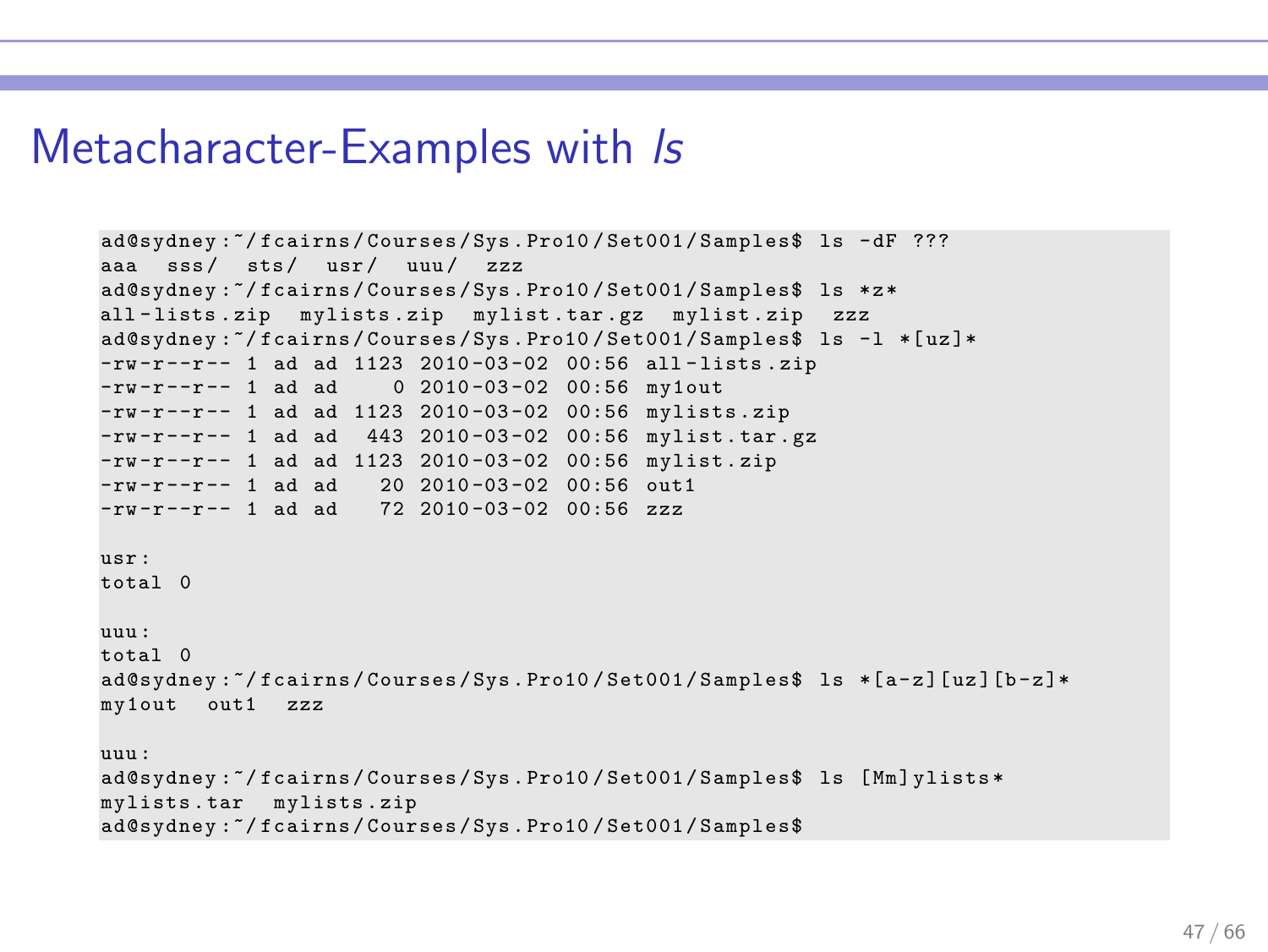## Variables



- $\blacktriangleright$  Predefined Variables:
	- ▶ Shell Variables: used to configure shell (e.g., setting the internal field separator which is often a space or tab).
	- $\triangleright$  Environment Variables: used to configure the environment (ie, a system variable determines which editor to edit the history file).
- $\triangleright$  User defined Variables: created by the users for storing values; may start with an alphabetic or \_ character.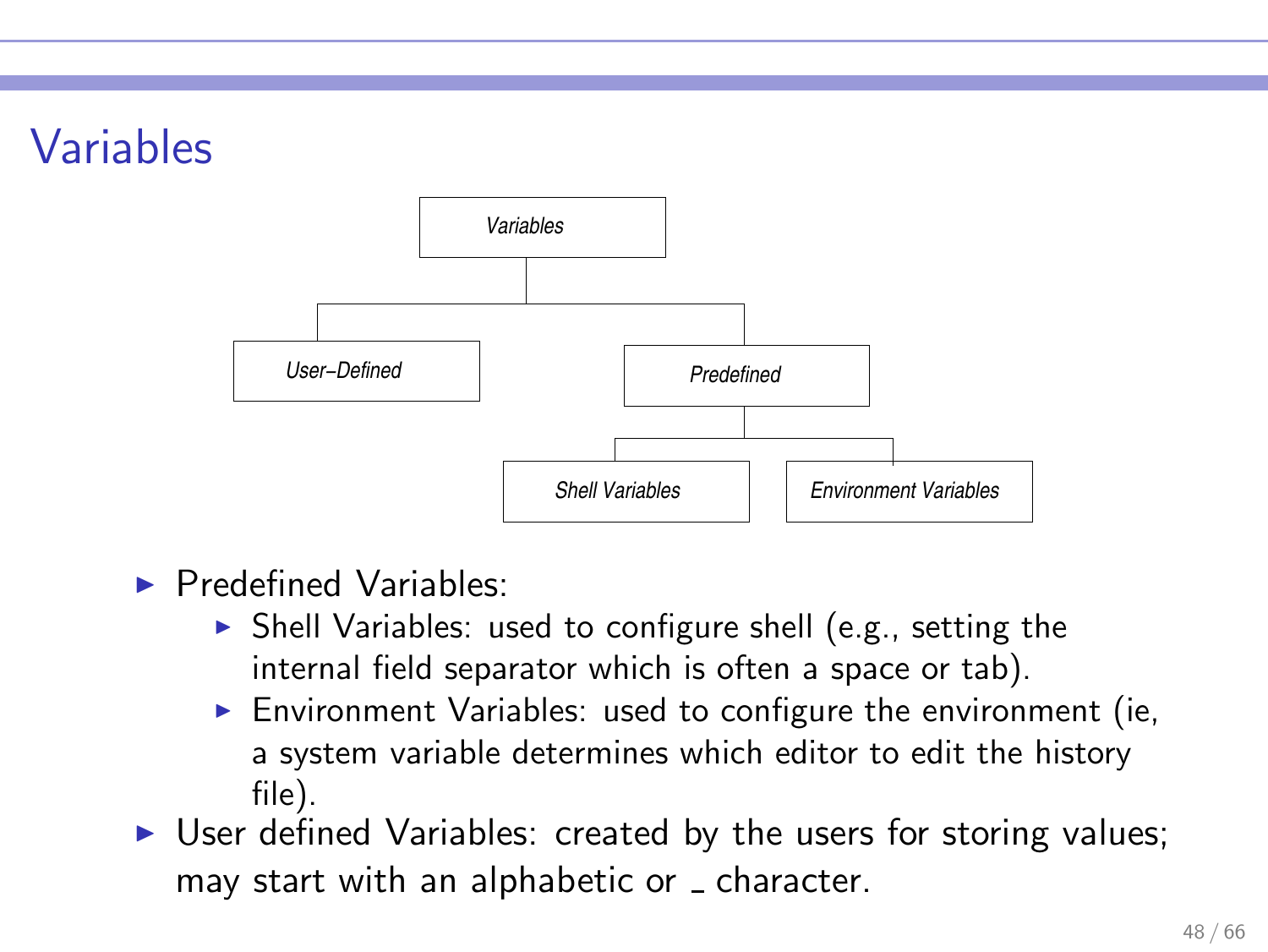### setting & unsetting environment variables with csh

```
perth :/ home / users /ad > printenv | head -6
USER = ad
HOME =/ home / users / ad
PATH =/ usr / bin / X11 :/ bin :/ usr / bin :/ usr / ucb :/ usr / etc :/ usr / local
     / bin
SHELL =/ usr / local / bin / csh
TZ = EETSSH_TTY =/ dev / pts /2
perth :/ home / users /ad > setenv ALEX delis
perth :/ home / users /ad > printenv | tail -3
TEXINPUTS =:/ home / users / ad / tex
ICAROOT =/ home / appl / ICAClient
AI.EX = deJisperth :/ home / users /ad > echo $ALEX
delis
perth :/ home / users /ad > unsetenv ALEX
perth :/ home / users /ad > printenv | tail -2
TEXINPUTS =:/ home / users / ad / tex
ICAROOT =/ home / appl / ICAClient
perth :/ home / users /ad >
```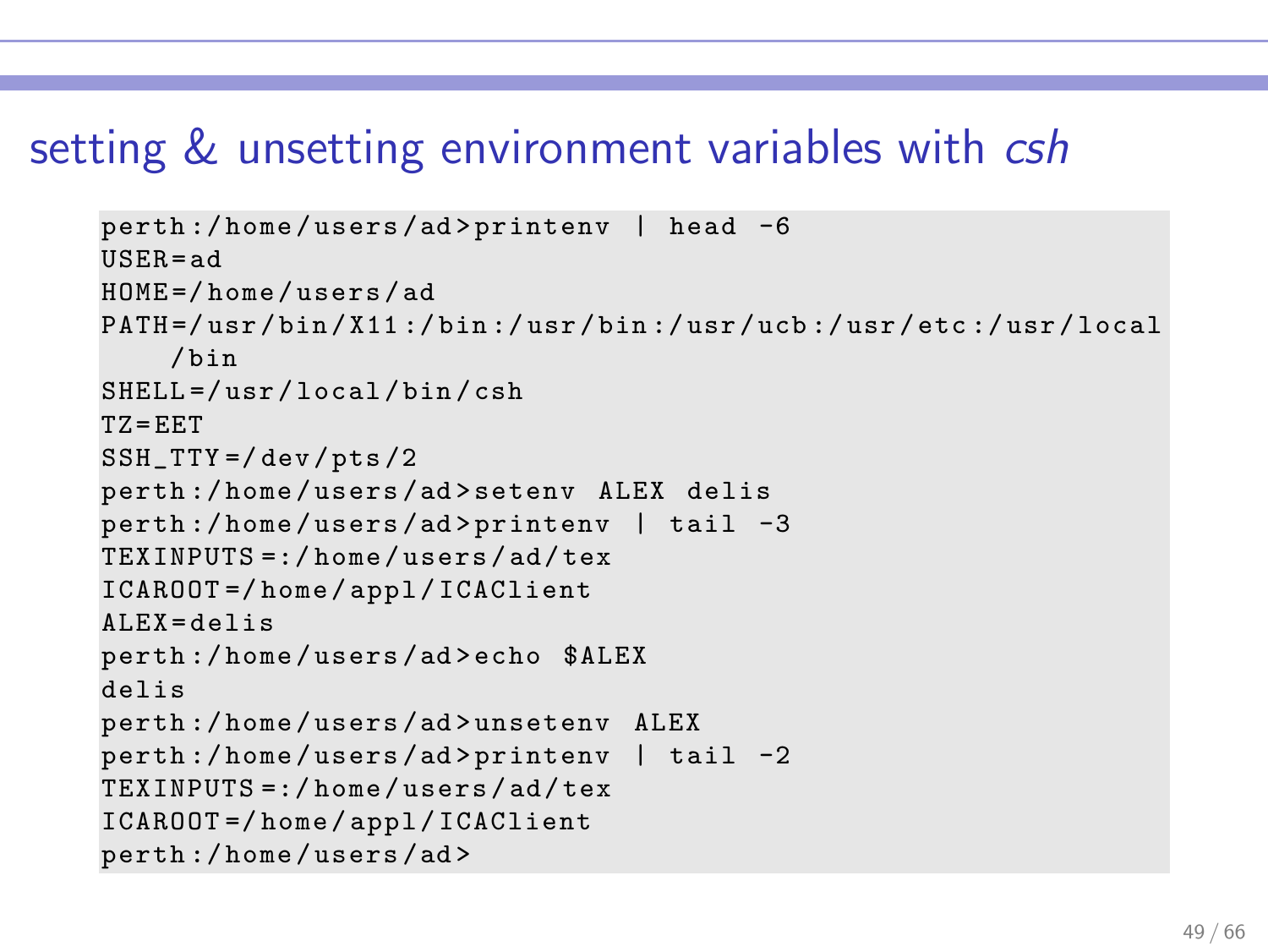#### setting/unsetting local & shell variables (bash)

```
ad@ad - desktop :~ $ set | head -4
BASH =/ bin / bash
BASH<sub>_ALIASES</sub> = ()
BASH ARGC = ()BASH ARGV = ()ad@ad - desktop :~ $ MYVAR = " alexis "
ad@ad - desktop :~ $ echo MYVAR
MYVAR
ad@ad - desktop :~ $ echo $MYVAR
alexis
ad@ad - desktop :~ $ set | grep MYVAR
MYVAR = aIe<sub>xis</sub>ad@ad - desktop :~ $ unset MYVAR
ad@ad - desktop :~ $ echo $MYVAR
ad@ad - desktop :~ $
ad@ad - desktop :~ $ set | grep MYVAR
ad@ad - desktop :~ $
```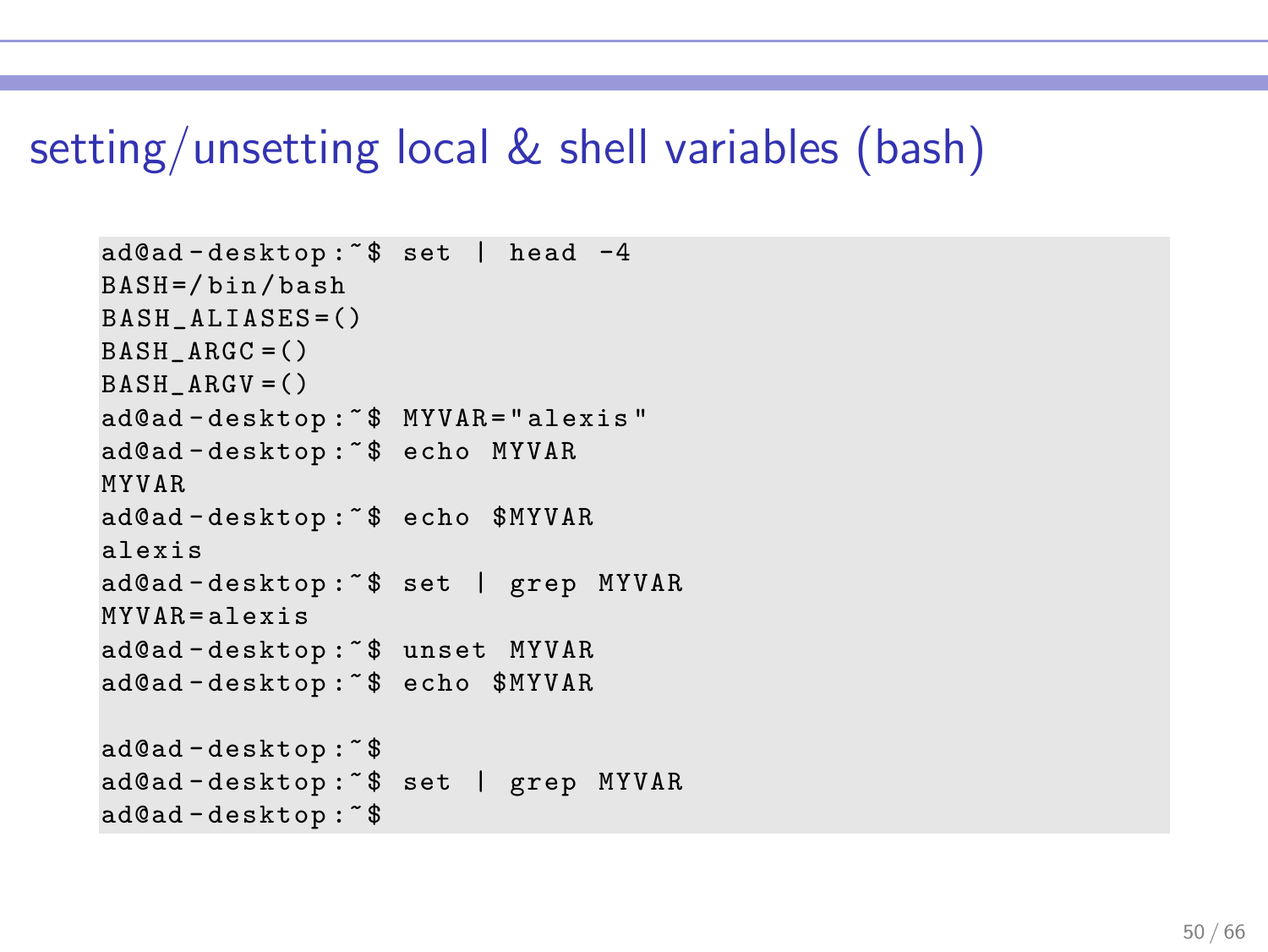### History in bash

```
ad@ad - desktop :~/ SysProMaterial / Set001$ ls -la * tex
-rw -r --r -- 1 ad ad 48821 2010 -02 -20 11:17 set001 . tex
ad@ad - desktop :~/ SysProMaterial / Set001$ pwd
/ home / ad / SysProMaterial / Set001
ad@ad - desktop :~/ SysProMaterial / Set001$ ls * set *
set001.aux set001.log set001.out set001.snm set001.tex.bak
set001.dvi set001.nav set001.ps set001.tex set001.toc
ad@ad-desktop:"/SysProMaterial/Set001$ echo this is work in progress
this is work in progress
ad@ad - desktop :~/ SysProMaterial / Set001$ history | tail -5
  511 ls - la * tex
 512 pwd
 513 ls * set *
 514 echo this is work in progress
 515 history | tail -5
ad@ad - desktop :~/ SysProMaterial / Set001$ !511
ls - la * tex
-rw -r --r -- 1 ad ad 48821 2010 -02 -20 11:17 set001 . tex
ad@ad - desktop :~/ SysProMaterial / Set001$ ! pw
pwd
/ home / ad / SysProMaterial / Set001
ad@ad - desktop :~/ SysProMaterial / Set001$ date
Sat Feb 20 11:35:08 EET 2010
ad@ad - desktop :~/ SysProMaterial / Set001$ history | tail -3
  517 pwd
  518 date
 519 history | tail -3
ad@ad - desktop :~/ SysProMaterial / Set001$ ! da
date
Sat Feb 20 11:35:24 FFT 2010
ad@ad-desktop: "/SysProMaterial/Set001$ 51/66
```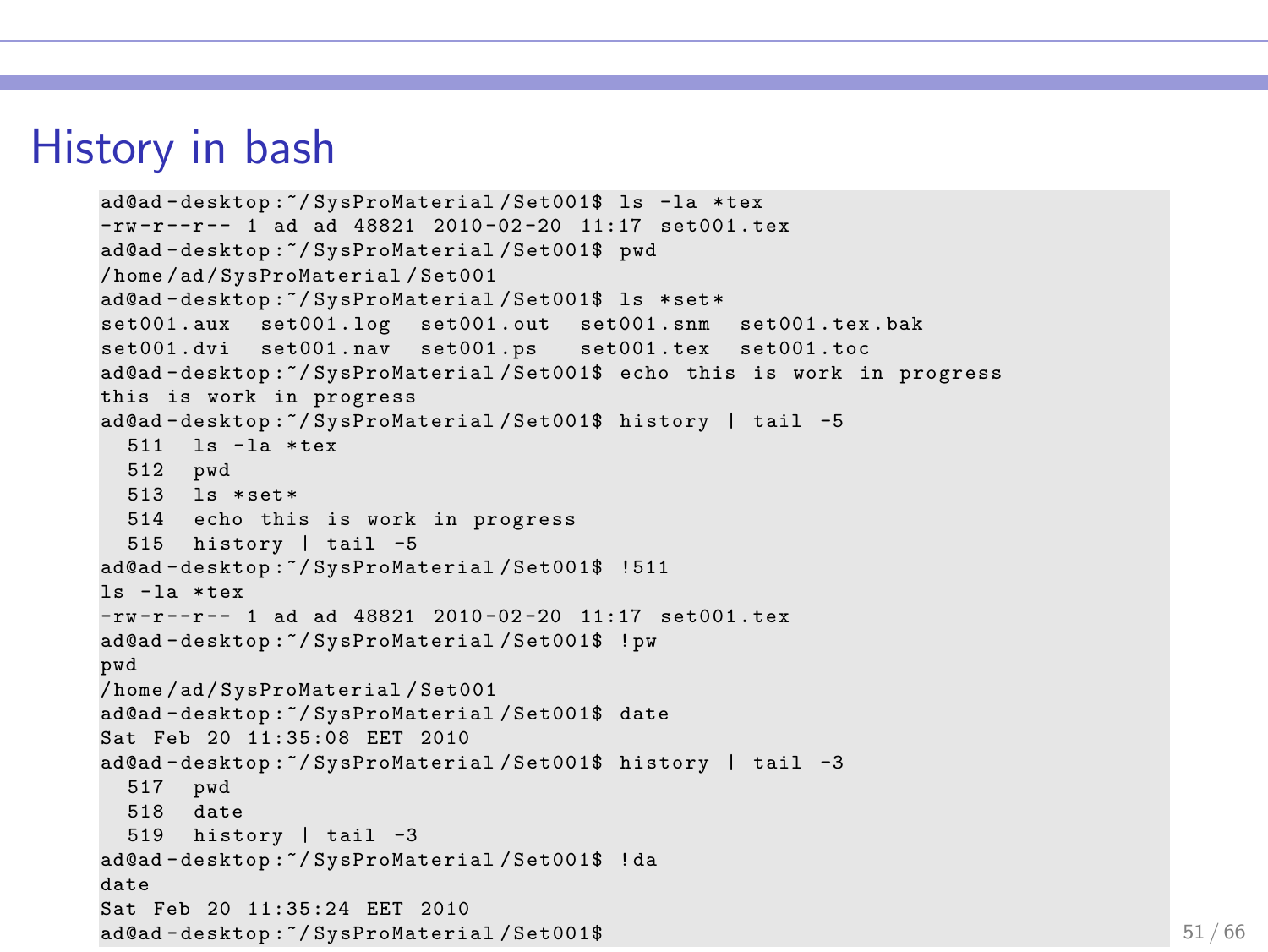### history in csh

```
perth :/ home / users /ad > set history =5
perth :/ home / users /ad > history
    39 11:48 history
    40 11:48 ls x2del .*
    41 11:48 ls x2del .* TP
    42 11:48 set history =5
    43 11:48 history
perth :/ home / users /ad >! ls
ls x2del .* TP
TP: No such file or directory<br>x2del.pdf x2del.gxp.pdf
                  x2del . pdf x2del . qxp . pdf
perth :/ home / users /ad > ls TPD *
TPDS -0026 -0206. pdf TPDS -0026 -0206. ps
perth :/ home / users /ad >!!
is TPD*TPDS -0026 -0206. pdf TPDS -0026 -0206. ps
perth :/ home / users /ad >!41
ls x2del .* TP
TP : No such file or directory
                  x2del . pdf x2del . qxp . pdf
perth :/ home / users /ad >
```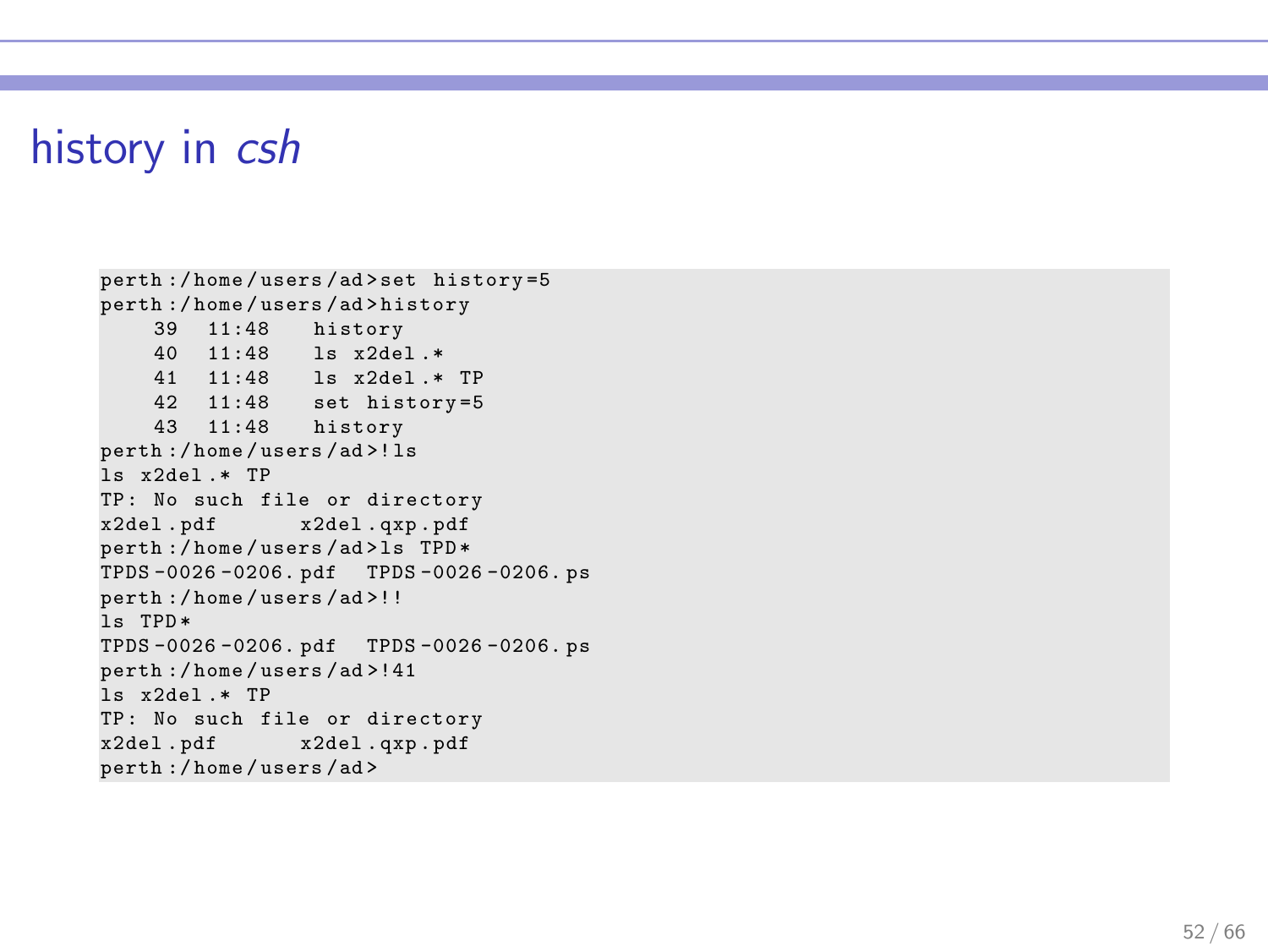### alias-ing within the shell

```
ad@ad - desktop :~/ SysProMaterial / Set001$ alias
alias egrep='egrep --color=auto'
alias grep='grep --color=auto'
alias le^2 ls - color =auto<sup>2</sup>
ad@ad - desktop :~/ SysProMaterial / Set001$ cd Samples /
ad@ad - desktop :~/ SysProMaterial / Set001 / Samples$ ls
        Alexdir b_file delis lista lista3 out1 UMASK
aaa bb c_file d_file lista1 mydir Set -01. ppt zzz
a_file bbbb dddd eeee lista2 mytest sfile
ad@ad - desktop :~/ SysProMaterial / Set001 / Samples$ alias
alias egrep='egrep --color=auto'
alias grep='grep --color=auto'
alias ls = 'ls - color = auto'ad@ad - desktop :~/ SysProMaterial / Set001 / Samples$ alias dir =' ls -sa '
ad@ad - desktop :~/ SysProMaterial / Set001 / Samples$ dir * bb
4 bb 4 bbbb
ad@ad-desktop: "/SysProMaterial/Set001/Samples$ alias lls='ls -las'
ad@ad - desktop :~/ SysProMaterial / Set001 / Samples$ alias mydir =' ls ; pwd '
ad@ad - desktop :~/ SysProMaterial / Set001 / Samples$ mydir
        Alexdir b_file delis lista lista3 out1 UMASK
aaa bb c_file d_file lista1 mydir Set -01. ppt zzz
a_file bbbb dddd eeee lista2 mytest sfile
/ home / ad / SysProMaterial / Set001 / Samples
ad@ad - desktop :~/ SysProMaterial / Set001 / Samples$ unalias lls mydir
ad@ad - desktop :~/ SysProMaterial / Set001 / Samples$ alias
alias dir =' ls -sa'
alias egrep =' egrep -- color = auto '
alias grep='grep --color=auto'
alias ls = 'ls - color = auto'ad@ad - desktop :~/ SysProMaterial / Set001 / Samples$
```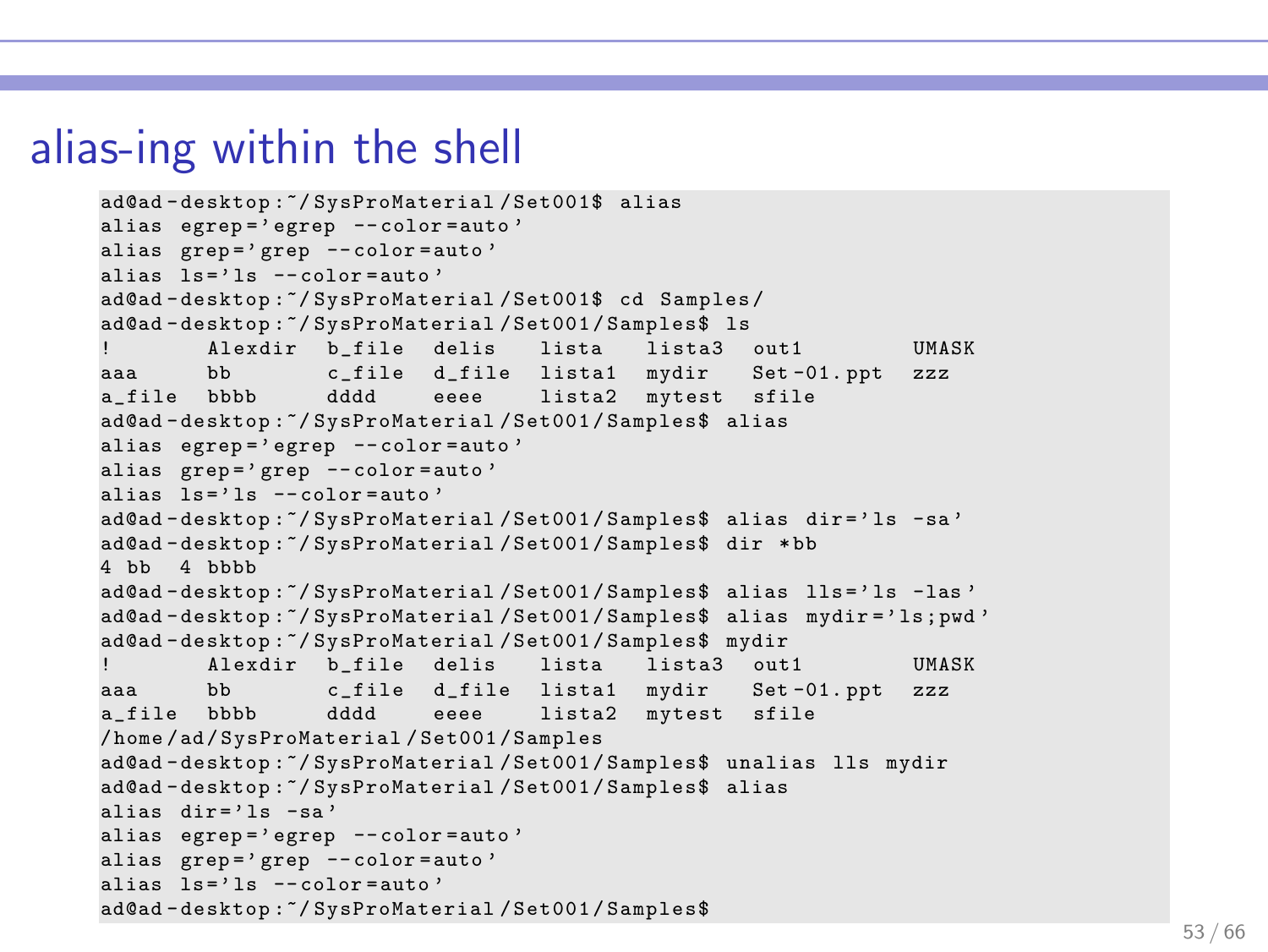## Process Management

| ps   | display status of the processes                       |  |
|------|-------------------------------------------------------|--|
| jobs | display interrupted processes                         |  |
| kill | kill a specific process                               |  |
| bg   | set a process in "background" processing              |  |
| fg   | set a process in "foreground" processing              |  |
| top  | show status of processor(s), memory, running programs |  |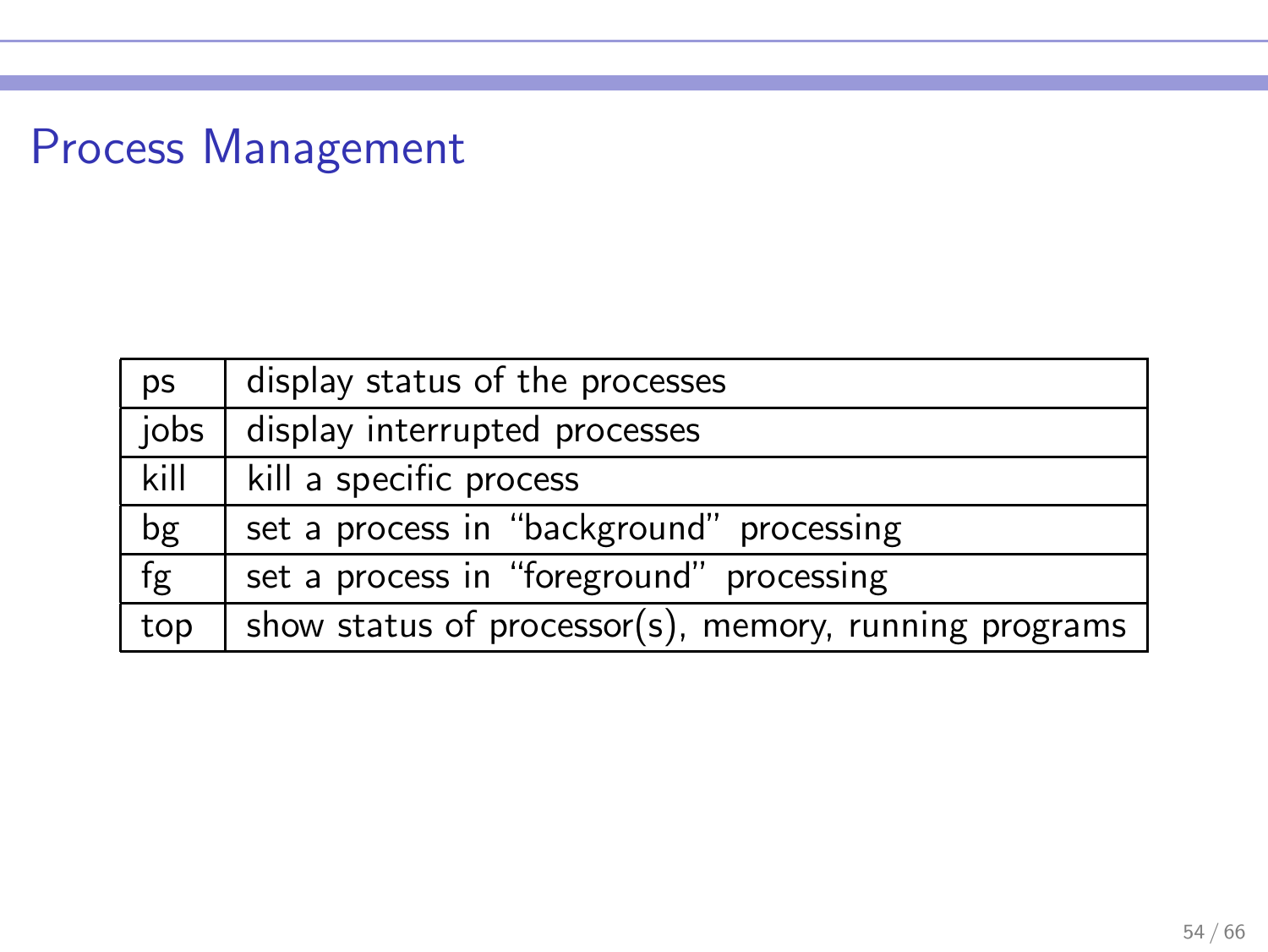### Working with bg, and fg

```
ad@ad - desktop :~/ SysProMaterial / Set001$ ./ a . out
~^{\circ} z
[3] + Stopped ./a.out
ad@ad - desktop :~/ SysProMaterial / Set001$ jobs
[1] Running make &<br>[2] - Running make gv set
                                 gv set001.ps &<br>./a.out
[3]+ Stopped
ad@ad - desktop :~/ SysProMaterial / Set001$ bg
[3]+ ./a.out &
ad@ad-desktop:~/SysProMaterial/Set001$ jobs<br>[1] Running make &
[1] Running<br>[2]- Running
                                 \sigma v set001 . ps \&[3] + Running ./a.out &
ad@ad - desktop :~/ SysProMaterial / Set001$ fg %3
./a.out
~^{\circ} Z.
[3]+ Stopped ./ a . out
ad@ad - desktop :~/ SysProMaterial / Set001$ kill %3
[3] + Terminated ./a.out
ad@ad - desktop :~/ SysProMaterial / Set001$ ps
 PID TTY TIME CMD
2659 pts /0 00:00:00 bash
2695 pts /0 00:00:00 gv
2739 pts /0 00:03:17 soffice . bin
3406 pts /0 00:00:00 gs
 3448 pts /0 00:00:00 ps
ad@ad - desktop :~/ SysProMaterial / Set001$
```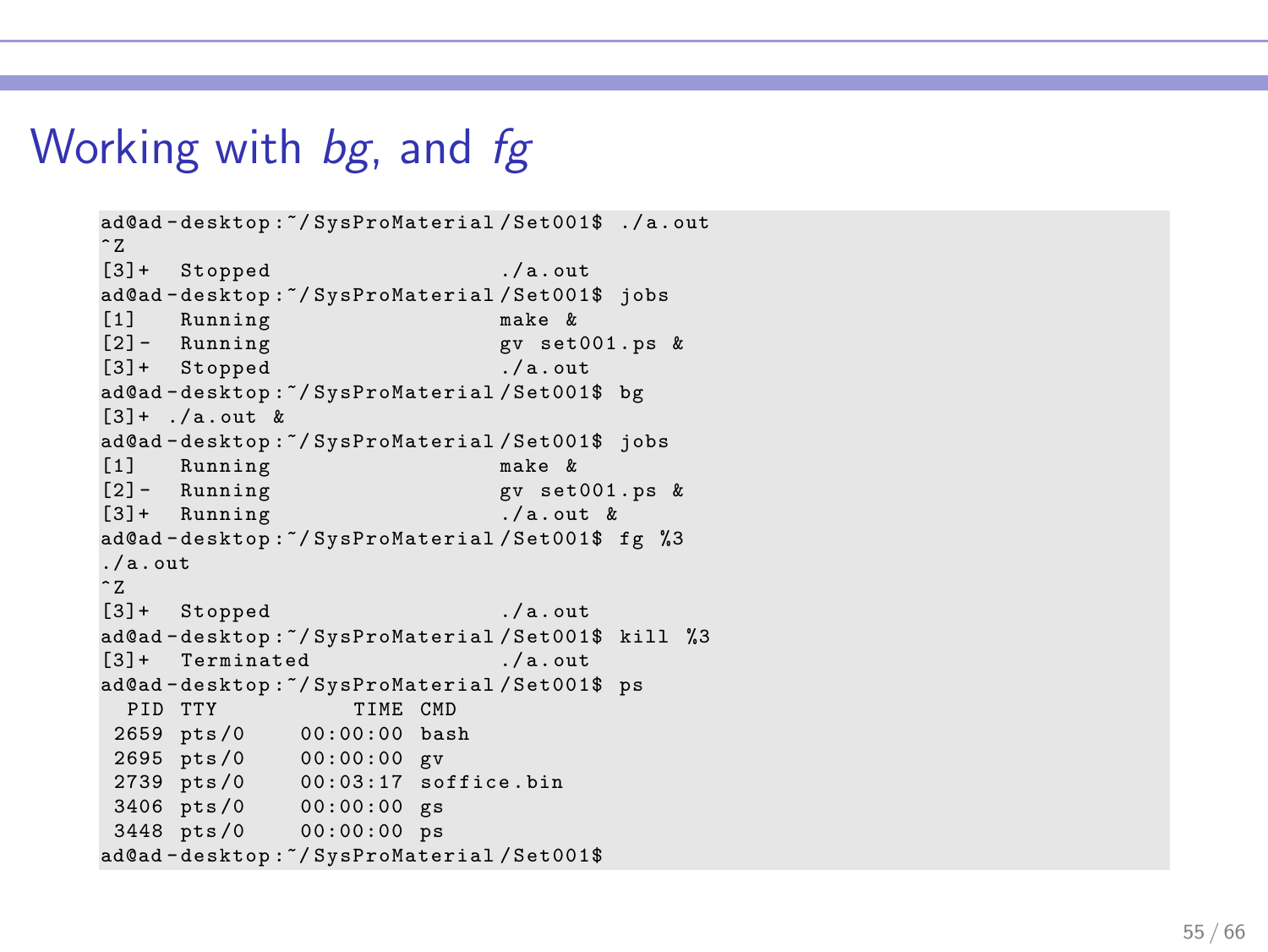#### Command top

top - 13:18:11 up 3:20, 5 users, load average: 0.00, 0.00, 0.00 Tasks: 181 total, 3 running, 178 sleeping, 0 stopped, 0 zombie  $Cpu(s): 1.2\%$ us, 1.0% sy, 0.0% ni, 97.9% id, 0.0% wa, 0.0% hi, 0.0% si, 0.0% st Mem: 2061416k total, 1311888k used, 749528k free, 157420k buffers<br>Swap: 4883720k total. 0k used. 4883720k free. 642324k cached 0k used, 4883720k free, 642324k cached PID USER PRANI VIRTARES SHR S % CPU % MEM TIME + COMMAND 1807 ad 20 0 156m 4896 3672 R 2 0.2 1:48.90 pulseaudio<br>1946 ad 20 0 422m 117m 33m S 1 5.8 7:41.66 firefox 20 0 422m 117m 33m S 1 5.8 7:41.66 fire:<br>20 0 305m 38m 11m S 1 1.9 4:32.62 Xorg 1248 root 20 0 305m 38m 11m S 1 1.9 4:32.62 Xorg<br>3515 ad 20 0 2472 1204 884 R 1 0.1 0:00.18 top 3515 ad 20 0 2472 1204 884 R 1 0.1 0:00.18 top 1851 ad 20 0 104 m 14 m 10 m S 0 0.7 0:07.31 metacity<br>2933 ad 20 0 149 m 25 m S 0 4 0 0:24 08 acrogad 20 0 149m 80m 25m S 0 4.0 1 root 20 0 2664 1552 1128 S 0 0.1 0:00.85 init 2 root 15 -5 0 0 0 0 0 0 0 0 0 0 0 kthreadd<br>3 root RT -5 0 0 0 S 0 0.0 0:00.00 migration /0  $3$  root  $RT -5$ 4 root 15 -5 0 0 0 S 0 0.0 0:00.36 ksoftirqd /0 5 root RT -5 0 0 0 S 0 0.0 0:00.00 watchdog /0 6 root RT -5 0 0 0 S 0 0.0 0:00.00 migration /1 7 root 15 -5 0 0 0 S 0 0.0 0:00.60 ksoftirqd /1 8 root RT -5 0 0 0 S ........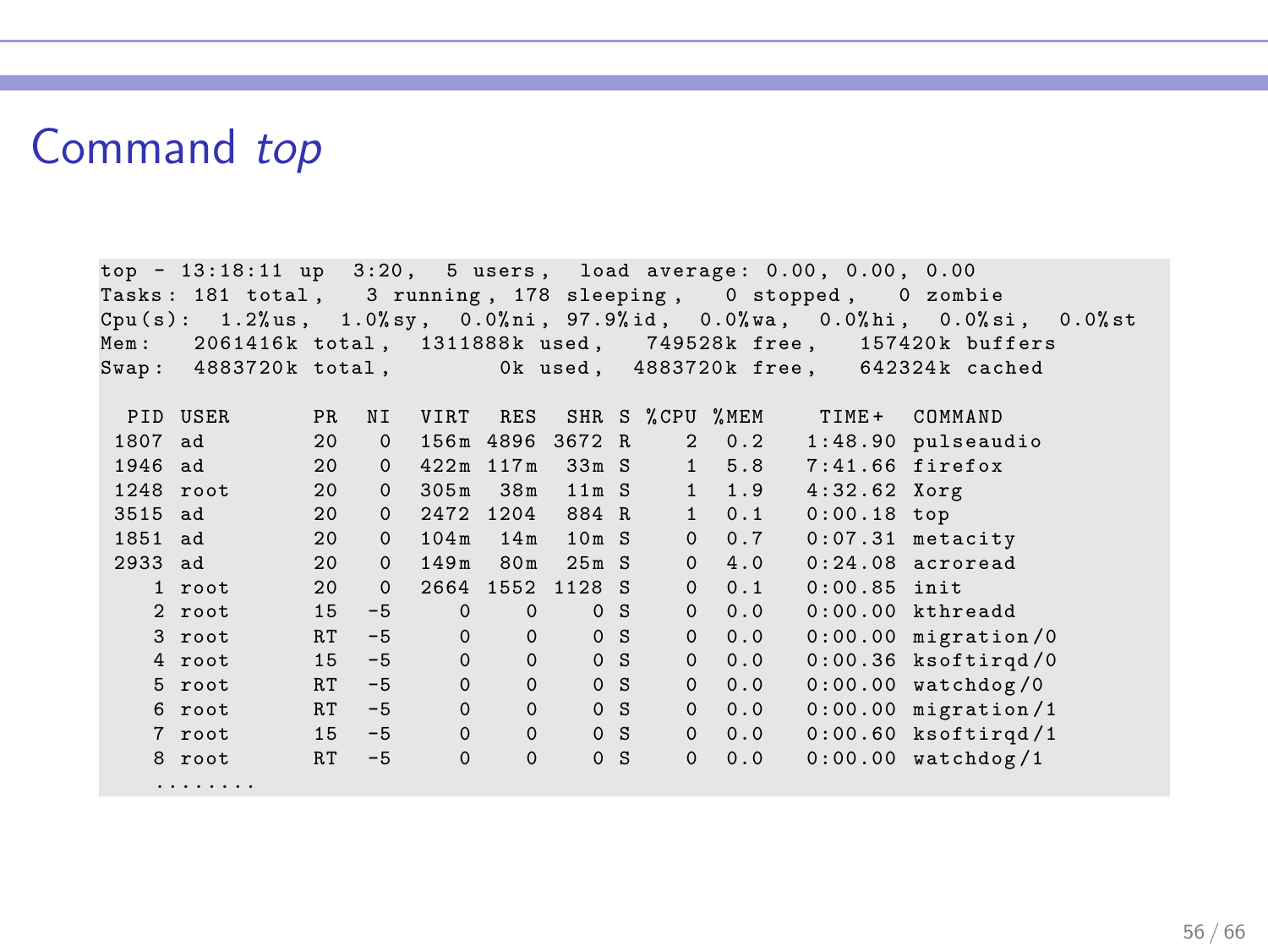### Compression of files

- $\triangleright$  create flat version of files and directories with tar or zip
- $\triangleright$  compress their size with  $gzip$

```
ad@ad - desktop :~/ SysProMaterial / Set001 / Samples$ tar cvf mylist . tar lista *
lista
lista1
lista2
lista3
ad@ad - desktop :~/ SysProMaterial / Set001 / Samples$ zip mylist . zip lista *
  adding: lista (deflated 26%)
  adding: lista1 (deflated 26%)
  adding: lista2 (deflated 26%)
  adding : lista3 ( deflated 26%)
ad@ad-desktop:"/SysProMaterial/Set001/Samples$ ls -1 mylist.*
-rw-r--r-- 1 ad ad 10240 2010-02-20 16:54 mylist.tar
-rw -r -r - 1 ad ad 1123 2010-02-20 16:54 mylist.zip
ad@ad - desktop :~/ SysProMaterial / Set001 / Samples$ gzip mylist . tar
ad@ad - desktop :~/ SysProMaterial / Set001 / Samples$ ! ls
ls -l mylist .*
-rw-r--r-- 1 ad ad 443 2010-02-20 16:54 mylist.tar.gz
-rw-r--r-- 1 ad ad 1123 2010-02-20 16:54 mylist.zip
ad@ad - desktop :~/ SysProMaterial / Set001 / Samples$
```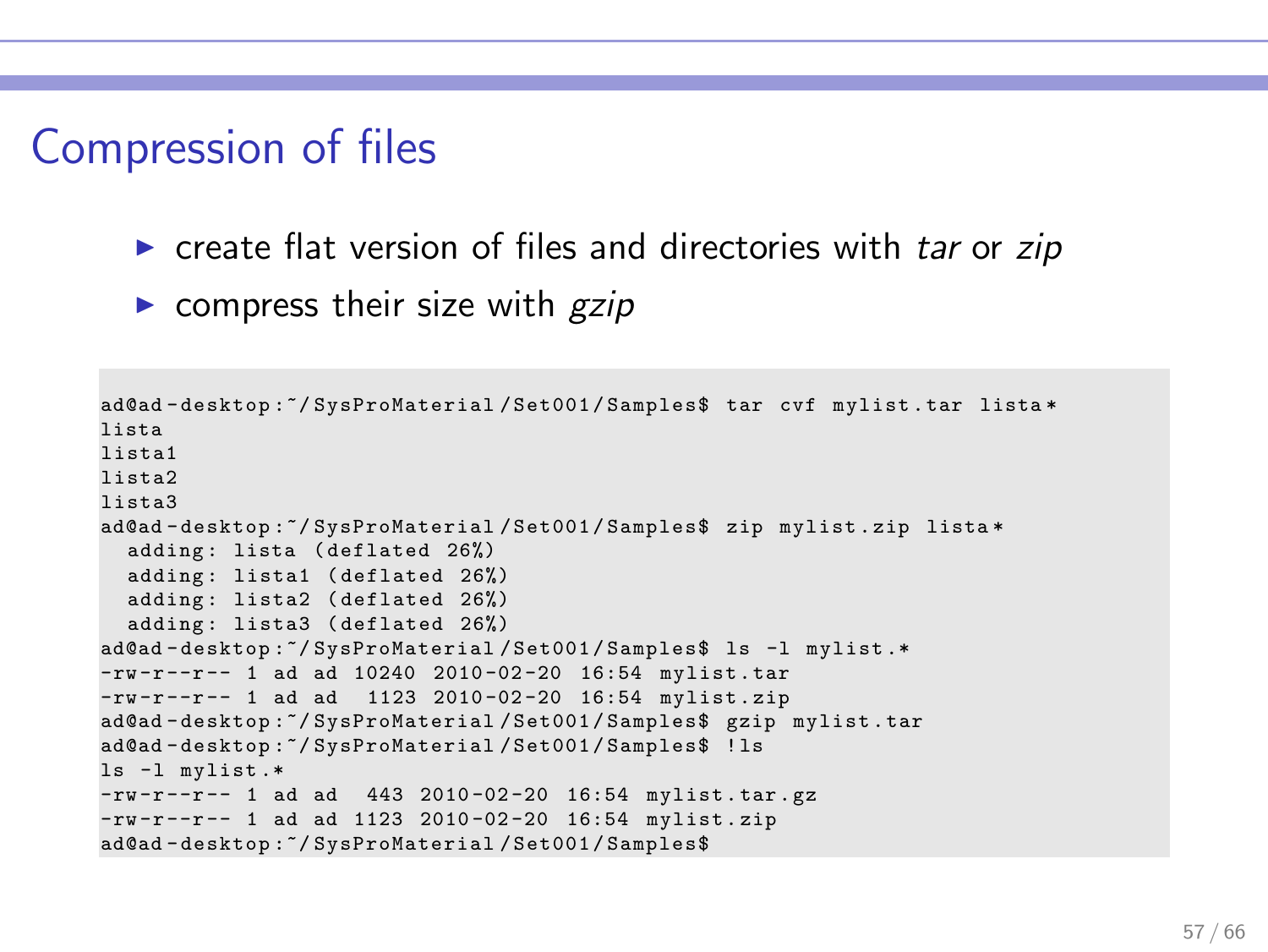### Decompression of .gz .zip files

- $\triangleright$  zcat: does not alter the structure of the compressed file.
- $\triangleright$  decompression: *gunzip* or *unzip*

```
ad@ad - desktop :~/ SysProMaterial / Set001 / Samples$ zcat mylists . tar . gz | tar xv
lista
lista1
lista2
lista3
ad@ad - desktop :~/ SysProMaterial / Set001 / Samples$ gunzip mylists . tar . gz
ad@ad-desktop:~/SysProMaterial/Set001/Samples$ ls -1 mylists.*
-rw -r --r -- 1 ad ad 10240 2010 -02 -20 16:42 mylists . tar
-rw -r --r -- 1 ad ad 1123 2010 -02 -20 16:42 mylists . zip
ad@ad - desktop :~/ SysProMaterial / Set001 / Samples$ unzip mylists . zip
Archive: mylists.zip
replace lista? [y]es, [n]o, [A]ll, [N]one, [r]ename: A
  inflating : lista
 inflating : lista1
 inflating : lista2
  inflating : lista3
ad@ad - desktop :~/ SysProMaterial / Set001 / Samples$
```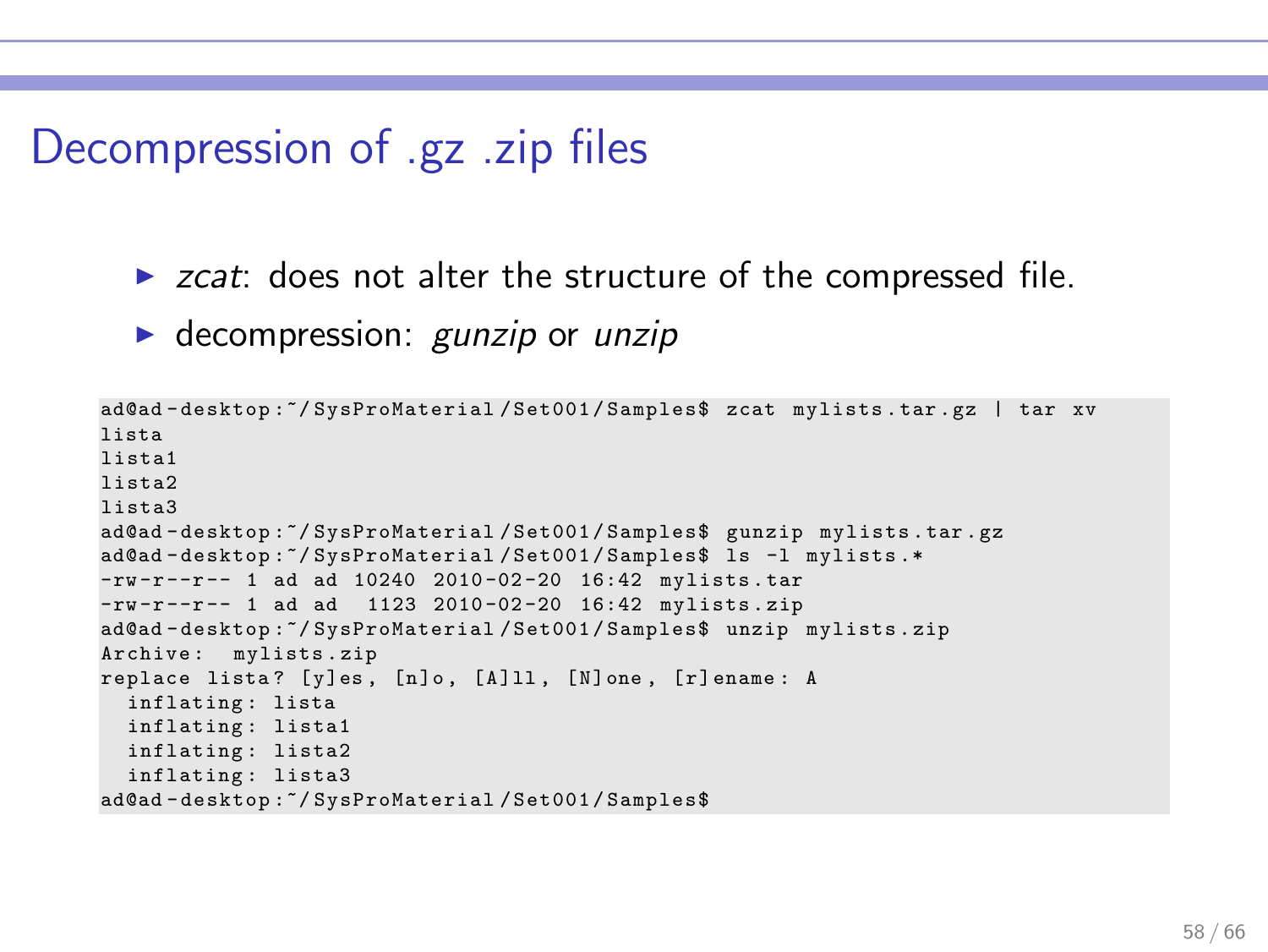## Other commands

| tr     | translate or delete characters in files |  |
|--------|-----------------------------------------|--|
| colrm  | delete columns from file                |  |
| find   | locate file/catalogs in an FS           |  |
| script | record the interaction with the shell   |  |
| sleep  | wait for a number of seconds            |  |
| last   | last appearances of user(s)             |  |
| clear  | clear tty                               |  |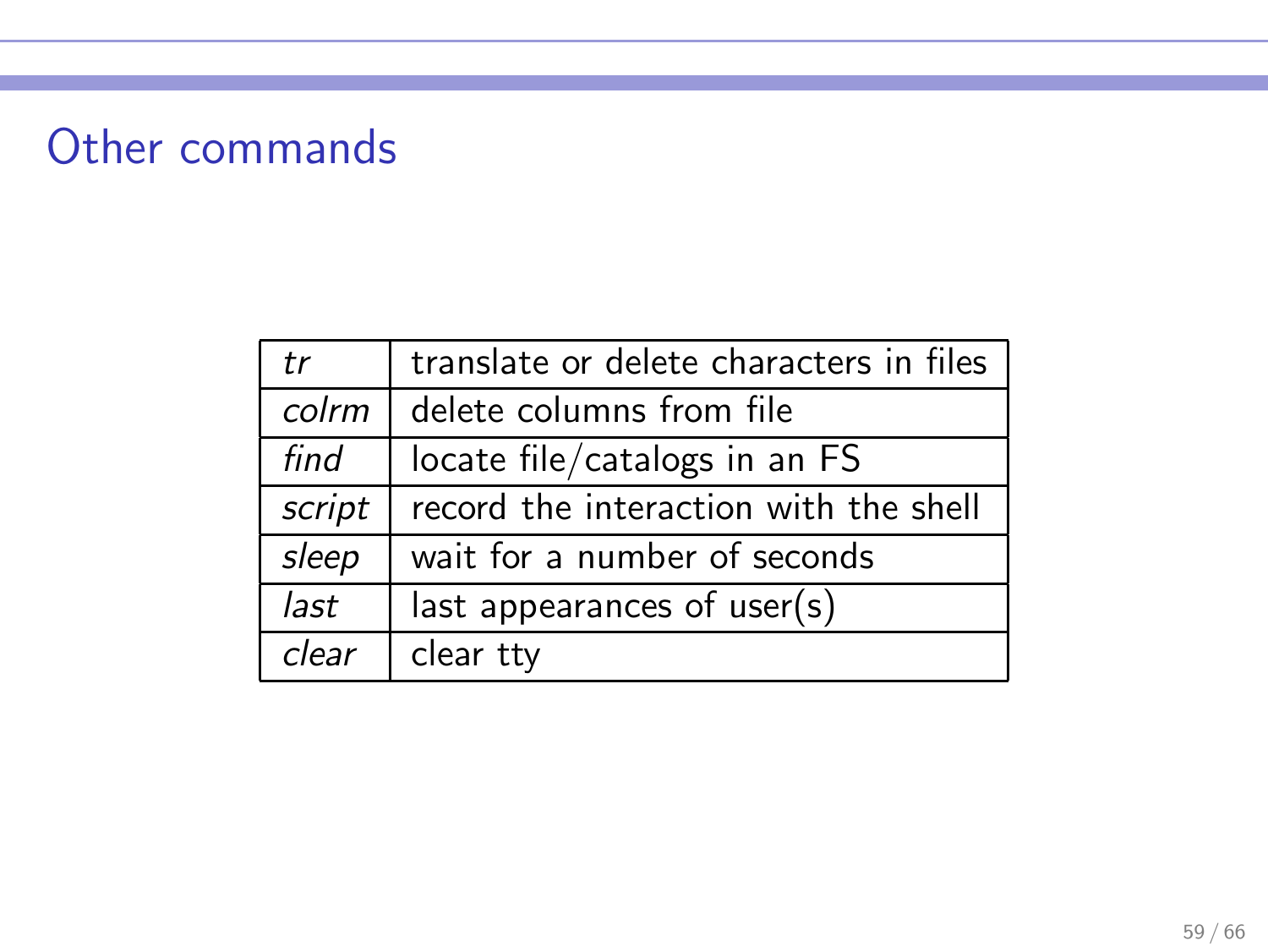#### tr usage

```
ad@ad - desktop :~/ SysProMaterial / Set001 / Samples$ cat test1
This is a test - test FILE
of manuscript that is to be
served as a subpoena
to the jurors of the court
ad@ad - desktop :~/ SysProMaterial / Set001 / Samples$ tr acbdef ijklm < test1
This is i tmst - tmst FILE
om minusjript thit is to km
smrvml is i sukpomni
to thm jurors om thm jourt
ad@ad-desktop:"/SysProMaterial/Set001/Samples$ tr -d '[i-l]s' <test1
Th a tet - tet FILE
of manucrpt that to be
erved a a ubpoena
to the uror of the court
ad@ad - desktop :~/ SysProMaterial / Set001 / Samples$
```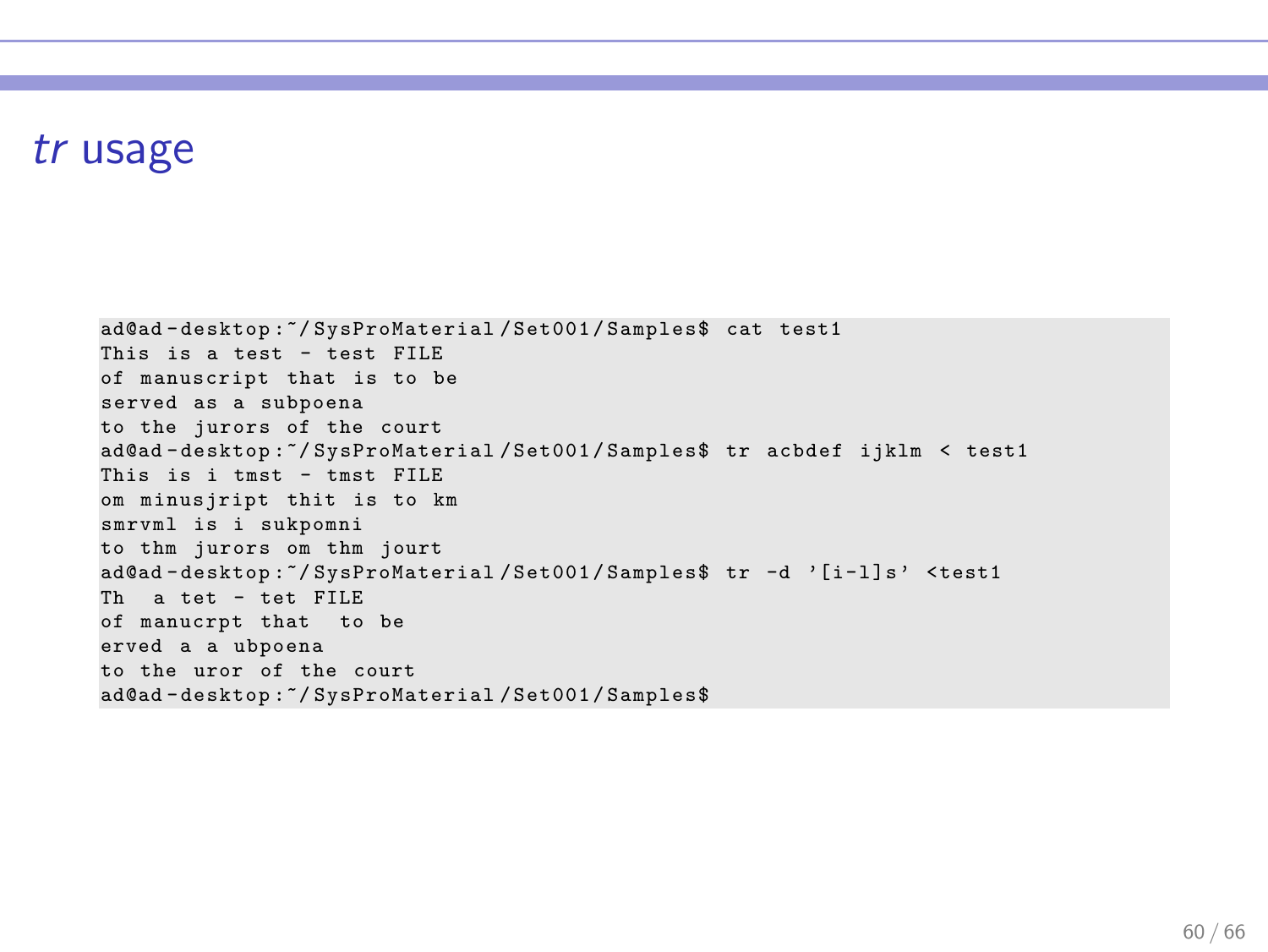#### colrm usage

```
ad@ad - desktop :~/ SysProMaterial / Set001 / Samples$ colrm 8 15 < lista1
123: jimn :2103456789: reading
345: petel :4567891234: london
673: pet :9602345612: sydney
133: time :3452678967: moscow
231: kitilata :2138905674: athens
ad@ad - desktop :~/ SysProMaterial / Set001 / Samples$ colrm 10 < lista1
123: jim : m
345: peter
673: pete :
133 \cdot time \cdot231: kitri
ad@ad - desktop :~/ SysProMaterial / Set001 / Samples$ ls - ald mydir
drwxr-xr-x 2 ad ad 4096 2010-02-19 21:34 mydir
ad@ad - desktop :~/ SysProMaterial / Set001 / Samples$ ls - ald mydir | colrm 11 55
drwxr -xr - x
ad@ad - desktop :~/ SysProMaterial / Set001 / Samples$ ls - ald mydir | colrm 11 44
drwxr -xr - x mydir
ad@ad - desktop :~/ SysProMaterial / Set001 / Samples$ ls - ald * | colrm 11 44 | grep
      zip
-rw-r--r-- all-lists.zip
-rw -r --r -- mylists . zip
-rw -r --r -- mylist . zip
ad@ad - desktop :~/ SysProMaterial / Set001 / Samples$
```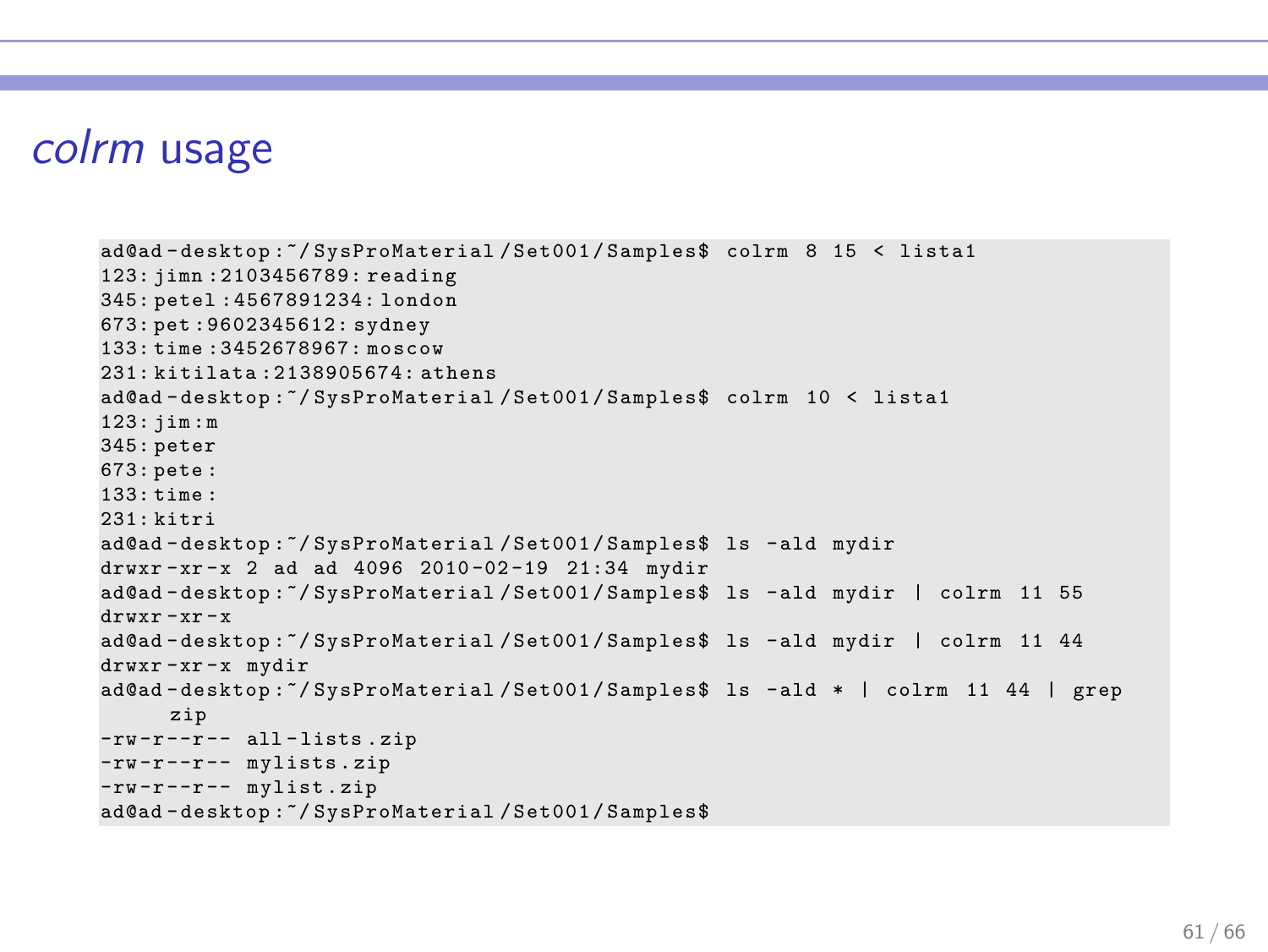### Command find

```
ad@ad - desktop :~ $ find SysProMaterial - name '* dvi *' - print
SysProMaterial/syspro_sockets_presentation/syspro_sockets_presentation/sockIPC.
     dvi
SvsProMaterial/syspro_sockets_presentation/sockIPC.dvi
SysProMaterial / Set001 / set001 . dvi
SysProMaterial / PERNASVIP - kickoff / myprese . dvi
ad@ad - desktop :~ $ find . - name set001 . ps - print
./ SysProMaterial / Set001 / set001 . ps
ad@ad-desktop:"/SysProMaterial$ find .. -type d -name '*Set*' -exec file '{}'
     \langle \cdot \rangle../ SysProMaterial / Set001 : directory
../ K24 / Set -3 - Code : directory
../ K24 / Set -4 - Code : directory
ad@ad - desktop :~/ SysProMaterial$
ad@ad-desktop:\check{ }/ SysProMaterial$ find . -type f -name '*tex' -exec ls -l '{}' \;
-rw-r--r-- 1 ad ad 6317 2010-02-15 21:22 ./Admin/k24-syllabus10.tex
-rwx ------ 1 ad ad 1103 2010-02-15 21:22 ./Admin/Bebaiwsi.tex
-rwxr-xr -x 1 ad ad 25200 2010-02-15 21:22 ./syspro_sockets_presentation/sockIPC.
     tex
-rwxr - xr - x 1 ad ad 25200 2010-02-15 21:22 ./syspro_sockets_presentation/
     syspro_sockets_presentation/sockIPC.tex
-rw-r-r-1 ad ad 59746 2010-02-20 18:10 ./Set001/set001.tex
-rw -r -r - 1 ad ad 58694 2010-02-19 12:41 ./Set001/. sockIPC.tex
-rwxr-xr-x 1 ad ad 26056 2010-02-15 21:22 ./PERNASVIP-kickoff/mvprese.tex
ad@ad - desktop :~/ SysProMaterial$
ad@ad - desktop :~/ SysProMaterial$ find / usr / - perm 664 - print
/ usr / local / share / texmf /ls - R
ad@ad - desktop :~/ SysProMaterial$ find / usr / - perm 664
/ usr / local / share / texmf /ls - R
ad@ad - desktop :~/ SysProMaterial$
```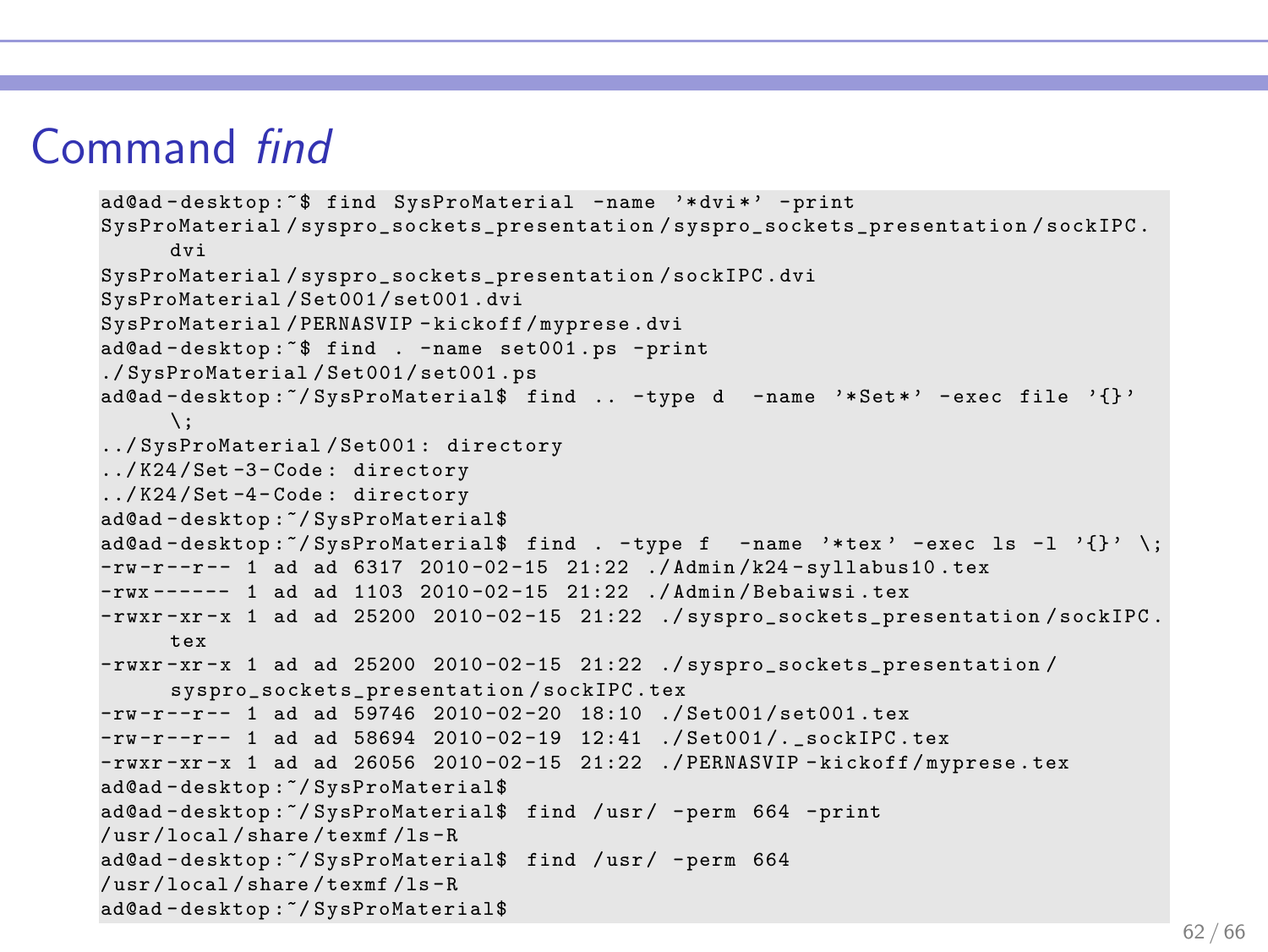#### Commands: last, script, sleep, clear

```
ad@ad-desktop:"/SysProMaterial/Set001$ last -n 5<br>ad pts/4 :0.0 Sat Feb 2
ad pts /4 :0.0 Sat Feb 20 20:11 still logged in<br>ad pts /3 :0.0 Sat Feb 20 18:19 still logged in
       pts /3 :0.0 Sat Feb 20 18:19 still logged in<br>
nts /3 :0.0 Sat Feb 20 11:31 - 18:19 (06:47)
ad pts /3 :0.0 Sat Feb 20 11:31 - 18:19 (06:47)<br>ad pts /3 :0.0 Sat Feb 20 11:28 - 11:31 (00:02)
      pts /3 :0.0 Sat Feb 20 11:28 - 11:31 (00:02)<br>pts /2 :0.0 Sat Feb 20 11:00 still logged i
ad pts /2 :0.0 Sat Feb 20 11:00 still logged in
wtmp begins Wed Feb 3 20:05:09 2010
ad@ad - desktop :~/ SysProMaterial / Set001$ script mysession
Script started, file is mysession
ad@ad - desktop :~/ SysProMaterial / Set001$ ls * tex
set001 . tex
ad@ad - desktop :~/ SysProMaterial / Set001$ pwd
/ home / ad / SysProMaterial / Set001
ad@ad - desktop :~/ SysProMaterial / Set001$ exit
Script done, file is mysession
ad@ad - desktop :~/ SysProMaterial / Set001$ cat mysession
Script started on Sat 20 Feb 2010 08:29:09 PM EET
ad@ad - desktop :~/ SysProMaterial / Set001$ ls * tex
set001 . tex
ad@ad - desktop :~/ SysProMaterial / Set001$ pwd
/ home / ad / SysProMaterial / Set001
ad@ad - desktop :~/ SysProMaterial / Set001$ exit
Script done on Sat 20 Feb 2010 08:29:17 PM EET
ad@ad - desktop :~/ SysProMaterial / Set001$ rm mysession
ad@ad - desktop :~/ SysProMaterial / Set001$ date ; sleep 10; date
Sat Feb 20 20:31:25 EET 2010
Sat Feb 20 20:31:35 EET 2010
ad@ad - desktop :~/ SysProMaterial / Set001$ clear ;
```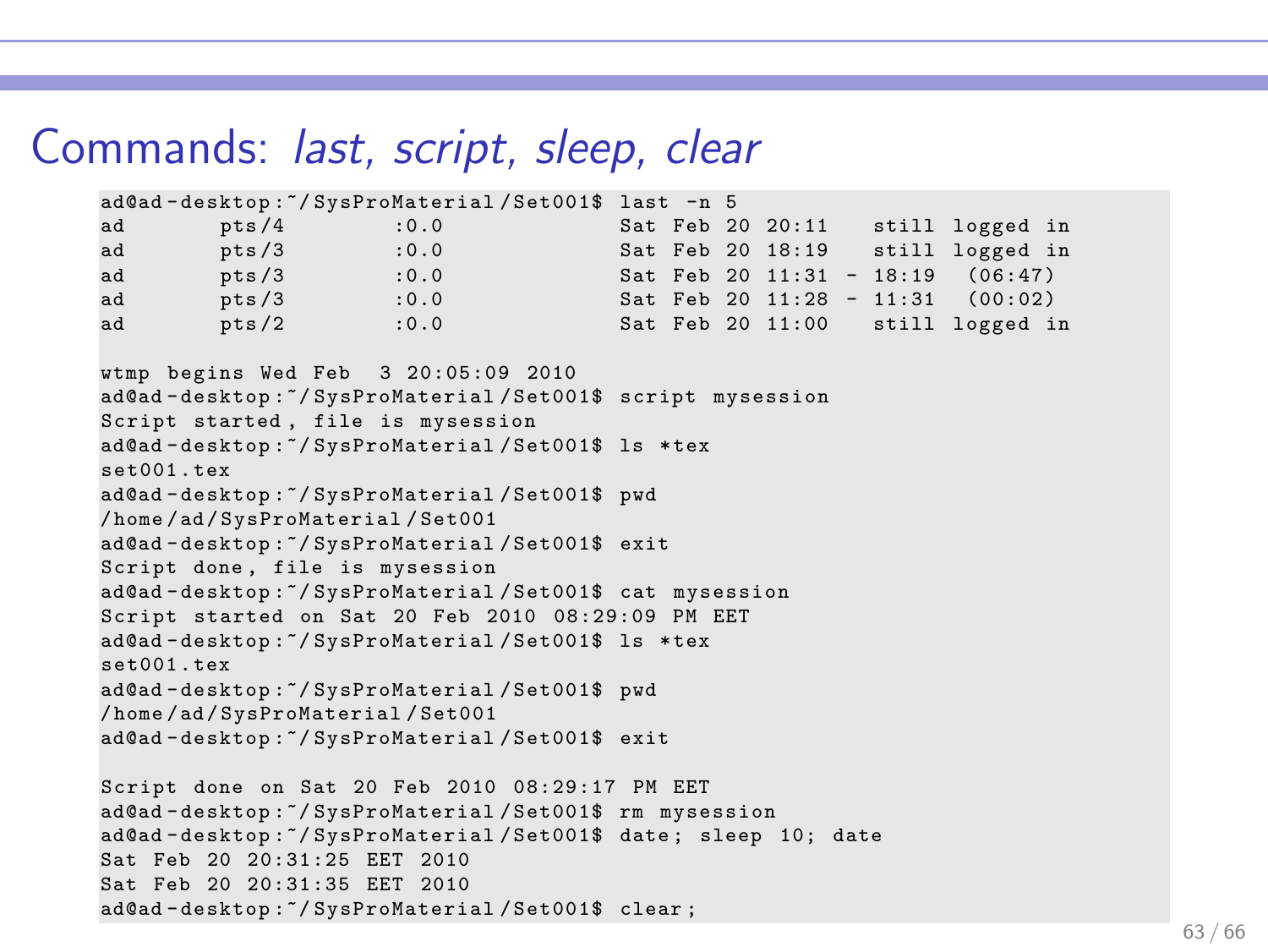## $C/C++$  compilation

Compiling programs in  $C/C++$ :  $\frac{acc}{g++}$ 

- $\triangleright$  separate compilation: -c flag
- $\triangleright$  every reference needs to be to a *declared* variable/function, but it may be defined in a different "compilation unit"
- $\triangleright$  compilation unit: .c/.cpp file with all others it includes
- $\triangleright$  for functions: declaration has signature, no body
- $\triangleright$  for variables: declaration uses "extern"
- $\triangleright$  C header files (.h) should contain only function declarations, get included wherever these functions are referenced

```
ad@ad - desktop :~/ SysProMaterial / Set001 / Sample - C / SampleGCC$ ls
               LinkedList.c main.c
InputFile . out LinkedList . h Makefile OrderedLinkedLi st .c
ad@ad - desktop :~/ SysProMaterial / Set001 / Sample - C / SampleGCC$
ad@ad - desktop :~/ SysProMaterial / Set001 / Sample - C / SampleGCC$ gcc -c main . c
ad@ad-desktop:"/SysProMaterial/Set001/Sample-C/SampleGCC$ gcc -c LinkedList.c
ad@ad-desktop:"/SysProMaterial/Set001/Sample-C/SampleGCC$ gcc -c
     OrderedLinkedL is t . c
ad@ad-desktop:"/SysProMaterial/Set001/Sample-C/SampleGCC$ gcc main.o LinkedList.
     o OrderedLinkedList.o -o myexe
ad@ad - desktop :~/ SysProMaterial / Set001 / Sample - C / SampleGCC$ ./ myexe
expected syntax: myexe inputfile
```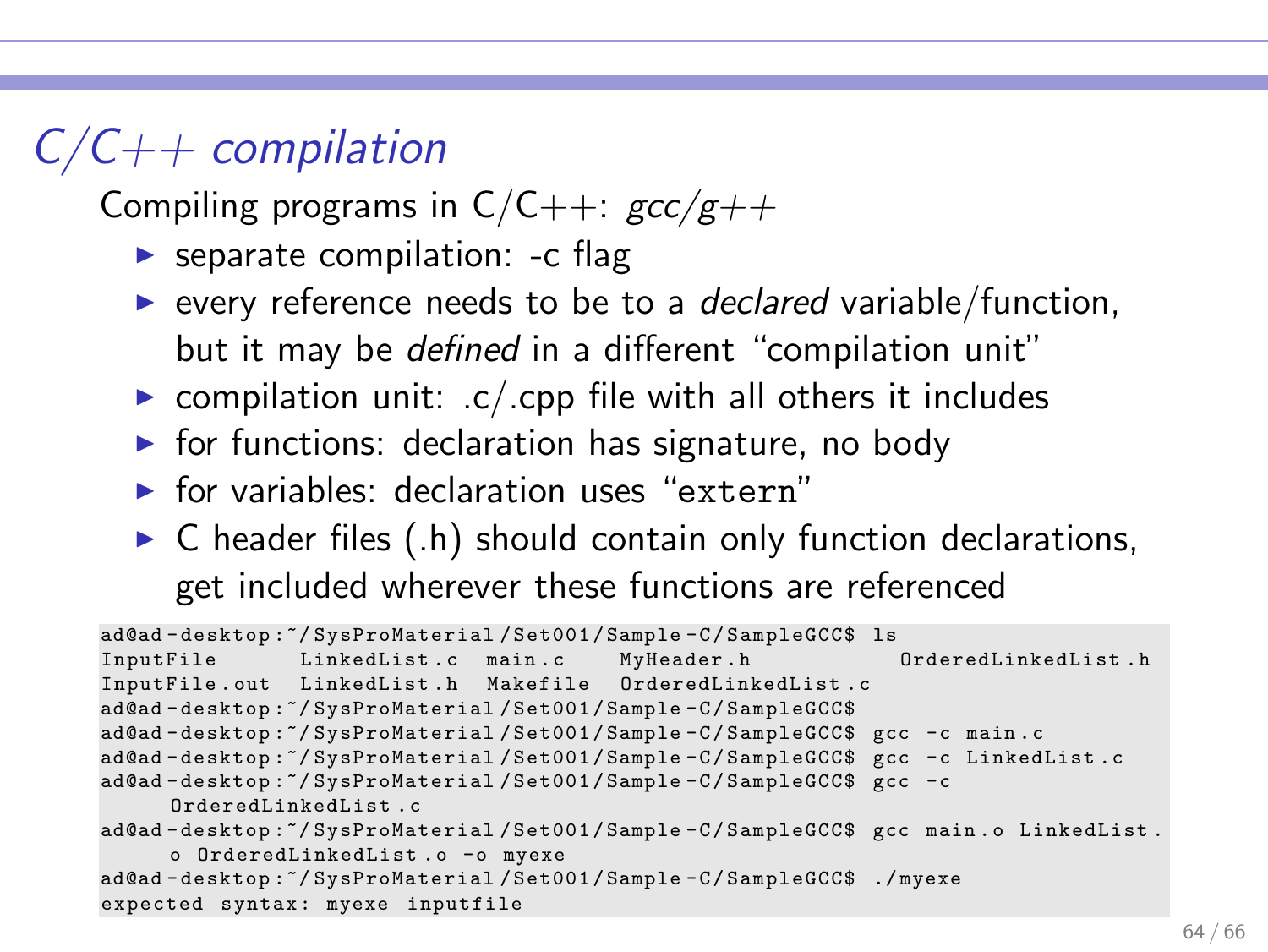### The use of a Makefile

- ▶ An easy way to organize separate compilation of programs and activities
- $\blacktriangleright$  The basic format of a *Makefile* command is: target: required-files  $TAB \rightarrow$  command
- $\triangleright$  The existence of TAB before the command above is imperative; otherwise, makefile does not work! strange but that is the way it goes).
- ► The required-files have to be "done" before the target is realized.
- ► If required-files have not "changed" then the command of the Makefile does not get executed (things are up to date).
- ▶ Often, the final target of a Makefile is termed all.
- $\triangleright$  There is also a target named *clean* that purges all  $*$  o and executable files.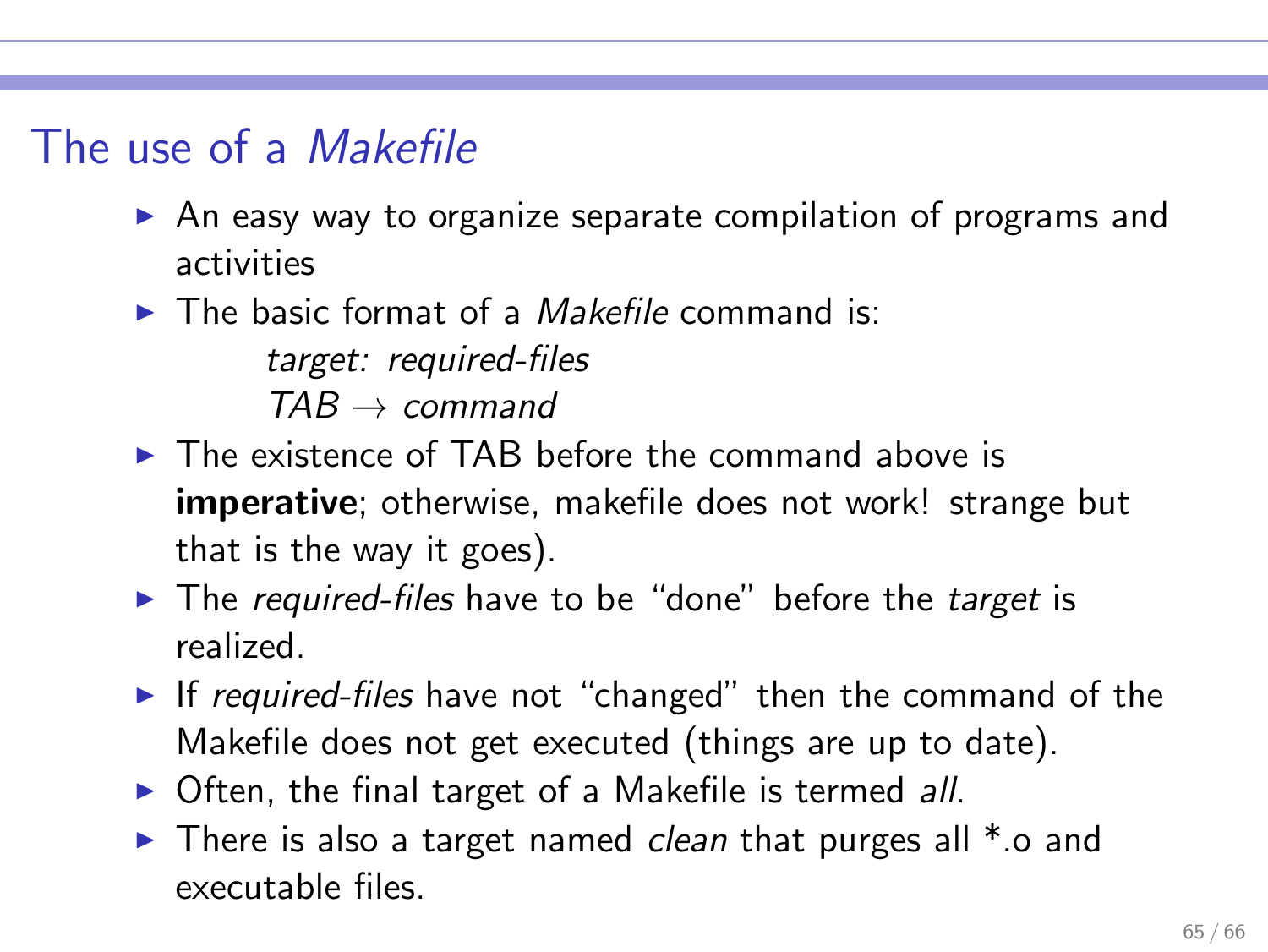### Makefile

```
# In order to execute this " Makefile " just type " make "
       # A . Delis ( ad@di . uoa . gr )
#
    OBJS = main . o LinkedList . o OrderedLinkedLi st . o
SOURCE = main.c LinkedList.c OrderedLinkedList.c
HEADER = MyHeader.h LinkedList.h OrderedLinkedList.h
OUT = myexeCC = \text{gcc}FLAGS = -g -c# -g option enables debugging mode
# -c flag generates object code for separate files
all: $ (0BJS)$(CC) -g $(OBJS) -o $ (OUT)# create / compile the individual files >> separately < <
main.o: main.c
        $(CC) $ (FLAGS) main.cLinkedList o: LinkedList c
        $ ( CC ) $ ( FLAGS ) LinkedList . c
OrderedLinkedList.o: OrderedLinkedList.c
        $(CC) $(FLAGS) OrderedLinkedList.c
# clean house
clean :
       rm -f $ (OBJS) $ (OUT)
# do a bit of accounting
count :
        wc $ (SOURCE) $ (HEADER) 66 / 66
```